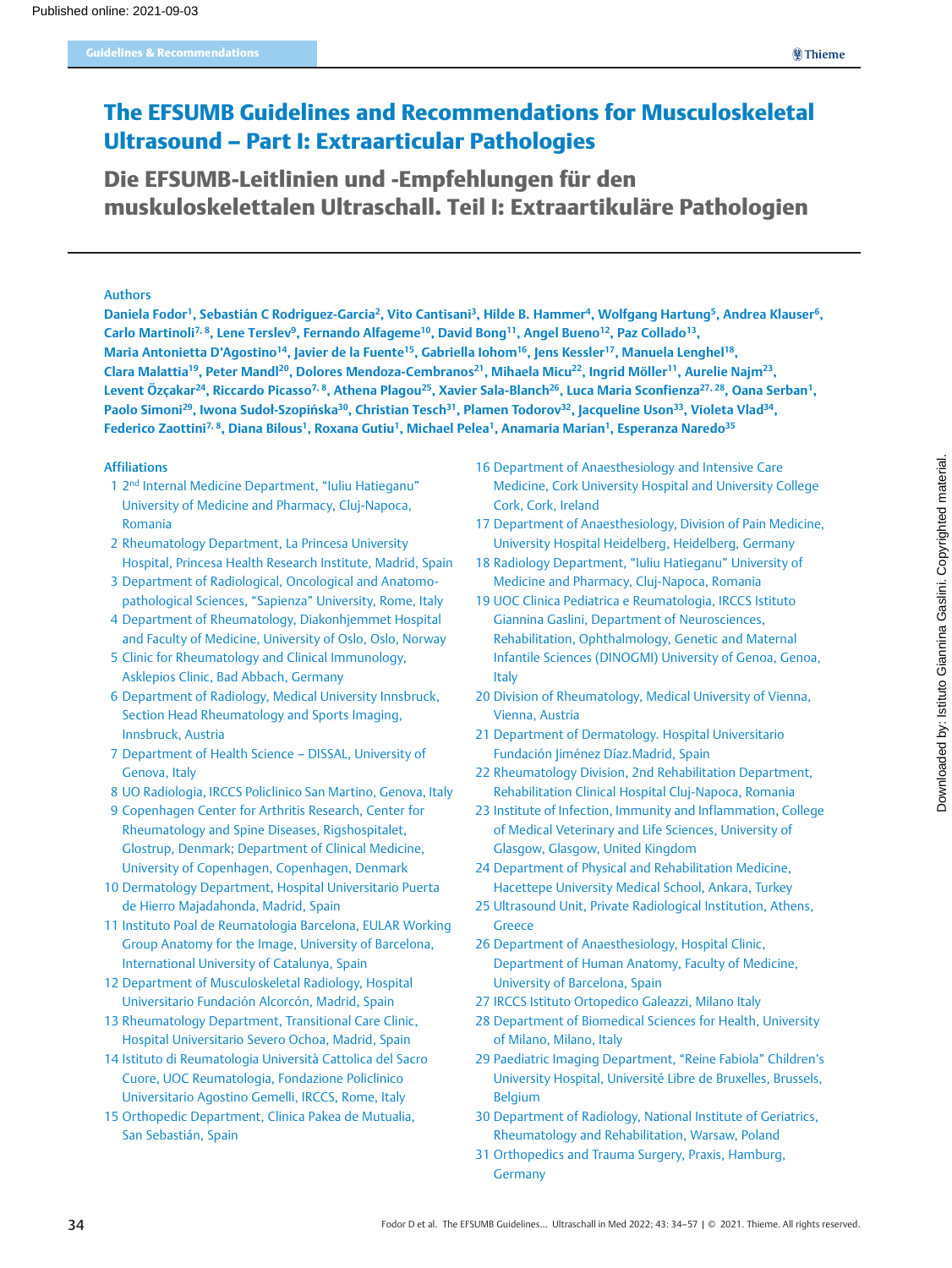- 32 Department of Internal Disease Propaedeutic and Clinical Rheumatology, Medical University of Plovdiv, Plovdiv, Bulgaria
- 33 Department of Rheumatology Hospital Universitario Móstoles, Universidad Rey Juan Carlos, Madrid, Spain
- 34 Sf. Maria Hospital, Rheumatology Department, Bucharest, Romania
- 35 Department of Rheumatology, Bone and Joint Research Unit, Hospital Universitario Fundación Jiménez Díaz, IIS Fundación Jiménez Díaz, and Universidad Autónoma de Madrid, Madrid, Spain

#### Key words

ultrasound, musculoskeletal, EFSUMB, guidelines, recommendations

received 24.03.2021 accepted 08.07.2021 published online 03.09.2021

### Bibliography

Ultraschall in Med 2022; 43: 34–57 DOI [10.1055/a-1562-1455](https://doi.org/10.1055/a-1562-1455) ISSN 0172-4614 © 2021. Thieme. All rights reserved. Georg Thieme Verlag KG, Rüdigerstraße 14, 70469 Stuttgart, Germany

# **Correspondence**

Prof. Daniela Fodor 2nd Internal Medicine, "Iuliu Hatieganu" University of Medicine and Pharmacy, 2–4 Clinicilor str, 35009 Cluj-Napoca, Romania Tel.: +40/7 45/38 16 03 dfodor@umfcluj.ro

Supplementary material is available under <https://doi.org/10.1055/a-1562-1455>

### ABSTRACT

The first part of the guidelines and recommendations for musculoskeletal ultrasound, produced under the auspices of the European Federation of Societies for Ultrasound in Medicine and Biology (EFSUMB), provides information about the use of musculoskeletal ultrasound for assessing extraarticular structures (muscles, tendons, entheses, ligaments, bones, bursae, fasciae, nerves, skin, subcutaneous tissues, and nails) and their pathologies. Clinical applications, practical points, limitations, and artifacts are described and discussed for every structure. After an extensive literature review, the recommendations have been developed according to the Oxford Centre for Evidence-based Medicine and GRADE criteria and the consensus level was established through a Delphi process. The document is intended to guide clinical users in their daily practice.

### ZUSAMMENFASSUNG

Der erste Teil der Leitlinien und Empfehlungen für den muskuloskelettalen Ultraschall, die unter der Schirmherrschaft der European Federation of Societies for Ultrasound in Medicine and Biology (EFSUMB) erstellt wurden, enthält Informationen über den Einsatz des muskuloskelettalen Ultraschalls zur Beurteilung von extraartikulären Strukturen (Muskeln, Sehnen, Gelenke, Bänder, Knochen, Schleimbeutel, Faszien, Nerven, Haut, subkutanes Gewebe und Nägel) und deren Pathologien. Für jede Struktur werden die klinische Anwendung, praktische Punkte, Einschränkungen und Artefakte beschrieben und diskutiert. Nach einer ausführlichen Literaturrecherche wurden die Empfehlungen gemäß den Kriterien des Oxford Centre for Evidence-based Medicine und den GRADE-Kriterien entwickelt, und der Konsensgrad wurde durch die Delphi-Methode ermittelt. Das Dokument ist als Leitfaden für klinische Anwender in der täglichen Praxis gedacht.

# Introduction

# General considerations

Musculoskeletal ultrasound (MSUS) has become a routine imaging modality in clinical practice. Its use has increased substantially not only in radiology but also in rheumatology, orthopedics, physical medicine and rehabilitation, sports medicine, podiatry, neurology, anesthetics, and many others. Several professional societies have contributed over time to the standardization, implementation, and training in MSUS. In Europe, significant work has been carried out by the European League Against Rheumatism (EULAR), European Society of Musculoskeletal Radiology (ESSR), and European Federation of Societies for Ultrasound in Medicine and Biology (EFSUMB) [1–10].

Taking into consideration the huge number of MSUS indications and the multitude of users from a variety of medical specialties, the need for a multidisciplinary consensual position among MSUS experts has become evident. For this reason, under the umbrella of EFSUMB, a Steering Committee consisting of 8 international experts from 7 countries was created. The group identified the main topics that needed to be analyzed and invited other MSUS experts (rheumatologists, radiologists, orthopedic surgeons, physical and rehabilitation medicine doctors, pediatricians, dermatologists, anesthesiologists) in order to draw up valid recommendations. The authors group consists of 36 experts from 15 countries.

Based on an extensive literature review on the previously selected topics ( $\triangleright$  Fig. 1), the panel members produced a descriptive text on different aspects of clinical applications and a number of recommendations for each field. The level of evidence (LoE) was appraised using the Oxford Centre for Evidence-based Medicine (OCEMB) criteria [11]. The strength of the recommendation (SoR) was analyzed using the Grading of Recommendations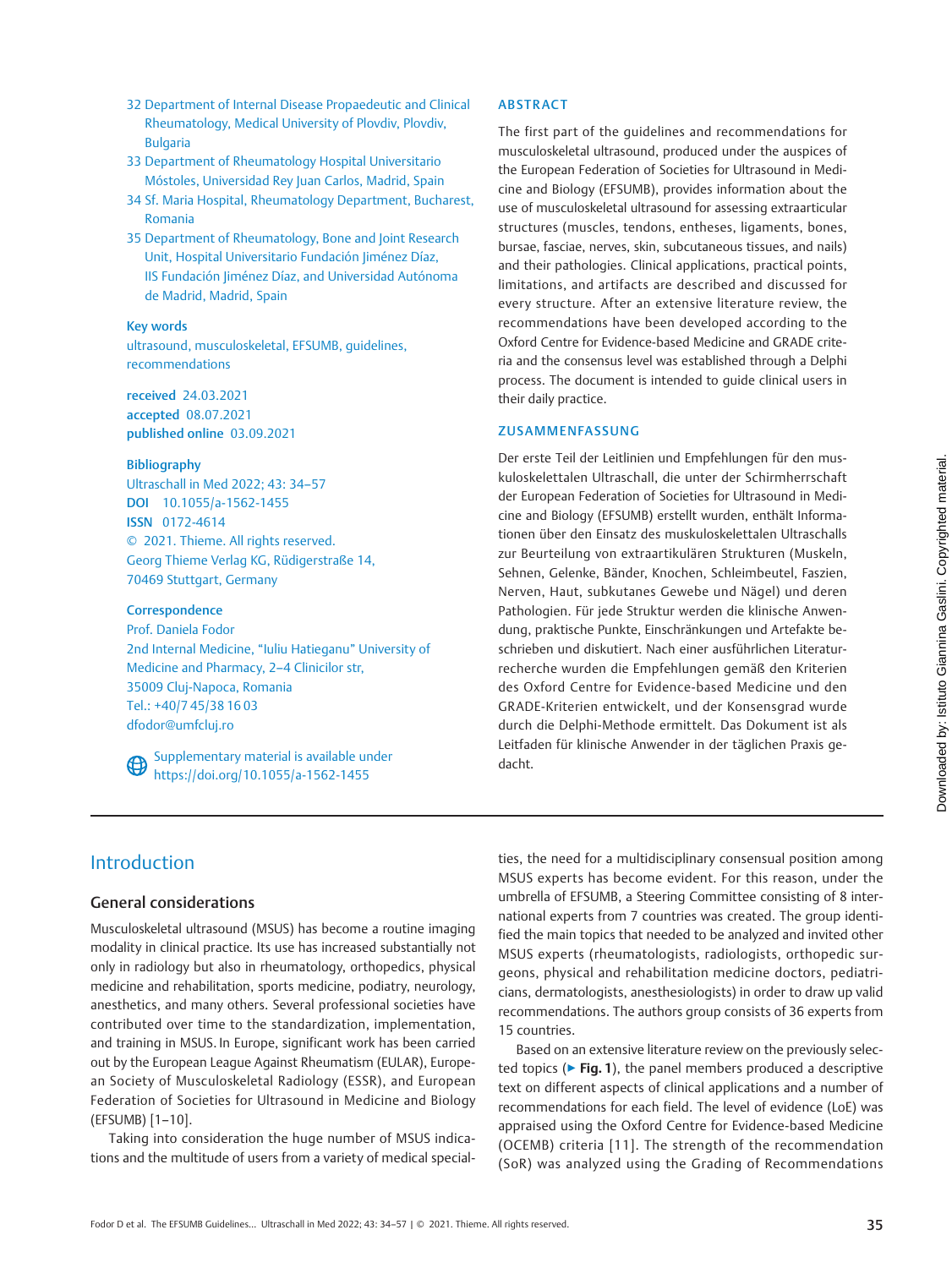

▶ Fig. 1 The flowchart of the searching process used for every chapter of the musculoskeletal ultrasound recommendations.

Assessment, Development and Evaluation (GRADE approach) [12], and the consensus level between the task force members was established through a Delphi process following the EFSUMB policy document development strategy for Clinical Practice Guidelines [13].

Initially, 84 recommendations/statements were proposed. After the first round of voting, 2 recommendations were discarded and 75 were approved. After a second round of voting, an additional 7 recommendations were proposed and approved. In total, we produced 82 consensual recommendations. The results of the voting process are presented as follows: percent of participants who agree/disagree/abstain and the percentage of agreement. Consensus was considered strong when the percentage who voted in favor of a statement/recommendation was > 95 % and broad when the percentage was between 75–95 % [13].

# US techniques used in MSUS

The US techniques used in MSUS are detailed in ▶ Supplementary Table 1.

# **Training**

There are many forms of MSUS training (mentorship, theoretical and practical courses, cadaver courses stressing sonoanatomy and procedural proficiency, E-learning, self-teaching, team-based learning) that vary between different professional societies and across Europe [14–16]. In 2008, EFSUMB published the minimum training requirements for the practice of MSUS, comprising 3 levels, with the need to acquire competency for each level [17]. Many MSUS courses endorsed by EFSUMB take place throughout Europe.

EULAR has organized dozens of MSUS courses and published guidelines for conducting these courses (basic, intermediate, and advanced levels) [18]. The minimum training requirements for rheumatologists performing MSUS were also published, and a 3-level competency assessment (COMPASS) was established [9]

Downloaded by: Istituto Giannina Gaslini. Copyrighted material.Downloaded by: Istituto Giannina Gaslini. Copyrighted material.

and implemented [19]. Recommendations for Teaching the Teachers courses have been developed [20]. Important efforts have been made to standardize the MSUS examination and reporting [3, 21].

ESSR produced technical guidelines for the ultrasound examination of joints [22] and guidelines on clinical indications of MSUS [4, 6] and organized many courses accompanying their annual meetings [23].

Courses organized by national professional societies, including some with integrated competency assessment, deserve explicit acknowledgement, along with the general trend towards embedding MSUS into fellowship curricula of various specialties [24].

# **Terminology**

▶ Supplementary Table 2 provides the current US definitions of the main musculoskeletal structures and those of US pathologies [25–37].

# Safety

Diagnostic US has been widely used in clinical medicine for many years with no proven deleterious effects [38], with possible biological effects of non-thermal origin being reported in animals [39] but none in humans. Contrast agents used for US are administered safely in several settings with minimal risk to patients. They are not excreted through the kidneys and hence can be safely administered to patients with renal impairment without risking contrast induced nephropathy or nephrogenic systemic fibrosis [40]. Based on the scientific evidence of US-induced biological effects to date, there is no reason to withhold diagnostic scanning during pregnancy, provided it is medically indicated and is used prudently by fully trained operators [41, 42].

In the last decade new imaging methods have been introduced, such as elastography, plane wave imaging, and vector Doppler. The EFSUMB Committee for Medical Ultrasound Safety (ECMUS) drew the following conclusions regarding the safety of elastography [43]: when acoustic radiation force impulses are used, significant temperature rises may occur, especially if bone lies in the beam; and when using ARFI, the temperature has its maximum at the focus, whereas in B-mode the maximum is close to the transducer.

Therefore, according to the ALARA (As Low As Reasonably Achievable) principle, diagnostic ultrasound can be considered safe [38] when the thermal and mechanical index values are as small as possible, while keeping the quality of the scan as high as possible [44].

### Overarching principles

- 1. B-mode (grayscale), Doppler techniques, elastography and CEUS can be used for the musculoskeletal system examination. Broad consensus (27/3/6, 90 %)
- 2. Appropriate knowledge and training are necessary for performing MSUS. Strong consensus (34/0/2, 100 %)
- 3. The use of standardized US terminology is highly recommended. Strong consensus (34/0/2, 100 %)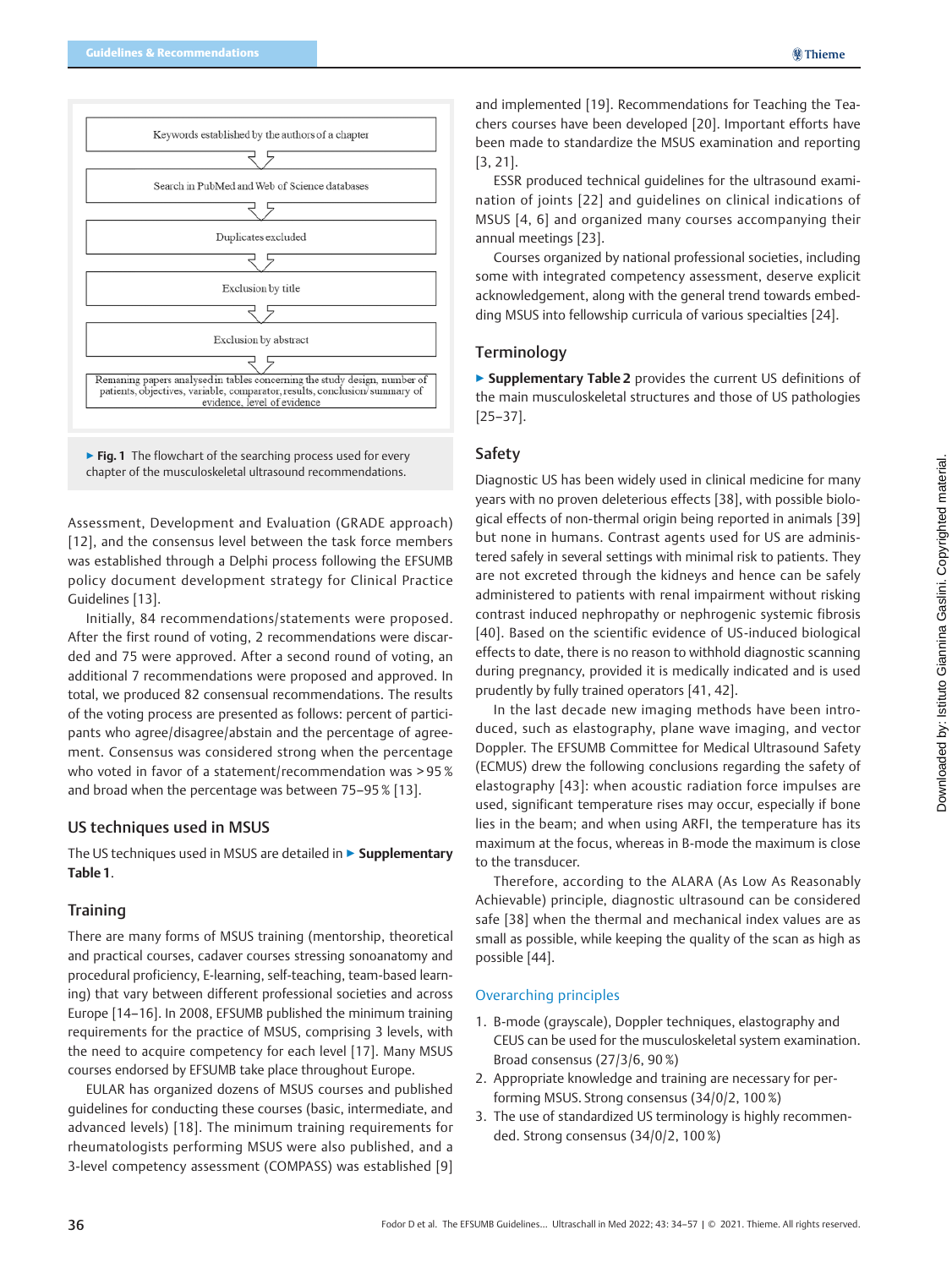4. Although no side effects of grayscale and Doppler US are known, ALARA principles should be taken into consideration. Broad consensus (27/6/3, 81 %)

# Extraarticular anatomical structures

# Muscles

# Background

The US appearance of skeletal muscles is determined by their histological structure, which consists of an alternance of hypoechogenic bundles of myofibrils and hyperechogenic intramuscular aponeuroses, septae, and fasciae. The blending of these fundamental components inside each muscle belly results in an inconsistent US appearance throughout the human body, as their relative quantity, respective relationship, and orientation change greatly depending on the particular specialized tasks of each muscle. Moreover, the US image of the same muscle is influenced by factors like sex, age, and fitness status [45, 46]. Thus, muscle appearance may be inconsistent among normal subjects. Finally, skeletal muscles are intrinsically highly anisotropic structures [47].

# Clinical application

Intrinsic muscle injuries are most often caused by simultaneous contraction and elongation of the myofibrils and represent one of the more common indications for MSUS examinations. These injuries, which most commonly occur in muscles spanning two joints and in the proximity of the myotendinous junction [48, 49], are classified into four grades of severity [50]: Grade 0 when US is not able to detect any pathological finding in patients with local pain following an acute injury; Grade 1 lesions consist of minor destruction of the muscle fibers and may show subtle US alterations, such as intramuscular hypo- or hyperechoic areas or swollen aponeuroses; Grade 2 lesions are referred to as partial muscle tears and are caused by disruption of the muscle fibers and hematoma formation; Grade 3 lesions correspond to complete tears and are characterized by total discontinuity and retraction of the muscle belly. In Grade 0 and 1, dynamic evaluation may show hypomobility of muscle fibers. In Grade 2 and 3 lesions, US shows interruption and retraction of the muscle fibers, along with an intramuscular gap filled with blood. Torn muscle fragments may float inside the intramuscular collection, giving rise to the "clapper in bell sign" on US [51]. The role of US in patients with suspected muscle injury is to establish the extent of the damage and to rule out differential diagnoses, such as deep venous thrombosis [52]. Measurement of the cross-sectional area of muscle injuries has prognostic value, as it may predict time to recovery during rehabilitation [48]. Moreover, the time at which the hemorrhagic cavity is filled with hyperechoic connective tissue scar corresponding to the repair process can be considered safe for restarting low-level activity, in the absence of clinical symptoms [50]. However, US tends to underestimate the extent of muscle damage, especially when compared to magnetic resonance imaging (MRI) [48].

US may show the direct consequences of an extrinsic injury and it may detect local complications of muscle contusions, such as cysts, myositis ossificans, and, more rarely, calcific myonecrosis. Local swelling, focal irregularities/inhomogeneity of the muscle tissues, and partial or complete tears are the most common US findings in the context of contusion injuries. In the subacute/ chronic setting, muscle hernia may develop if the external blow damaged the muscle fascia [52].

US commonly represents the imaging modality of choice for the initial evaluation of muscle masses, to confirm the presence of a mass and to gather information about its nature (solid or cystic), size, margins, compressibility, and vascularity [53–55]. US may establish the anatomical location and relationship with adjacent structures, detects signs of infiltration, and assists in imaging-guided sampling for histological evaluations. However, patients with a soft-tissue mass frequently need further evaluation with MRI [56, 57].

Recently, US has demonstrated its potential to quantify and qualify skeletal muscles in both young and old populations [58–61]. Several US parameters have proved reliable not only for the prediction of muscle strength and function, but also for the detection and monitoring of sarcopenia [62–69]. Muscle size, echogenicity, pennation angle, and vascularity appear most promising for this purpose [70, 71]. It is plausible that in the next few years US will be increasingly used for the diagnosis and follow up of sarcopenia [72].

US may assist with the diagnosis and characterization of disease activity in inflammatory myopathies (82.9 % sensitivity for detecting histologically proven myositis) [73]. Inflammation and edema cause an increased echogenicity of muscles, which may also appear swollen. In chronic disease, the muscles appear atrophic with reduced volume and further increased echogenicity due to progressive infiltration of fatty tissue [74].

Practical points, limitations, and artifacts in muscle examination are detailed in ▶ Supplementary Table 3, 4.

# Recommendations

- 1. In muscle injuries, US should be performed to confirm the lesion, define its anatomic location, and establish its extension (LoE 2, SoR strong). Broad consensus (31/2/3, 94 %)
- 2. US should be used to confirm the presence of a muscle mass and provide information about its structure (LoE 1, SoR strong). Strong consensus (33/0/3, 100 %)
- 3. US might play a role in diagnosis and the monitoring of disease activity in patients with suspected myositis (LoE 2, SoR strong). Broad consensus (26/7/3, 79 %).

# Tendons

# Background

Tendinopathy refers to persistent tendon pain and dysfunction related to mechanical loading. While several models of tendon pathology exist, the continuum model proposed by Cook et al. [75, 76] is widely used to clinically describe and diagnose tendinopathy. This model proposed three key stages of tendon pathology: reactive tendinopathy, tendon disrepair, and degenerative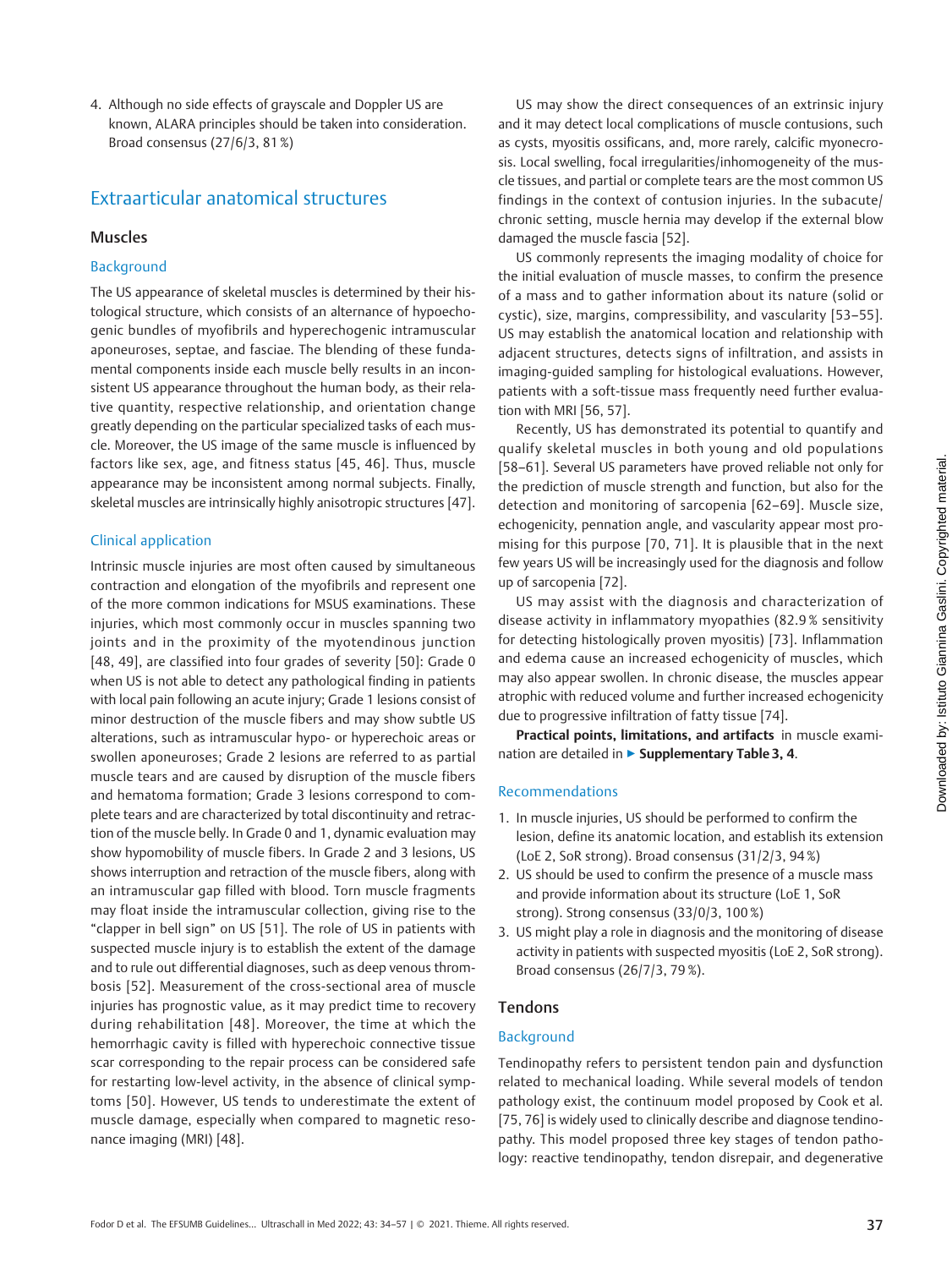tendinopathy. The staging of tendon pathology may be beneficial for clinicians to target treatment according to the tendon structure [77]. A clinical diagnosis of tendinopathy is primarily derived from the patient history and clinical tests. The latter have been shown to be sensitive for detecting tendinopathy, but they are not specific for identifying pathological changes when compared with imaging [78].

MSUS is the foremost imaging modality for tendon pathologies since it more sensitive than clinical examination and MRI for detecting pathological structural changes within tendons, but it does not always correlate with pain and dysfunction [79, 80]. Although reviews have demonstrated both an association and a dissociation between tendon structure, function, and pain, structural changes identified on US can be considered a risk factor for the development of symptomatic tendinopathy [81, 82]. Using Doppler US, neovascularization due to autoimmune inflammation, overuse, or trauma repair can be easily identified. Furthermore, nearly all tendons are readily accessible. The presence of blood vessels and accompanying nerves has previously been implicated as a source of pain, with moderate associations reported between the Doppler signal and the presence and location of pain [82, 83]. However, an increased Doppler signal is present in asymptomatic tendons, suggesting that blood vessels and accompanying nerves are not the primary source of pain. In addition, the reliability of detecting a Doppler signal is poor, as exercise has been shown to affect both intra- and peritendinous vascularity [84, 85].

In calcific tendinopathy, cartilaginous metaplasia spontaneously occurs, together with calcium deposition inside the tendon matrix [86, 87]. The pathogenesis is still unclear (may be related to reduced oxygen tension, which can promote spontaneous metaplasia and cellular necrosis, in turn associated with calcium deposition [88]). Calcifications may occur in all tendons [89, 90] although the rotator cuff tendons are most frequently affected [91].

### Clinical applications

US is widely used to detect inflammation, traumatic lesions, and degenerative alterations in tendons. The US study of tendon ruptures allows confirmation of partial or complete ruptures at many anatomical sites [92–97]. The degree of tendon inflammation in rheumatic disease, namely tenosynovitis, paratenonitis, or tendinitis, as well as the extent of tendon damage can be evaluated [98, 99]. Several US scores have been introduced and validated with good intra- and interobserver reliability [100–102].

The most common parameters used to characterize tendon pathology include tendon thickness, echogenicity, vascularity [103], and stiffness [104]. Abnormal tenocyte morphology and changes in proteoglycan content with a resultant increase in bound water are the primary changes in tendinosis. These changes have been described on US as increases in tendon dimensions and heterogeneous or diffuse changes in echogenicity [105, 106]. Furthermore, the shadowing generated by fibrillar disorganization and the lack of parallel-aligned fibers contribute to areas of hypoechogenicity within the tendon matrix [78].

US is the most accurate imaging modality to detect calcific deposits (sensitivity of 94 %, specificity of 99 %) [107]. Calcific tendinopathy usually shows hyperechoic foci within the tendon, with or without acoustic shadowing. However, the appearance changes depending on calcium content, which varies according to the stage of this condition. Occasionally, calcifications may also appear as hypo/anechoic fluid collections with no acoustic shadowing [108, 109].

Practical points, limitations, and artifacts in tendon examination are detailed in ▶ Supplementary Table 3, 4.

# Recommendations

- 1. In patients with suspected tendon pathology, US is recommended as the first imaging modality after clinical examination (LoE 1, SoR strong). Strong consensus (33/0/3, 100 %)
- 2. Color/power Doppler US should be used to evaluate active inflammation in tendons and tendon sheaths (LoE 1, SoR strong). Broad consensus (30/3/3, 91 %)

### Enthesis

### Background

Enthesis is the insertion of a tendon, ligament, or capsule into the bone. Entheses may be affected in inflammatory conditions grouped under the term spondyloarthritis (SpA), where enthesitis is considered a key feature. The enthesis may also be the subject of overuse as seen in sport injuries and in crystal diseases. However, while the enthesis is the origin of the disease in SpA (with potential subsequent involvement of the tendon), the overuse condition is perceived to be a tendon disease with potential subsequent involvement of the enthesis.

The term "enthesitis" (i. e., inflammation of the enthesis) should only be used in relation to SpA and the term "enthesopathy" for any pathological condition of the enthesis regardless of cause. US provides a more sensitive assessment of entheses than clinical evaluation, comparable with MRI (except for locations not accessible to ultrasound, such as pelvis entheses, cruciate ligaments entheses, spinal, etc.) [110–119].

### Clinical points

### Definition

On grayscale US, pathological entheses are characterized by the loss of normal fibrillar echogenicity of the tendon insertion with or without an increase in tendon thickness, or intralesional focal changes at the tendon insertion, such as calcium deposits, fibrotic scars and bone or periosteal changes (erosions or new bone formation – enthesophytes). When using Doppler US, active inflammation is detected as abnormal vascularity in the area adjacent to the cortical insertion (< 2 mm). Additionally, involvement of the body of the tendon far from the enthesis, of adjacent bursae, and fat tissue may be observed. However, these processes can also be observed in the absence of enthesitis in other inflammatory and non-inflammatory diseases [28, 120].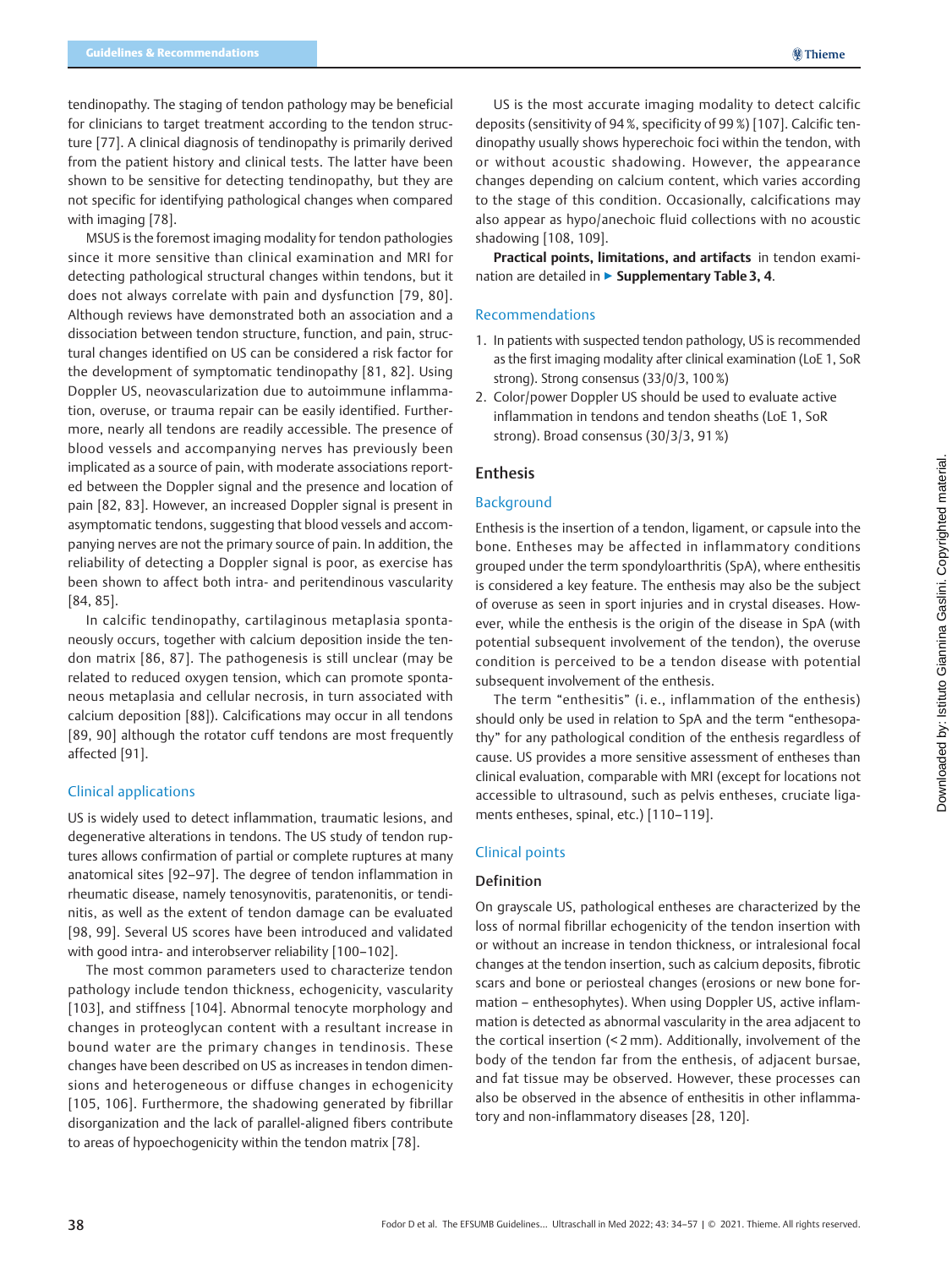# Diagnosis

US may be used for the early diagnosis of enthesitis and especially the presence of Doppler activity has been shown to be a sensitive marker [121–136]. Several enthesitis scoring systems exist for distinguishing between SpA and other joint diseases but the only consensus-based scoring system is the OMERACT (Outcome Measures in Rheumatology) enthesitis scoring system [28, 120].

# Monitoring

At the moment only the consensus-based OMERACT scoring system appears suitable for monitoring purposes [28, 120]. Large international, multi-center studies assessing validity and sensitivity to change are still lacking, thus hindering the routine use of such instruments in both clinical practice and clinical trials. Only a few studies have evaluated sensitivity to change over time or responsiveness of US in SpA patients under anti-TNFα treatment, where Doppler activity has been shown to be the most sensitive to change [122, 124, 125, 130, 137–153].

# Differential diagnosis

Whether and to what extent US can distinguish between enthesitis of different origins including local non-inflammatory conditions needs to be established [144–153].

Practical points, limitations, and artifacts in entheses examination are detailed in ▶ Supplementary Table 3, 4.

# **Statements**

- 1. Ultrasound might be more sensitive than clinical examination and MRI for detecting peripheral enthesitis accessible to US (LoE 4). Broad consensus (27/6/3, 82 %)
- 2. Ultrasound findings should be interpreted in the context of clinical and laboratory data for etiological diagnosis of peripheral enthesitis (LoE 4). Strong consensus second round (31/1/4, 97 %)

# Recommendation

- 1. US should be used as the first-line imaging modality for peripheral enthesitis diagnosis (LoE 2, SoR strong). Strong consensus (33/0/3, 100 %)
- 2. Increased vascularity of enthesis on Doppler US should be considered as the most diagnostic feature of enthesitis. (LoE 2, SoR strong). Broad consensus (28/2/6, 93 %)
- 3. Ultrasound may be used to monitor peripheral enthesitis (LoE 2, SoR strong). Broad consensus (30/2/4, 94 %)

# Bursae

# Background

Bursae, sac-like structures containing a small amount of synovial fluid, some communicating with the adjacent articular cavity, reduce the friction between soft tissues and bones [154–156]. Bursitis, inflammation of the bursa, appears in various pathological conditions: mechanical, degenerative, septic, inflammatory rheumatic diseases, tumors, etc. [157, 158]. The main US findings consist of an increased amount of synovial fluid (of variable echogenicity) with or without synovial hypertrophy, internal septation,

mural nodules or loose bodies, but generally no specific appearance can be linked to any particular etiology [154]. Distinguishing from normal bursae is important, as in many situations a small amount of intrabursal fluid can be detected by US in healthy subjects [156, 159].

# Clinical application

In patients with shoulder pain, the presence of subacromialsubdeltoid (SASD) bursitis was associated with acromioclavicular joint arthritis (70.4 %), supraspinatus calcific tendinopathy (67.8 %), rotator cuff full-thickness (96.7 %) or partial (72.7 %) tear, trauma (95.6 %), rheumatoid arthritis (RA) (94.7 %), or infection (100 %), often independently from the underlying pathology [160]. US can accurately detect subacromial bursitis in patients with painful arc syndrome (100 % specificity, 87 % accuracy) [161].

The detection of SASD bursitis by US improves the specificity of clinical and serological criteria for the diagnosis of polymyalgia rheumatica (PMR) from 68 % to 89 % [162]. Bilateral SASD had a specificity of 89 % (95 %CI 66 % to 97 %) and a sensitivity of 66 % (43 % to 87 %) for the diagnosis of PMR [163] and US was confirmed to be a useful tool to improve the classification and management of patients with PMR [164]. Bursitis is more severe and of proliferative type in the shoulders of patients with elderly onset RA compared with the exudative type in PMR [165, 166]. The severity of tenosynovitis of the long head of the biceps and that of SASD bursitis are independent predictors of an inadequate response to glucocorticoid treatment in patients with PMR [167].

Subcoracoid bursae are rarely distended, generally in the presence of subcoracoid impingement [168, 169]. Bicipitoradial bursitis results more commonly from chronic mechanical friction and less commonly from inflammation, tumors, or infections [170]. Only case reports have been published about the bicipitoradial bursa [171, 172].

The most common etiology of olecranon bursitis is trauma and infection [173, 174]. Despite its superficiality, few reports about the US appearance of the olecranon bursae have been published [175, 176]. The olecranon bursa is very commonly involved in tophaceous gout [177, 178] and rarely in calcium pyrophosphate dihydrate crystal deposition disease [179].

Iliopsoas bursitis was identified by US in 2.2 % of patients with hip osteoarthritis (OA) [180] and in 5–6% of patients with postarthroplasty complications [181]. As compared to surgery, US had excellent results in evaluating the iliopsoas bursa wall thickness and internal texture but underestimated its size and the presence of communication with the joint [182]. US identified bursitis in 20.2 % of patients with great trochanteric pain syndrome [183]. Agreement with MRI was good to excellent [184, 185]. When compared to surgical findings, US had a sensitivity of 0.61, specificity of 1.0, positive predictive value of 1.0, and negative predictive value of 1.0 for diagnosing trochanteric bursa pathology [186]. However, US was unable to distinguish between bursitis in inflammatory diseases and bursitis with a mechanical origin [185].

US was able to identify bursitis in 9.5 % of patients with knee pain and, compared to MRI, had a sensitivity of 88.67 % and a specificity of 100 % with a kappa index of 0.92 [187]. In medial knee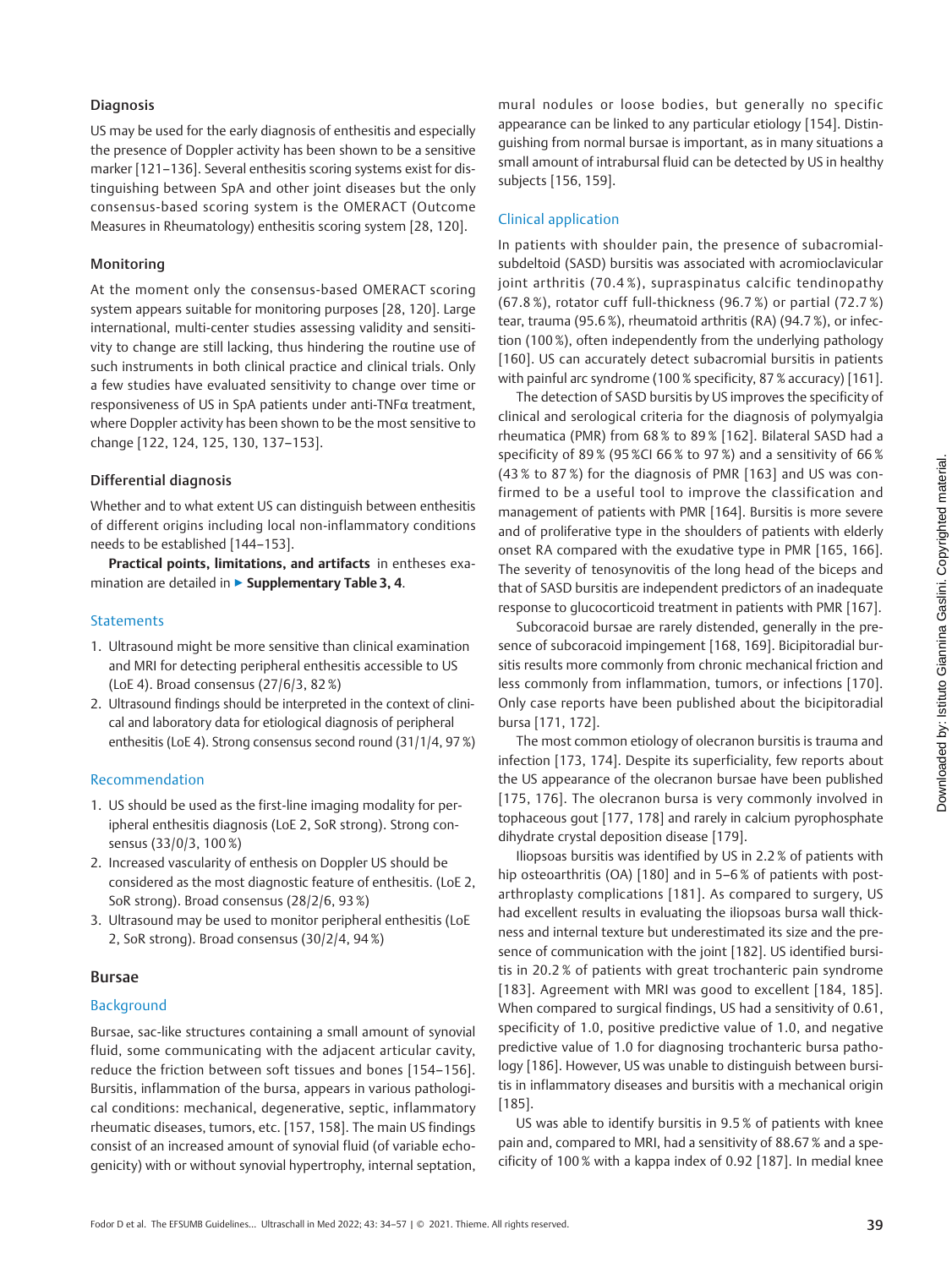pain, US could detect pes anserine bursitis in 20 % of patients, with the incidence increasing with patient age and grade of knee OA [188]. US was as specific, but less sensitive than knee arthrography and as accurate as MRI in detecting Baker cysts [189].

In the heel area, a significant increase in both retrocalcaneal bursa detection and its thickness were shown in SpA patients [190]. A positive likelihood ratio of 4.6% was found when a cutoff of ˃2 mm for retrocalcaneal bursa thickness was used. Of note, the retrocalcaneal bursa could be seen by US in 27.6 % of healthy people [191] and in nearly 50 % of military recruits [156]. In addition, retrocalcaneal bursitis was frequently observed in RA (in 24 % of established and 38 % of early RA patients) [165].

In the foot, US was able to identify forefoot bursae distention (intermetatarsal and plantar) with a high prevalence in both OA (94 %) and RA (88 %) compared to healthy subjects (56 %) [191]. These bursae are often missed by clinical examination (US vs. clinical examination: 92.6 % vs. 23.5 % in RA) and their presence is associated with self-reported activity restrictions and foot impairment [192]. In patients with metatarsalgia, US detected intermetatarsal bursae distention as the most common underlying pathology (in 20.5 % of cases, including in 21.5 % of clinically suspected Morton neuromas) [193].

Practical points, limitations, and artifacts in bursae examination are detailed in ▶ Supplementary Table 3, 4.

### Statement

1. US findings in bursitis are nonspecific and must be completed with clinical and laboratory data and fluid analysis (LoE 3b). Strong consensus (30/1/5, 96 %)

### Recommendation

1. US should be used as the first-line imaging method for diagnosing bursitis (LoE 2b, SoR strong). Strong consensus (31/1/4, 97 %).

### Ligaments and retinacula

#### Background

US and MRI are complementary tools for assessing intrinsic and extrinsic ligaments and for diagnosing ligament tears, pulleys, and retinacular lesions [194, 195] including lax, torn, thickened, or absorbed ligaments and non-union avulsion fractures [196, 197]. US has the potential to provide a novel approach to the rating and treating of ligament injuries [198].

Ligaments, pulleys, and retinacula are composed mostly of collagen and appear as less echogenic, fibrillar structures on US. Ligaments are best visualized under strain, highlighting the importance of dynamic examination. Point-of-care ankle US was shown to be as precise as MRI for detecting ligament and tendon injuries and may be used for immediate diagnosis and further preoperative imaging [199].

### Clinical applications

### Lateral collateral ankle ligament complex

Acute ankle sprains are the most common reason for visiting the doctor after sports-related incidents.

Compared with operative findings, the sensitivity, specificity, and accuracy of US were 98.9 %, 96.2 %, and 84.2 %, respectively, for anterior talofibular ligament (ATFL) injury and 93.8 %, 90.9 %, and 83.3 %, respectively, for calcaneofibular ligament (CFL) injury, comparable to MRI results [200, 201]. A systematic review with meta-analysis showed that the pooled sensitivities were 0.99 (0.96, 1.00) with specificities of 0.91 (0.82, 0.97) for diagnosing chronic ATFL injury and 0.94 (0.85, 0.98) with specificities of 0.91 (0.80, 0.97) for chronic CFL injury [202].

### Medial collateral ankle ligament (deltoid) complex

In the case of disruption, comparison between US and stress radiography revealed high sensitivity and specificity, proving that US is an accurate method for identifying the involved ligament components dynamically [203]. Although US may provide important information about the spring ligament complex and the ankle syndesmosis, available evidence for their US assessment is scarce [204]. Thickness measurement in a weightbearing position has been recommended to assess the dorsal Lisfranc ligament [205, 206].

### Knee

Anterolateral knee ligament injuries that occur with anterior cruciate ligament tears are often associated with bone avulsion at the enthesis and are better viewed with US [207–209].

Structural changes of the lateral and medial patellofemoral joint retinaculum were found to be associated with patellofemoral pain. High-frequency US and MRI showed similarly high accuracy in diagnosing medial patellofemoral joint retinaculum lesions, with very good interobserver agreement for high-frequency US [210, 211].

Two meta-analyses demonstrated high diagnostic performance in anterior and posterior cruciate ligament injuries. However, future prospective studies comparing US and MRI are warranted [212, 213].

# Acromio-clavicular joint (ACJ)

The acromio-clavicular ligament, which is always damaged when the ACJ is injured, can be reliably examined by US. Both distortion and rupture can be recognized morphologically, while instabilities due to a height difference between the clavicle and acromion edge or due to hypermobility, should be assessed in a dynamic examination. Two studies demonstrated the diagnostic value of US in comparison to X-ray imaging [214, 215]. Direct visualization of the coraco-clavicular ligament is almost as reliable with US as with the "gold standard" MRI [216].

# Shoulder

The coraco-humeral and coraco-acromial ligaments, which stabilize the interval between the subscapularis and supraspinatus ten-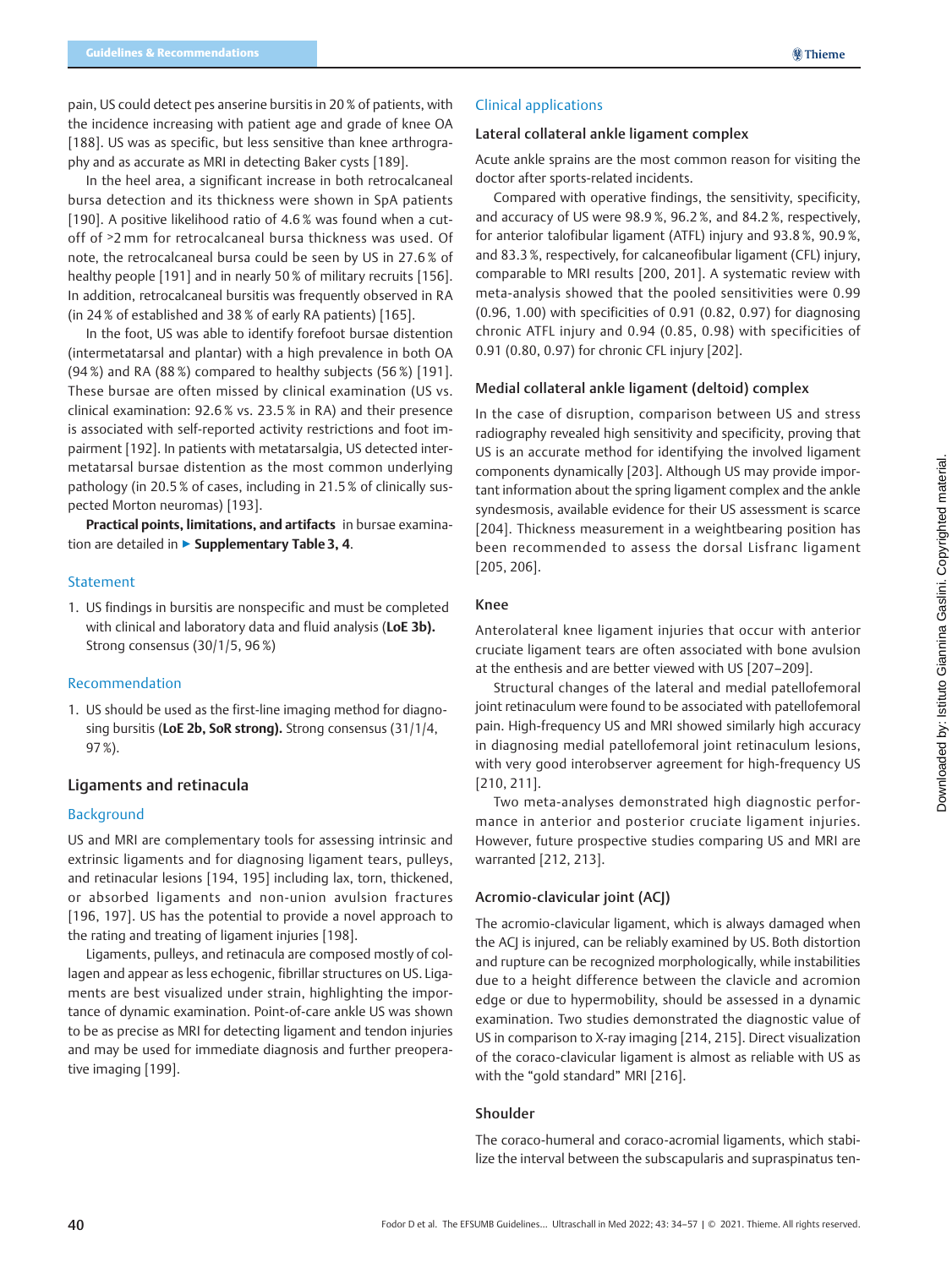dons, are relevant for the diagnosis of subacromial impingement. In adhesive capsulitis, the ligaments are noticeably different morphologically [217] or using elastography [218] and may show Doppler signal. The glenohumeral ligaments are difficult to visualize.

# Elbow

The radial ligament complex can be examined morphologically as well as by testing the stability. The same applies to the ulnar ligament complex [219–221].

Visualization of the Struthers ligament may be helpful in the median nerve entrapment syndrome [222]. Similarly, assessment of the Osborne's ligament and the arcuate ligament in the entrapment syndrome of the ulnar nerve may provide relevant information.

# Hand and wrist

The scapho-lunar ligament can be examined with US both for morphology and stability under dynamic conditions [223], albeit with low sensitivity but high specificity [224]. The trapezio-metacarpal ligament can be well visualized and examined for its stability [225]. In cases of instability of the ulnar collateral ligament of the thumb, its morphology can be examined and assessed in conjunction with a dynamic examination, especially if the ligament is dislocated over the aponeurosis of the adductor pollicis muscle [226].

The thickness of the flexor retinaculum of the carpal tunnel (transverse carpal ligament) and its position in relation to the median nerve can be readily assessed on US [227]. The triangular fibrocartilage complex is difficult to detect sonographically. Nevertheless, high-resolution US allows for radial and ulnar collateral wrist ligament assessment [228] and US findings have been shown to correlate with ulnar-sided pain and instability [229].

US can be used to evaluate finger pulleys in trigger fingers and annular pulley ruptures. Accurate static and dynamic US evaluation are of comparable value to MRI in distinguishing partial, complete, and combined pulley ruptures from overuse injuries [230–232]. Flexor tendon thickness and annular pulley measurements have been proven to be feasible and valid in cadaver studies as well as in patients and healthy volunteers with good inter- and intraobserver reliabilities [233, 234]. Collateral ligament tears, palmar plate injuries, and thumb sesamoid fractures may be critical in the diagnostic workup of closed finger joint trauma and US may help improve outcomes [235].

Practical points, limitations, and artifacts in ligament examination are detailed in Supplementary ▶ Supplementary Table 3, 4.

# **Statement**

1. For the knee, US can be considered as an accurate and reproducible imaging technique for diagnosing medial/lateral ligament and retinaculum injuries (LoE 2). Broad consensus (23/7/6, 77 %)

# Recommendations

- 1. US is useful to diagnose acute lateral ankle ligament injury (LoE 1, SoR strong). Strong consensus (31/1/4, 96 %)
- 2. US is useful to predict the prognosis of acute ankle sprain (LoE 1, SoR strong). Broad consensus (27/4/5, 87 %)
- 3. In addition to the manual anterior drawer test and stress radiography, dynamic stress US might be useful for diagnosing chronic ankle instability (LoE 3, SoR weak). Broad consensus (27/3/6, 90 %)
- 4. US might be used to evaluate the injuries of acromio-clavicular joint and ligament, as well as of the coraco-humeral and coraco-acromial ligaments (LoE 3, SoR weak). Broad consensus (28/5/3, 85 %)
- 5. In the elbow, US may be used to evaluate the medial/lateral collateral and annular ligaments, particularly during dynamic examination (LoE 3, SoR weak). Broad consensus (28/2/6, 93%)
- 6. In the hand and wrist, US may be used for the assessment of injuries in ligaments (scapholunate and thumb ulnar collateral) or the annular pulley, as well as trigger finger pathology (LoE 3, SoR weak). Broad consensus (29/3/4, 91%)

# Bones

# Background and clinical application

# Enthesophytes

Enthesophytes have been defined in the OMERACT ultrasound group [28] and are included as one of the core elementary lesions of US-detected enthesitis [27]. High reliability has been found for enthesophytes compared to other elementary lesions in enthesitis [119]. Enthesitis is typical for psoriatic arthritis (PsA), and enthesophytes at typical sites were included among potential elemental US abnormalities able to distinguish PsA from controls [236]. However, a recent study on healthy volunteers found enthesophytes to be the most common lesion at tendon insertions, detected in 87.5 % of participants and 23.1 % of the entheses [237].

# Bone erosions

In accessible areas, US was found to be highly accurate for the detection and semiquantitative assessment of bone erosions in patients with RA [238]. However, a recent review on the ability of US to detect erosions in patients with RA found a pooled sensitivity and specificity of US for the detection of early bone erosion of 58.4 % and 93.9 %, respectively [239].

Erosions, however, are not specific for RA. A study including patients with several inflammatory joint diseases found the presence of US-detected erosions not to be specific for RA, while larger erosions in selected joints, especially the 2nd and 3 rd MCP, 5th metatarso-phalangeal (MTP) joint, and distal ulna, were highly specific for and predictive of RA [240]. This was supported by a recent study exploring differences in radiographic and US detection of erosions between ACPA-positive and -negative patients. On both imaging methods, the most discriminating joint between the two groups was MTP5, especially in patients with bilateral erosion [241].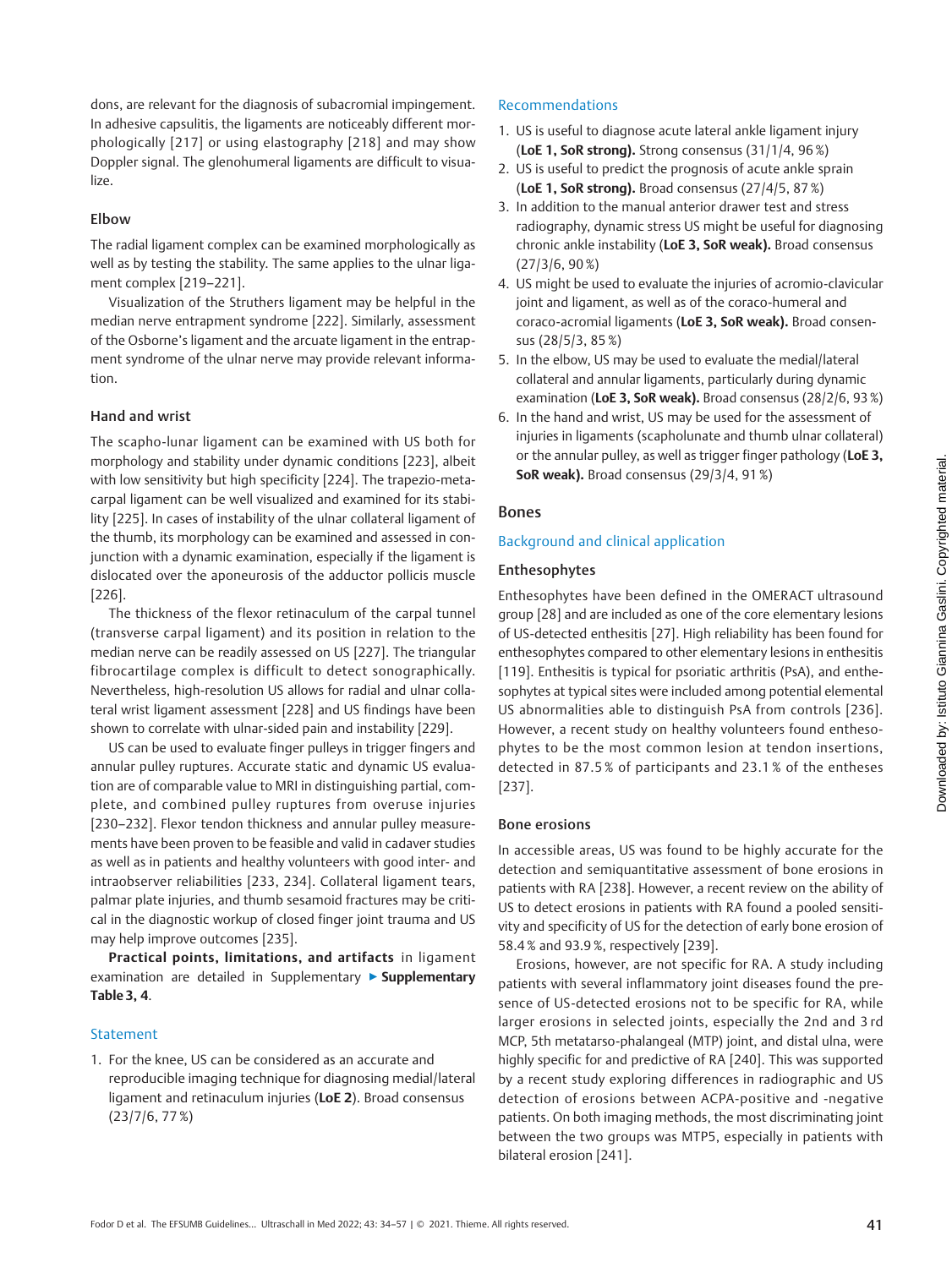### Periostitis

Periostitis is a nonspecific finding corresponding to a thickening and elevation of the periosteum from the underlying cortex. It can be seen in malignant tumors, infections and inflammation, eosinophilic granuloma, aneurismal bone cyst, osteoid osteoma, hemophilia, or trauma [242, 243]. Radiographs are the first imaging modality to study periostitis although MRI or CT is the imaging reference standard.

### Fractures

Bone fractures are a very common occurrence. Plain radiography is the imaging method of choice. In acute fractures, US can be used as a complementary method when radiographic imaging is negative but clinical suspicion is high. In these cases, US shows interruption of the cortical line, frequently together with periosteal thickening and hematoma [244, 245]. In stress fractures, plain radiography is often normal in the early stages. US may be highly effective in detecting the periosteal reaction and callus formation. MRI may also be used in cases where US is still negative [246]. After an acute fracture, US is superior to plain radiography for showing early organization of the bone callus. US and CEUS can be used to evaluate callus status in patients with bone nonunion before and after treatment, also predicting clinical outcome [247, 248].

Practical points, limitations, and artifacts in bones examination are detailed in ▶ Supplementary Table 3, 4.

### Recommendations

- 1. US should be used to detect peripheral enthesophytes and erosions (LoE 1, SoR strong). Broad consensus (30/4/2, 88 %)
- 2. In accessible bone areas, when radiography is negative but clinical suspicion of acute fracture is high, US should be used (LoE 1, SoR strong). Strong consensus (32/2/2, 95 %)
- 3. In regions with an acoustic window, US should be used for monitoring fracture healing (LoE 2, SoR strong). Broad consensus (22/7/7, 76 %)
- 4. In regions with an acoustic window, US might be used to detect periostitis (LoE 4, SoR weak). Broad consensus (25/8/3, 76 %).

### Nerves

Expanding evidence has supported the use of US as a valuable imaging modality to investigate the peripheral nervous system [249–252]. In the short axis, normal peripheral nerves demonstrate a characteristic stippled (honeycomb-like) appearance (axons arranged in fascicles and multiple layers of connective tissue supporting and binding the fascicle bundles together) [253]. In long-axis planes, nerves appear as elongated structures with alternating hypo- and hyperechoic bands. The development of ultrahigh frequency probes (up to 30 MHz) has provided new perspectives in the evaluation of sub-millimetric terminal nerve branches, visualized as single small hypoechoic dots within a hyperechoic frame lacking the expected classic "honeycomb" appearance [254–261].

### Clinical application

### Compression neuropathies

When investigating compression neuropathies, three main classes of nerves should be considered:

- Class 1 includes large nerves (e. g., median, ulnar, peroneal, tibial, etc.), which are readily evaluated by probe frequencies of up to 13 MHz. Diagnosis is based on pattern recognition analysis and on calculation of the nerve cross-sectional area (CSA) [262–267].
- Class 2 consists of small nerves (e.g., posterior and anterior interosseous, sural, suprascapular, etc.), which require probe frequencies of up to 24 MHz. In this case, pattern recognition together with side-to-side comparison of the major nerve diameter plays a significant role in diagnosing compressive neuropathies [268, 269].
- Class 3 includes both large nerves (e. g., the femoral and sciatic nerves in their intrapelvic course) and small nerves (e. g., the deep peroneal nerves) which are poorly visualized or undetectable with US due to their anatomical location. In this case, US diagnosis relies only on indirect signs of nerve damage, including signs of denervation of the skeletal muscles supplied by the affected nerve [270, 271].

US signs of compressive neuropathy consist of nerve flattening at the compression point and nerve swelling proximal or (less commonly) distal to it [272, 273]. The transition between swollen and flattened segments is abrupt ("notch sign"). In the early phases of compression, nerve enlargement is detected due to intraneural edema and venous congestion. With time, the nerve echotexture may appear massively subverted due to loss of the fascicular pattern and diffuse nerve hypoechogenicity. If nerve compression persists, irreversible intraneural fibrosis may occur and nerves with fibrotic changes remain swollen after decompressive surgery [256, 274, 275].

# Nerve injuries

In penetrating injuries with complete nerve transection, stump neuromas develop in continuity with the edges of the nerve (round hypoechoic masses which may be displaced or retracted from the site of injury) [276, 277]. In partial nerve tears, a spindle neuroma may develop along the injured nerve tract and US can estimate the percentage of involved and preserved fascicles [278–280]. Stretching injuries most commonly affect nerves with a tortuous course and typically occur in relation to fixation points, such as where the nerve pierces fascial planes or crosses tight osteofibrous tunnels [281]. Contusion injuries most often occur where nerves run close to bony surfaces and are vulnerable to external pressure. The nerve may show various degrees of swelling with or without preservation of the fascicular echotexture, depending on the severity of trauma [282, 283].

### Polyneuropathies

US findings in patients with dysimmune neuropathies are similar among the various forms and mainly consist of segmental nerve/ fascicle swelling, which typically involves the nerve sections where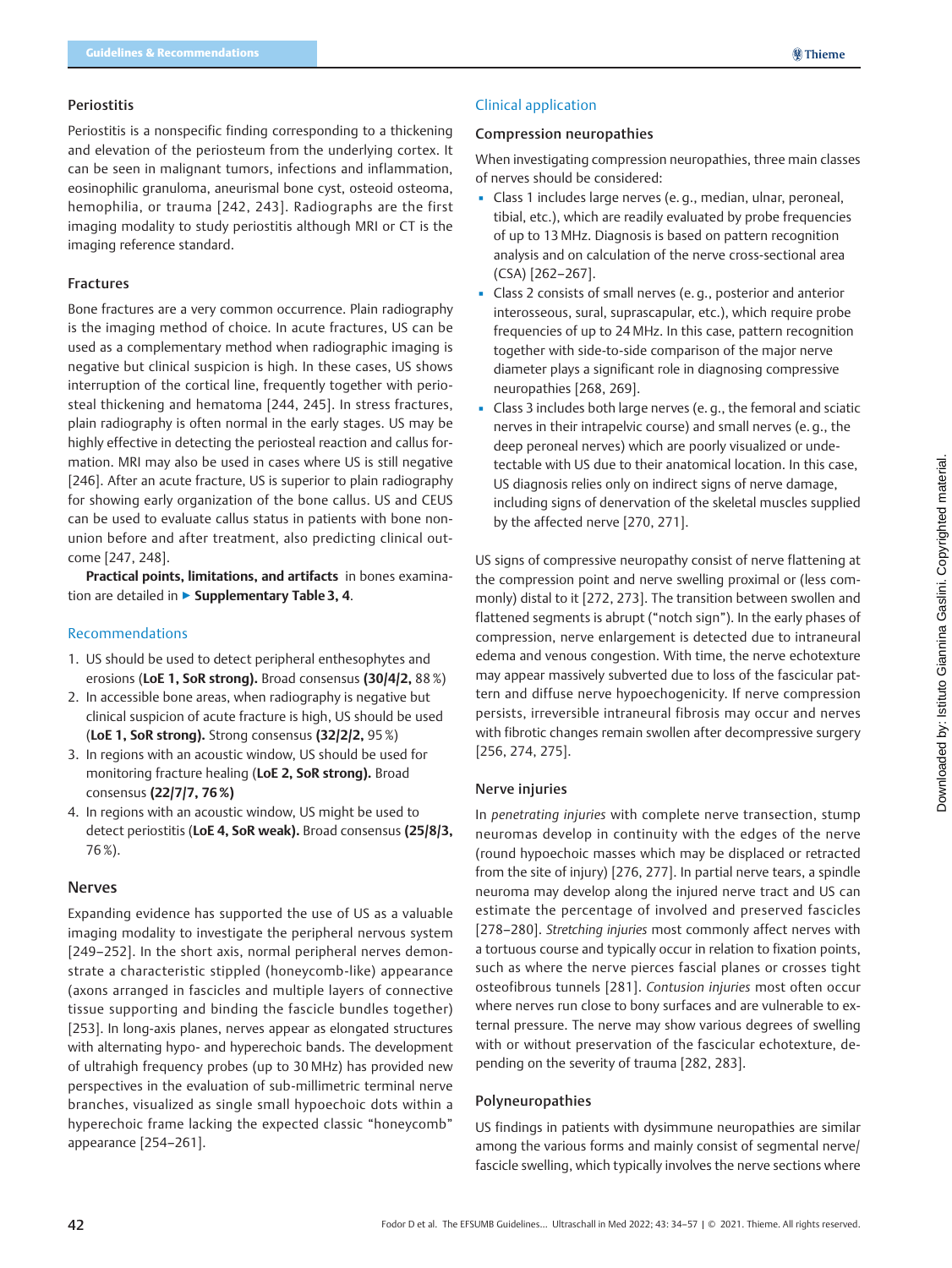conduction blocks are identified by electrophysiology [284–288]. US may demonstrate focal changes in nerve/fascicle thickness in early phases, when electrophysiology is still negative, and reduced fascicular swelling during treatment, before neurophysiological improvement occurs [289–291].

In leprosy, US findings consist of markedly swollen nerves with loss of the fascicular echotexture, thickened epineurium, and intense intraneural hyperemia on Doppler imaging ("nerve inferno") in acute neuritic phases [292]. In Charcot-Marie-Tooth (CMT), marked generalized fascicular enlargement, akin to an "onion bulb", and Schwann cell hypertrophy due to attempted remyelination are typical findings of CMT-1A [293–296]. In hereditary neuropathy with liability to pressure palsies patients, US demonstrates multifocal nerve enlargements (tomaculae) following minor trauma, which most commonly occur in areas where the nerves are prone to compression [297, 298].

### Nerve tumors and tumor-like conditions

The US diagnosis of peripheral nerve sheath tumors relies on the detection of a soft-tissue mass in continuity with a nerve. Alternatively, the "fat-split sign", which consists of a rim of fat at the poles of an intramuscular mass, may suggest a lesion originating in the intermuscular space about the neurovascular bundle instead of the muscle itself [299, 300]. Although schwannoma and neurofibroma are often indistinguishable on US, schwannomas appear as eccentric ovoid masses arising from a single fascicle and displacing the unaffected fascicles to the periphery, whereas neurofibromas encase the fascicles of the parent nerve developing in a fusiform shape. Moreover, neurofibromas may show a "target sign" with a hyperechoic (fibrous) core and a hypoechoic (myxomatous tissue) rim. Compared to schwannomas, they are usually avascular or less vascular on Doppler imaging [301–303]. Malignant peripheral nerve sheath tumors tend to be larger (> 5 cm) and more heterogeneous and often show indistinct margins, calcifications, areas of internal bleeding and necrosis [304–307]. However, a definite diagnosis usually requires histological sampling.

Practical points, limitations, and artifacts in the examination of nerves are detailed in ► Supplementary Table 3, 4.

### Recommendations

- 1. The cross-sectional area (CSA) of 10 mm2 of the median nerve at the carpal tunnel inlet, together with wrist-to-forearm ratio of the median nerve CSA, should be used in the diagnosis of median nerve compression (LoE 2A, SoR strong). Broad consensus (24/6/6, 80 %)
- 2. In the diagnosis of carpal tunnel syndrome, cross-sectional area measurements of the median nerve should be considered complementary to electrodiagnostic tests (LoE 2A, SoR strong). Broad consensus (30/2/4, 94 %)
- 3. An ulnar nerve cross-sectional area within the epitrochlear groove of 10 mm2 should be assumed as the cut-off value for diagnosing ulnar nerve entrapment at the elbow region (LoE 2A, SoR strong). Strong consensus second round (30/1/5, 97 %)
- 4. US should be used to identify, localize, and follow up full and partial thickness nerve injuries (LoE 1C, SoR strong). Broad consensus (29/2/5, 94 %)
- 5. US might be used to detect nerve alterations in acquired and inherited polyneuropathies (LoE 3B, SoR weak). Broad consensus (24/6/6, 80 %)
- 6. US might be used to recognize peripheral nerve sheath tumors, but histopathological examination is mandatory for differential diagnosis (LoE 3B, SoR weak). Strong consensus (32/1/3, 96 %)

# Skin and subcutaneous tissues

### Background

US of the skin is nowadays considered part of a wider US application known as dermatologic US [308]. Musculoskeletal diseases and alterations may affect the skin to some extent or may be an incidental finding during exploration.

Skin US is an imaging method complementary to clinical examination and histopathology. Correct interpretation of skin US images requires corroboration of all available patient information and thorough knowledge of skin diseases and their management [309].

# Clinical applications

### Normal skin

Aging and ultraviolet- or sex-related changes have been effectively studied using high-frequency B-mode (thickness or echodensity) US and elastography [310–314]. Of note, using even higher frequencies (> 50 MHz), US imaging correlates well with histological findings as far as hair follicles/tracts, glands, and erector pili muscles are concerned [315].

# Scar

While scar type/depth or echogenicity differences can be safely ascertained on US [316], unlike normal skin, scar tissues have not been shown to correlate with histology in terms of skin thickness [317, 318].

# Hidradenitis suppurativa

For more prompt diagnosis, staging, treatment planning, and monitoring, B-mode or Doppler US has recently been used to scan patients with hidradenitis suppurativa (HS) [318–326] including children [327, 328].

### Infection

Point-of-care US has high sensitivity and specificity (range 89 %- 96 % and 64 %-88 %, respectively) for diagnosing skin abscesses [329], distinguishing them from cellulitis [330], and following up treatment [331]. Furthermore, these values remained high for novice sonographers as well as experts [332–334].

### Systemic sclerosis

Compared to clinical evaluation, US examination proved more sensitive and reliable for quantifying systemic sclerosis (SSc) skin involvement in both patients and controls [335–339]. A better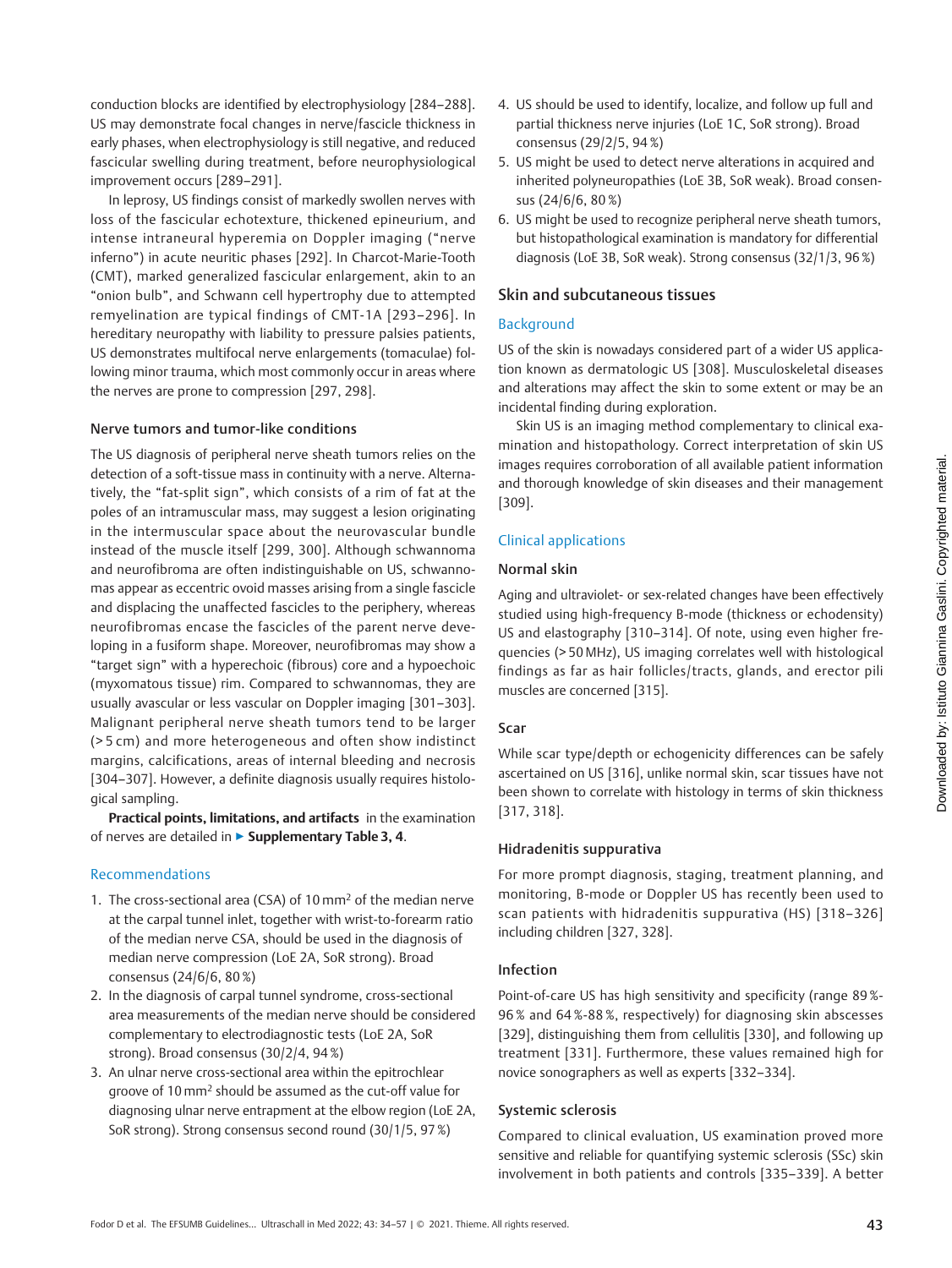discrimination between clinical and subclinical skin involvement [335–340], different forms of SSc, and disease stages [335–337] was achieved. An inverse relationship between skin echogenicity and thickness was identified in patients with SSc in the edematous phase of the disease [335, 336]. US findings were found to correlate with clinical activity scores (Rodnan Skin Score), degree of pulmonary involvement, specific histologic and pathogenetic features [336, 341, 342] and are sensitive for detecting longitudinal skin thickness changes and vascularity [341].

Elastography can quantify skin stiffness by adding information about the disease stage and helping to distinguish subclinical SSc involvement from healthy skin [340, 343, 344]. Shear wave velocity values were significantly higher in SSc patients than in controls at almost all modified Rodnan Skin Score sites and thus correlated with the degree of pulmonary involvement [339, 343].

# Morphea

US provided qualitative and quantitative anatomical data, such as thickness measurements, detection of structural abnormalities, and Doppler analysis of the lesional and perilesional vessels in both clinical and subclinical stages of the disease [345–349].

### Psoriatic plaque

In a psoriatic plaque, the epidermis and dermis appear thicker compared with the normal surrounding skin. A hypoechoic band in the upper dermis can be observed, representing inflammatory edema and vasodilatation within the papillary dermis. This sign was shown to be linked to the most active stages of the disease [350–354].

### Lymphatic vessels

Currently, several studies have assessed the applicability of US and elastography as early methods for the diagnosis, staging, and assessment of clinical and subclinical lymphedema [355, 356]. High-resolution US was proven to distinguish lower limb lymphedema from other edematous conditions [357, 358]

#### Melanoma

In melanoma staging, US contributes to the primary staging and detection of metastases. The Breslow index (measurement from the granular epidermal layer to the deepest melanoma extension in millimeters) is the main predictor of lymphatic extension and prognosis worsening [359]. Most studies showed a high correlation between the Breslow Index and US measurements. In a retrospective cohort study [360–362], correlation with manual measurements reached  $r = 0.88$ , permitting a single stage excision in most cases.

Regarding US follow-up of melanoma patients, US was not superior to clinical follow-up in terms of survival in a prospective cohort study comparing these two follow-up modalities in stage IB IIA patients [363–365].

### Nonmelanoma skin cancer (NMSC)

Most common NMSCs are basal cell and squamous cell carcinomas. The heterogeneity of studies and techniques does not permit a clear recommendation on the systematic use of US in NMSC management [364]. However, some retrospective cohort studies [366, 367] and multiple case series indicate the possibility of using US to detect occult basal cell carcinoma foci, to discriminate between high- and low-risk forms.

### Other neoplastic and inflammatory skin lesions

US features of other skin lesions such as mycosis fungoides, other skin lymphomas [368, 369], Kaposi sarcoma [370], and dermatofibrosarcoma protuberans [371] have also been described.

Other benign skin tumors, such as pilomatrixomas [372], cysts [373], lipomas [374], and neurofibromas [375], have also been characterized and they present distinct sonographic patterns that are potentially useful for noninvasive diagnosis. However, these observations were derived from cross-sectional studies and small case series.

In other inflammatory skin diseases, such as panniculitis [376], pseudoxanthoma elasticum [377], atopic dermatitis [368], and sarcoidosis [378], US provides additional information that is useful for early diagnosis or follow-up.

Practical points, limitations, and artifacts in skin and subcutaneous tissue examination are detailed in ▶ Supplementary Table 3, 4.

#### Recommendations

- 1. US is recommended for prompt diagnosis, staging, treatment planning, and monitoring in patients with hidradenitis suppurativa (LoE 2, SoR strong). Strong consensus (32/1/3/ 97 %)
- 2. US is recommended as the first-line modality in the detection of skin abscesses (LoE 2, SoR strong). Strong consensus (33/1/2, 97 %)
- 3. US is recommended for the qualitative and quantitative evaluation of skin layers, the differentiation between disease forms, and the staging and monitoring of skin abnormalities in systemic scleroderma patients (LoE1, GoR strong). Broad consensus (28/3/5, 90 %)

### Fascia

### Background

The fascia is a collagenous tissue continuum that surrounds and separates muscles, forms sheaths for nerves and vessels, and strengthens ligaments around joints [379]. The deep fascia has a complex structure formed by two or three layers of densely packed collagen fibers, interpolated by a layer of loose connective tissue [380].

Both morphological and dynamic properties (sliding, displacement) are important for the functional integrity of the fascia system [381]. Fascial layers have some sites of potential weakness which could give rise to hernias (sports hernia or incisional hernia) Herniation of skeletal muscles through fascial defects has also been described. The tibialis anterior, extensor digitorum longus, peroneus longus and brevis, the gastrocnemius are the most commonly affected muscles [382].

Deep fascia can be affected, though rarely, by a severe infection (necrotizing fasciitis) or inflammation (eosinophilic fasciitis).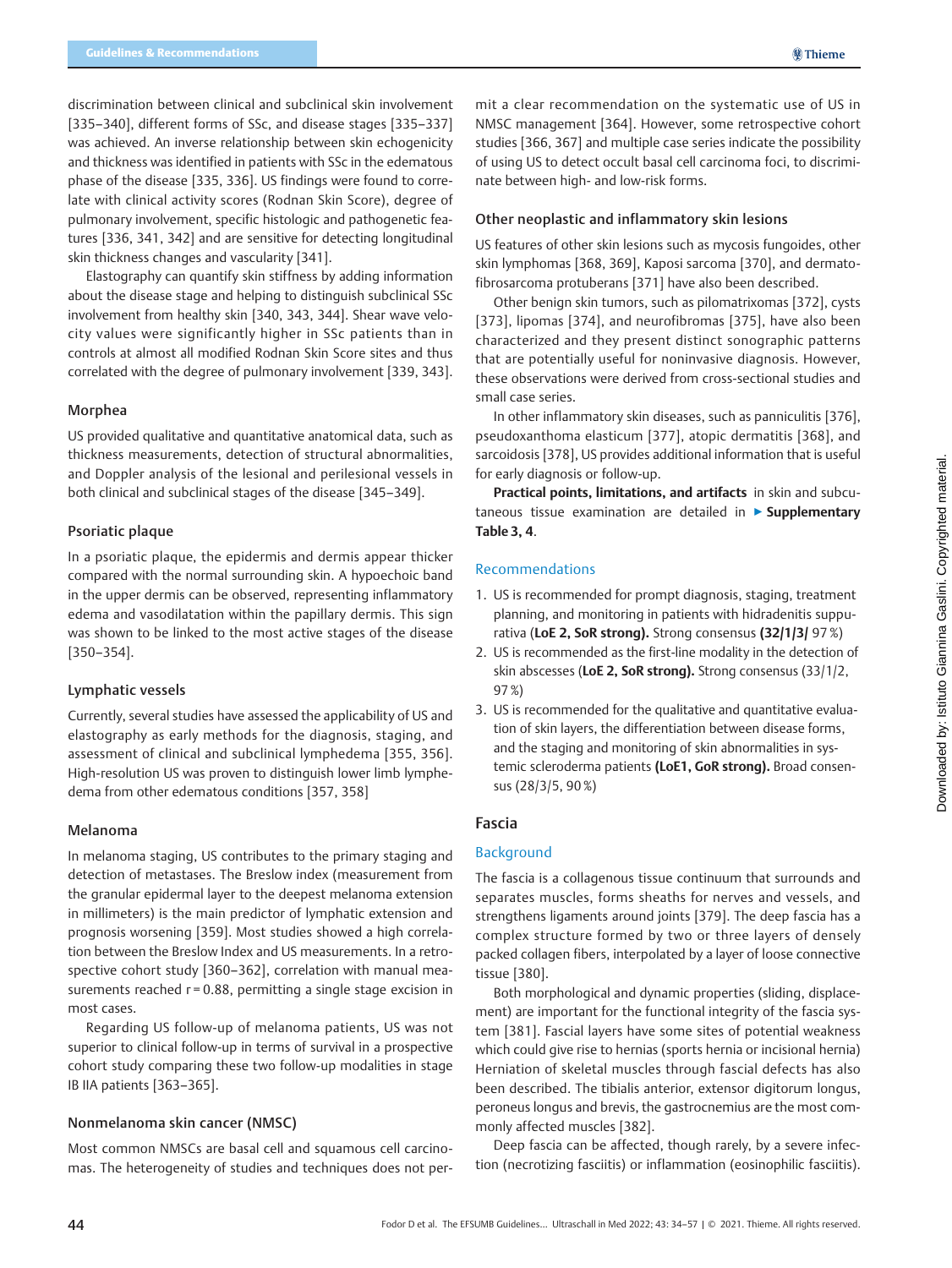The former is a fulminant infection, which can follow minor injuries, while the latter is a chronic progressive condition which usually affects the limbs symmetrically.

Neoplastic lesions involving the fascia are generally uncommon, with benign lesions being far more frequent.

### Clinical application

High-resolution US of fasciae can assess morphometric characteristics such as thickness and echogenicity [383] and allows visualization of fascia sliding or displacing [381].

The fascia generally appears as a linear hyperechoic structure with boundaries easily identifiable due to the adjacent hypoechoic muscles. It consists of a single or several discrete layers [380].

The plantar fascia is by far the most studied fascia with a well standardized scanning protocol (longitudinal scan at its most proximal part) [383] and an accepted cut-off point of 4 mm for its normal thickness [384]. There are no agreed-upon reference values for the normal thickness of other fasciae, though aponeurotic fasciae seem to be generally thicker than epimysial ones [381].

In detecting sport hernias, with laparoscopy as the gold standard, US has a high sensitivity (95 %) and specificity (100 %), as well as a positive and a negative predictive value close to 100 % [385]. In identifying incisional hernias, US was found to have an added value of 29.4 % over clinical examination alone [386]. Dynamic US or MRI can be used to confirm muscle hernias. An additional advantage of US is that the patient can be examined in a standing position [387].

Necrotizing fasciitis shows on US as marked subcutaneous edema and thickening, with interconnected fluid collections resulting in a cobblestone appearance and small bright foci with dirty acoustic shadowing representing microbubbles of gas [388]. Regarding the amount of deep fascia fluid accumulation, a study showed that a cut-off value of 2 mm had the best accuracy (72.7 %) with a sensitivity of 75 % and a specificity of 70.2 %. Patients with this level of fluid accumulation were hospitalized longer and needed amputation more often [389].

Eosinophilic fasciitis appears on US as a thickened fascia of altered echogenicity with thickening, hyperechogenicity, and markedly reduced compressibility of the subcutaneous tissue [390]. Thickness reduction was observed with treatment [391].

Plantar fibromatosis frequently exhibits mixed echogenicity in large lesions [392, 393] and hypoechogenicity in small lesions [392], with acoustic enhancement, a comb sign (linear hypoechoic areas located near isoechoic areas), and, possibly, internal vascularity. Increased stiffness of the nodular thickening on elastography was described in Dupuytren disease [394]. Hypoechogenicity of the nodules does not predict the progression of this condition [395].

Nodular fasciitis may have various appearances: a hypoechoic mass with internal echogenic foci [396, 397], a peripheral hyperechoic nodule or an echoic rim [397, 398], oval or round in shape with irregular or lobular margins, fascial tail [397], and usually avascular [398]. In children, this condition is found most frequently in the head or neck [399]. Proliferative fasciitis is a rare lesion described as an ill-defined hyperechoic structure with a thickened hypoechoic reticular pattern [400].

The relative reliability of thickness and echogenicity measurement of the plantar fascia was proven to be high (interclass correlation coefficient, ICC = 0.88) [401]. Good reproducibility was also found (intra- and interrater reliability, ICC > 0.821, ICC> 0.849) [402], as well as good agreement between an experienced and a novel sonographer [403]. In another study the intra-tester reliability was shown to significantly surpass the inter-tester reliability in plantar fasciitis (0.89 vs. 0.61, respectively) [404]. Multiple measurements showed higher reliability compared to a single measurement (ICC > 0.90) [404].

The inter-rater reliability proved to be good also for the abdominal fasciae (ICC =  $0.83$ ) [405]. The intraobserver reliability of the echogenicity of Dupuytren's nodules was excellent (ICC = 0.996; 95 %CI, 0.993 to 0.998), while the interobserver reliability was fairly good but imprecise (ICC = 0.688; 95 %CI, 0.329 to 0.977) [388].

Practical points, limitations, and artifacts in fascia examination are detailed in ▶ Supplementary Table 3, 4.

### Recommendations

- 1. Ultrasound may be used to assess muscular fascia's morphometric characteristics like thickness and echogenicity, as well as fascia sliding and displacement (LoE 3, SoR weak). Broad consensus (29/5/2, 85 %)
- 2. US should be used as point-of-care diagnostic imaging method in fascia infection (necrotizing fasciitis), proliferative diseases, and fascia defects (LoE 3, SoR strong). Broad consensus (29/4/3, 82 %)

# Nails

### Background

The nail plates, nail matrix, and nail bed form the nail unit. The periungual area is composed of the periungual folds, i. e., the proximal fold (eponychium), lateral folds (perionychium), and distal fold (hyponychium). The bilaminar nail plate is visualized as two parallel hyperechoic bands, i. e., ventral plate and dorsal plate, separated by a hypoechoic virtual space, i. e., the interplate space. The nail plate thickness varies between 0.3 and 0.65 mm. The nail matrix appears as a 1–5.3 mm long echogenic structure, located in the proximal aspect of the nail bed. The nail bed is seen as a 0.7–6 mm thick hypoechoic structure immediately deep to the nail plate and extending to the bone profile of the distal phalanx. Doppler mode shows a high level of low-resistance, lowvelocity blood flow in the nail, especially in the nail bed [406–409].

Performance of nail US has been standardized through a consensus-based methodology by an international expert working group [410].

### Clinical application

### Psoriatic onychopathy (PsO)

US assessment of nails in psoriasis has recently emerged based on the fact that the nail is conceptually an extension of the distal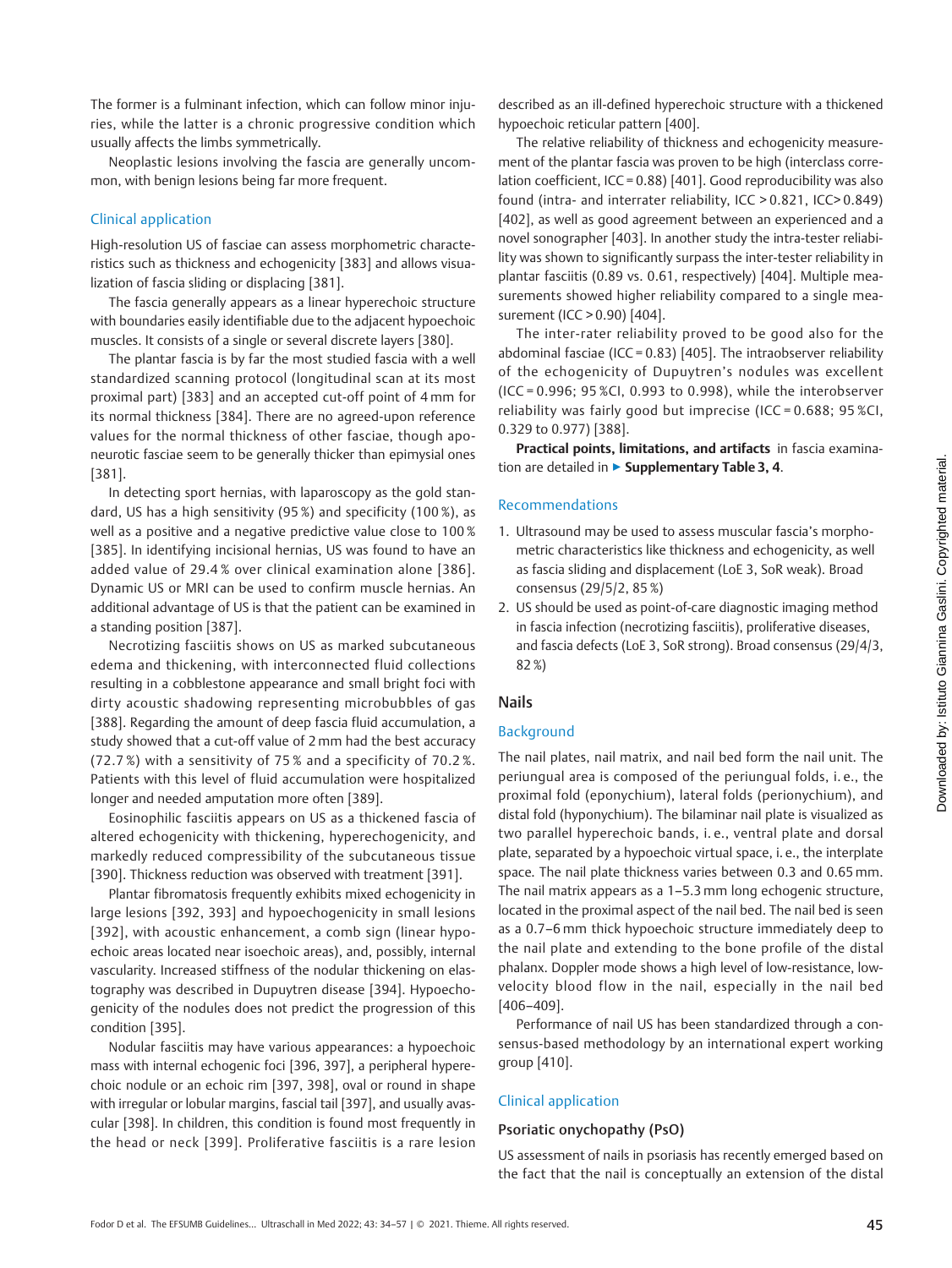interphalangeal enthesis. It is aimed at detecting early signs of psoriatic involvement [411]. A systematic review [412] showed that the evidence for the role of US in the detection of PsO is low, mainly due to methodology limitations, based on casecontrol cross-sectional studies with high variability in the US features measured. Despite these considerations, there is a marked tendency to show differences between patients with PsO and healthy controls mainly in nail bed and nail plate thickness, even before clinical PsO signs are evident [413]. However, no study was able to predict more severe disease or the development of PsA based solely on this parameter [414].

In both clinical and subclinical PsO patients there is a tendency towards increased Doppler signals [415]. The spatial relationship of these CD/PD signals with anatomical structures of the nails, such as the ventral plate [416] may warrant assessment in future studies.

The EFSUMB'S Position Statement on Dermatologic Ultrasound suggested US assessment of nails in patients with suspicion of clinical psoriasis to support the diagnosis of this condition [308].

### Nail tumors

Scientific evidence to date on US and subungual tumors is very scarce, mostly as isolated clinical cases describing the ultrasonographic features of tumors, such as subungual schwannoma [417], keratoacanthoma [418], and squamous cell carcinoma [419].

In the review of onychomatricoma imaging tests by Cinnoti et al. [420], dermoscopy is highlighted as a first diagnostic step. In six cases US techniques were performed. In four cases hypoechogenic solid areas affecting the ungual matrix with hyperechogenic dots corresponding to the finger-like projections that deform the plate were found. Doppler US showed a non-specific hypovascular pattern.

Nakamura et al. [421] measured the tumor-to-bone distance of invasive subungual melanoma. In tumor sizes below 4 mm, the probability of bone involvement was low and non-amputative surgery was possible. This study was performed on surgical specimens and the authors raised the possibility of using US techniques to measure this distance.

The subungual glomus tumor is described as a subungual hypervascular mass, with bone erosion or bone remodeling. US is able to locate the tumor, is more cost-effective than MRI, and detects small tumors. US may be used as a complementary technique to clinical diagnosis and for surgical planning [422–427].

In subungual exostosis a hyperechogenic subungual image with acoustic shadowing connected to the phalanx was described as a pathognomonic finding in two case series [428, 429].

### Other nail conditions

US can differentiate solid and cystic nail lesions and can be used as a valuable aid to optimize the clinical diagnosis of a number of nail disorders [430–435]. In onycholysis an anechoic gap between the nail plate and the nail bed is seen on US. In onychomadesis, the separation of the proximal edge of the nail plate from the nail matrix and bed is detected.

Based on a retrospective case-control study [434], diagnostic criteria for retronychia have been described as follows: 1) hypoechoic halo surrounding the origin of the nail plate; 2) distance between the origin of the nail plate and the base of the distal phalanx of 5.1 mm or less in big toes and thumbs and/or a difference of 0.5 mm of this distance or greater between the affected nail and the contralateral healthy nail; and 3) proximal nail fold thickness of 2.2 mm or greater for male patients or 1.9 mm or greater for female patients and/or a proximal nail fold 0.3 mm thicker or greater in comparison with the contralateral healthy nail. The presence of all criteria supports the diagnosis of unilateral retronychia and the presence of 2 or more criteria (one of them criterion 1) supports the diagnosis of bilateral cases.

In onychomycosis, US shows an increased thickness of the nail bed, diffuse thickening and irregularity of the nail plates, fusion of the nail plates, and later acoustic shadowing in the nail bed. On US, in paronychia, diffuse thickening of the periungual fold is seen, with areas of increased echogenicity interposed with hypoechoic areas and increased vascularity in Doppler mode. US abnormalities in SSc, lupus, and dermatomyositis can be found within the nail bed, mainly described as a decrease of both echogenicity and blood flow, secondary to microvascular changes. US has shown a high diagnostic accuracy for traumatic nail bed lesions and distal phalanx fractures [435].

Practical points, limitations, and artifacts in nails examination are detailed in ▶ Supplementary Table 3, 4.

### Recommendations

- 1. US might be used to increase clinical diagnostic accuracy in structural, infectious, inflammatory, and vascular nail disorders (LoE 4, SoR weak). Broad consensus (25/4/7, 86 %)
- 2. US assessment of nails in patients with clinical suspicion of psoriasis may support diagnosis (LoE 4, SoR weak). Broad consensus (28/2/6, 93 %)
- 3. US assessment of subungual glomus tumors and exostoses may support the clinical diagnosis and help in surgical planning (LoE 4, SoR weak). Strong consensus (29/1/6, 96 %)

# Conflict of Interest

| Fernando Alfageme: Speaker honoraria: GE, Mindray; Equipment<br>support: Esaote |
|---------------------------------------------------------------------------------|
| David Bong: No Conflicts of interest                                            |
| Angel Bueno: No Conflicts of interest                                           |
| Vito Cantisani: Speaker honoraria: Bracco, Samsung, Canon                       |
| Paz Collado: No Conflicts of interest                                           |
| Maria Antonietta D'Agostino: No Conflicts of interest                           |
| Daniela Fodor: No Conflicts of interest                                         |
| Javier de la Fuente: No Conflicts of interest                                   |
| Wolfgang Hartung: Speaker honoraria: Abbvie, GE Healthcare, Alpinion            |
| Medical; Ultrasound equipment support; Alpinion Medical Germany,                |
| Canon Medical Germany                                                           |
| Hilde Hammer: Speake honoraria and/or consultancy; AbbVie, Lilly,               |
| Roche, Novartis                                                                 |
| Andrea Klauser: No Conflicts of interest                                        |
| Jens Kessler: No Conflicts of interest                                          |
| Manuela Lenghel: No Conflicts of interest                                       |
| Carlo Martinoli: Speaker honoraria and equipment support: Philips,              |
| Canon                                                                           |
|                                                                                 |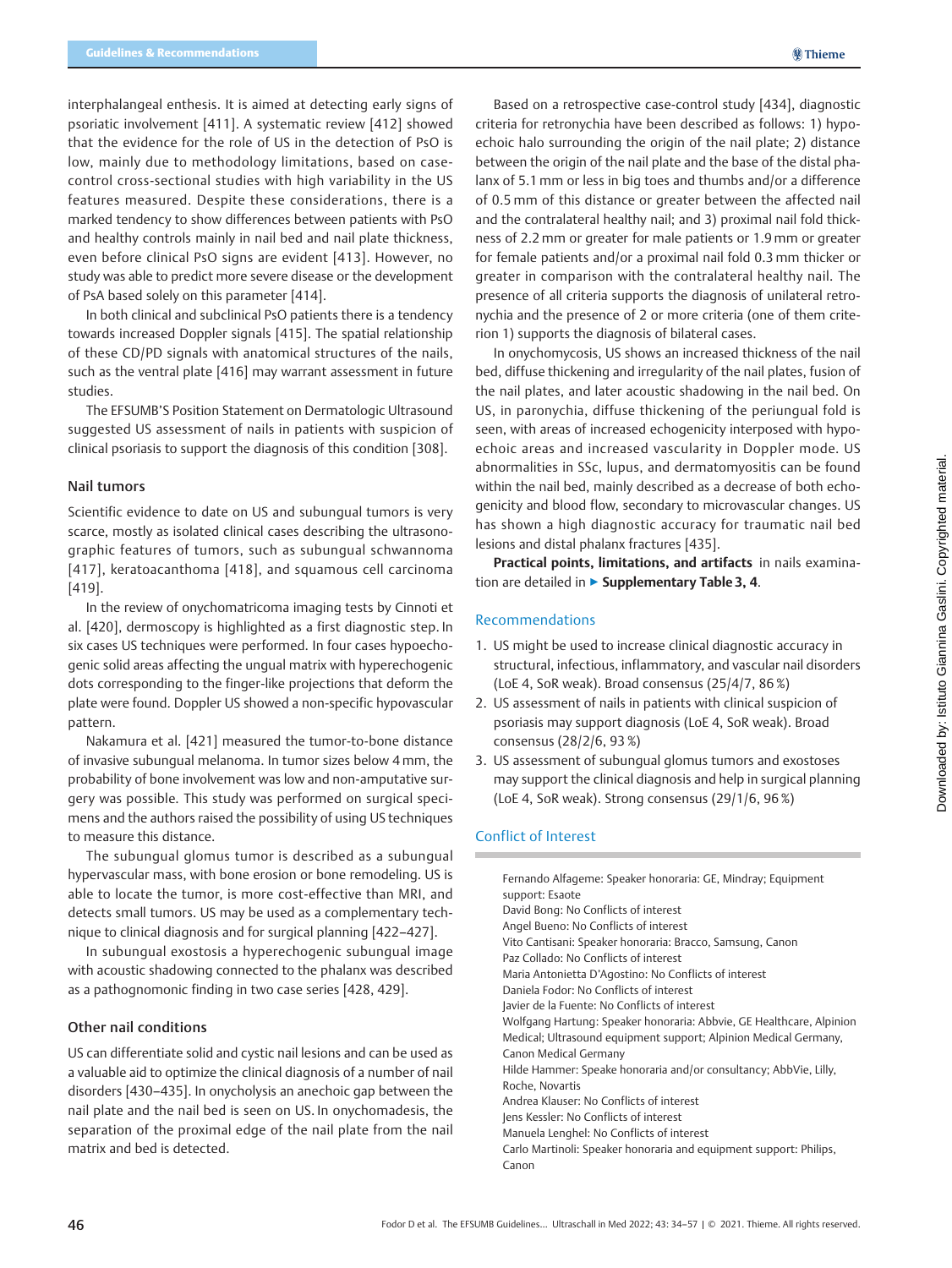Dolores Mendoza-Cembranos: No Conflicts of interest Mihaela Micu: No Conflicts of interest Ingrid Möller: No Conflicts of interest Aurelie Najm: No Conflicts of interest Gabriella Iohom: No Conflicts of interest Clara Malattia: No Conflicts of interest Peter Mandl: No Conflicts of interest Esperanza Naredo: No Conflicts of interest Levent Ozcakar: No Conflicts of interest Riccardo Picasso: No Conflicts of interest Athena Plagou: Speaker honoraria: GE Sebastian C Rodriguez-Garcia: No Conflicts of interest Xavier Sala-Blanch: No Conflicts of interest Luca Scofienza: Non-financial support: Samsung Imaging, Abiogen, Bracco Imaging Italia; Speaker honoraria: Esaote SPA, Abiogen, Biolive, Fidia Pharma Group, Novartis, Pfizer Oana Serban: No Conflicts of interest Paolo Simoni: No Conflicts of interest Iwona Sudoł-Szopińska: No Conflicts of interest Lene Terslev: Speaker honoraria: GE Christian Tesch: No Conflicts of interest Plamen Todorov: No Conflicts of interest Jacqueline Uson: No Conflicts of interest Violeta Vlad: No Conflicts of interest Federico Zaottini: No Conflicts of interest Michael Pelea, Diana Bilous, Anamaria Marian, Roxana Gutiu: No conflict of interest

### Acknowledgment

The authors thanks Lynne Rudd, Daniele Fresilli and Patrizia Pacini for all the support.

#### References

- [1] Mandl P, Ciechomska A, Terslev L et al. Implementation and role of modern musculoskeletal imaging in rheumatological practice in member countries of EULAR. RMD Open 2019; 5: e000950
- [2] Möller I, Janta I, Backhaus M et al. The 2017 EULAR standardised procedures for ultrasound imaging in rheumatology. Ann Rheum Dis 2017; 76: 1974–1979
- [3] Naredo E, D'Agostino MA, Conaghan PG et al. Current state of musculoskeletal ultrasound training and implementation in Europe: results of a survey of experts and scientific societies. Rheumatology 2010; 49: 2438–2443
- [4] Plagou A, Teh J, Grainger AJ et al. Recommendations of the ESSR Arthritis Subcommittee on Ultrasonography in Inflammatory Joint Disease. Semin Musculoskelet Radiol 2016; 20: 496–506
- [5] Sakellariou G, Conaghan PG, Zhang W et al. EULAR recommendations for the use of imaging in the clinical management of peripheral joint osteoarthritis. Ann Rheum Dis 2017; 76: 1484–1494
- [6] Sconfienza LM, Albano D, Allen G et al. Clinical indications for musculoskeletal ultrasound updated in 2017 by European Society of Musculoskeletal Radiology (ESSR) consensus. Eur Radiol 2018; 28: 5338–5351
- [7] Siddle HJ, Mandl P, Aletaha D et al. The EULAR points to consider for health professionals undertaking musculoskeletal ultrasound for rheumatic and musculoskeletal diseases. Ann Rheum Dis 2018; 77: 311–313
- [8] Tagliafico AS, Wilson D, Sconfienza LM. European Society of Musculoskeletal Radiology (ESSR) Research Committee. Encouraging MSK imaging research towards clinical impact is a necessity: opinion paper of the European Society of Musculoskeletal Radiology (ESSR). Eur Radiol 2019; 29: 3410–3413
- [9] Terslev L, Hammer HB, Torp-Pedersen S et al. EFSUMB minimum training requirements for rheumatologists performing musculoskeletal ultrasound. Ultraschall in Med 2013; 34: 475–477
- [10] Uson J, Loza E, Möller I et al. Recommendations for the Use of Ultrasound and Magnetic Resonance in Patients With Spondyloarthritis, Including Psoriatic Arthritis, and Patients With Juvenile Idiopathic Arthritis. Reumatol Clin 2018; 14: 27–35
- [11] Phillips B, Ball C, Sackett D et al. Oxford Centre for Evidence-based Medicine – Levels of Evidence 1. In: Oxford Centre for Evidence-Based Medicine.2009
- [12] Guyatt GH, Oxman AD, Vist GE et al. GRADE: an emerging consensus on rating quality of evidence and strength of recommendations. BMJ 2008; 336: 924–926
- [13] Jenssen C, Gilja OH, Serra AL et al. European Federation of Societies for Ultrasound in Medicine and Biology (EFSUMB) Policy Document Development Strategy – Clinical Practice Guidelines, Position Statements and Technological Reviews. Ultrasound Int Open 2019; 5: E2–E10
- [14] Boyce SH, Murray AD, Jeffrey M. A review of musculoskeletal ultrasound training guidelines and recommendations for sport and exercise medicine physicians. Ultrasound 2013; 21: 155–158
- [15] Cremerius C, Gradl-Dietsch G, Beeres FJP et al. Team-based learning for teaching musculoskeletal ultrasound skills: a prospective randomised trial. Eur J Trauma Emerg Surg 2020. doi:10.1007/s00068-019-01298-9
- [16] Iagnocco A, Naredo E, Bijlsma JW. Becoming a musculoskeletal ultrasonographer. Best Pract Res Clin Rheumatol 2013; 27: 271–281
- [17] European Federation of Societies for Ultrasound in Medicine and Biology (EFSUMB). Online: [www.efsumb.org](http://www.efsumb.org)
- [18] Naredo E, Bijlsma JW, Conaghan PG et al. Recommendations for the content and conduct of European League Against Rheumatism (EULAR) musculoskeletal ultrasound courses. Ann Rheum Dis 2008; 67: 1017–1022
- [19] Janta I, Terslev L, Ammitzbøll-Danielsen M et al. EFSUMB COMPASS for Rheumatologists dissemination and implementation–an international survey. Med Ultrason 2016; 18: 42–46
- [20] Iagnocco A, Terslev L, Backhaus M et al. Educational recommendations for the conduct, content and format of EULAR musculoskeletal ultrasound Teaching the Teachers Courses. RMD Open 2015; 1: e000139
- [21] Iagnocco A, Porta F, Cuomo G. Musculoskeletal Ultrasound Study Group of the Italian Society of Rheumatology et al. The Italian MSUS Study Group recommendations for the format and content of the report and documentation in musculoskeletal ultrasonography in rheumatology. Rheumatology (Oxford) 2014; 53: 367–373
- [22] European Society of Musculoskeletal Radiology (ESSR). Online: [www.essr.org](http://www.essr.org)
- [23] Klauser AS, McNally E, Chhem RK. Training Musculoskeletal Ultrasound Specialists: European Education and Clinical Guidelines: Work in Progress. In: The Practice of Radiology Education. Berlin, Heidelberg: Springer; 2010: 143–159
- [24] Akram O. Training issues in ultrasound and the benefits of an International Fellowship. Rheumatology (Oxford) 2018; 57: 947–948
- [25] D'Agostino MA, Terslev L, Aegerter P et al. Scoring ultrasound synovitis in rheumatoid arthritis: a EULAR-OMERACT ultrasound taskforce. Part 1: definition and development of a standardised, consensus-based scoring system. RMD Open 2017; 3: e000428
- [26] Mandl P, Studenic P, Filippucci E . OMERACT Ultrasound Cartilage Task Force Group et al. Development of semiquantitative ultrasound scoring system to assess cartilage in rheumatoid arthritis. Rheumatology (Oxford) 2019; 58: 1802–1811
- [27] Naredo E, D'Agostino MA, Wakefield RJ et al. Reliability of a consensusbased ultrasound score for tenosynovitis in rheumatoid arthritis. Ann Rheum Dis 2013; 72: 1328–1334
- [28] Terslev L, Naredo E, Iagnocco A et al. Defining enthesitis in spondyloarthritis by ultrasound: results of a Delphi process and of a reliability reading exercise. Arthritis Care Res (Hoboken) 2014; 66: 741–748
- [29] Roth J, Jousse-Joulin S, Magni-Manzoni S. Outcome Measures in Rheumatology Ultrasound Group et al. Definitions for the sonographic fea-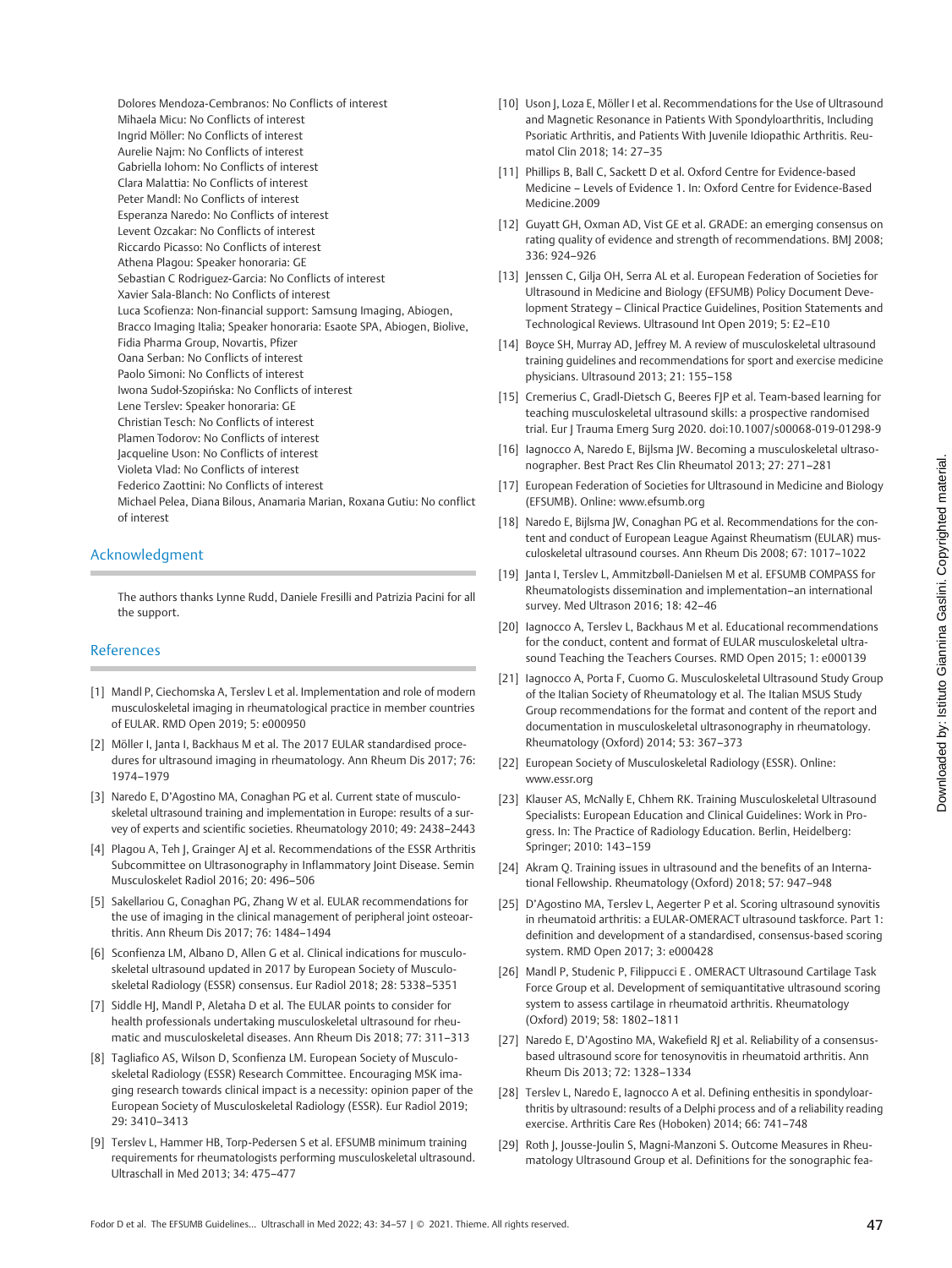tures of joints in healthy children. Arthritis Care Res (Hoboken) 2015; 67: 136–142

- [30] Wakefield RJ, Balint PV, Szkudlarek M et al. Musculoskeletal ultrasound including definitions for ultrasonographic pathology. | Rheumatol 2005; 32: 2485–2487
- [31] Roth J, Ravagnani V, Backhaus M. OMERACT Ultrasound Group et al. Preliminary Definitions for the Sonographic Features of Synovitis in Children. Arthritis Care Res (Hoboken) 2017; 69: 1217–1223
- [32] Bruyn GA, Hanova P, Iagnocco A et al. Ultrasound definition of tendon damage in patients with rheumatoid arthritis. Results of a OMERACT consensus-based ultrasound score focussing on the diagnostic reliability. Ann Rheum Dis 2014; 73: 1929–1934
- [33] Hammer HB, Iagnocco A, Mathiessen A et al. Global ultrasound assessment of structural lesions in osteoarthritis: a reliability study by the OMERACT ultrasonography group on scoring cartilage and osteophytes in finger joints. Ann Rheum Dis 2016; 75: 402–407
- [34] Keen HI, Lavie F, Wakefield RJ et al. The development of a preliminary ultrasonographic scoring system for features of hand osteoarthritis. Ann Rheum Dis 2008; 67: 651–655
- [35] Filippou G, Scirè CA, Damjanov N et al. Definition and Reliability Assessment of Elementary Ultrasonographic Findings in Calcium Pyrophosphate Deposition Disease: A Study by the OMERACT Calcium Pyrophosphate Deposition Disease Ultrasound Subtask Force. J Rheumatol 2017; 44: 1744–1749
- [36] Gutierrez M, Schmidt WA, Thiele RG et al. International Consensus for Ultrasound Lesions in Gout. Results of Delphi Process and Web-Reliability Exercise. Rheumatology (Oxford) 2015; 54: 1797–1805
- [37] Möller I, Miguel M, Bong DA et al. The peripheral nerves: update on ultrasound and magnetic resonance imaging. Clin Exp Rheumatol 2018; 36 (Suppl. 114): 145–158
- [38] Kollmann C, Jenderka KV, Moran CM et al. EFSUMB Clinical Safety Statement for Diagnostic Ultrasound – (2019 revision). Ultraschall in Med 2020; 41: 387–389
- [39] Ang ES Jr, Gluncic V, Duque A et al. Prenatal exposure to ultrasound waves impacts neuronal migration in mice. Proc Natl Acad Sci USA 2006; 103: 12903–12910
- [40] Sidhu PS, Cantisani V, Dietrich CF et al. The EFSUMB Guidelines and Recommendations for the Clinical Practice of Contrast-Enhanced Ultrasound (CEUS) in Non-Hepatic Applications: Update 2017 (Short Version). Ultraschall in Med 2018; 39: 154–180
- [41] Harris GR, Church CC, Dalecki D. American Institute of Ultrasound in Medicine; Health Canada; British Medical Ultrasound Society et al. Comparison of Thermal Safety Practice Guidelines for Diagnostic Ultrasound Exposures. Ultrasound Med Biol 2016; 42: 345–357
- [42] Nelson TR, Fowlkes JB, Abramowicz JS et al. Ultrasound biosafety considerations for the practicing sonographer and sonologist. J Ultrasound Med 2009; 28: 139–150
- [43] ECMUS safety aspects of elastography 2014. Online: [www.efsumb.org/](http://www.efsumb.org/ecmus) [ecmus](http://www.efsumb.org/ecmus)
- [44] Nowicki A. Safety of ultrasonic examinations; thermal and mechanical indices. Med Ultrason 2020; 22: 203–210
- [45] Scholten RR, Pillen S, Verrips A et al. Quantitative ultrasonography of skeletal muscles in children: normal values. Muscle Nerve 2003; 27: 693–698
- [46] Hioki M, Kanehira N, Koike T et al. Age-related changes in muscle volume and intramuscular fat content in quadriceps femoris and hamstrings. Exp Gerontol 2020; 132: 110834
- [47] Woodhouse JB, McNally EG. Ultrasound of skeletal muscle injury: an update. Semin Ultrasound CT MR 2011; 32: 91–100
- [48] Bianchi S, Martinoli C, Waser NP et al. Central aponeurosis tears of the rectus femoris: sonographic findings. Skeletal Radiol 2002; 31: 581–586
- [49] Koulouris G, Connell D. Hamstring muscle complex: an imaging review. Radiographics 2005; 25: 571–586
- [50] Peetrons P. Ultrasound of muscles. Eur Radiol 2002; 12: 35–43
- [51] Campbell SE, Adler R, Sofka CM. Ultrasound of muscle abnormalities. Ultrasound Q 2005; 21: 87–94
- [52] Beggs I. Sonography of Muscle Hernias. Am J Roentgenol 2003; 180: 395–399
- [53] Carra BJ, Bui-Mansfield LT, O'Brien SD et al. Sonography of musculoskeletal soft-tissue masses: techniques, pearls, and pitfalls. Am | Roentgenol 2014; 202: 1281–1290
- [54] Tranquart F, Grenier N, Eder V et al. Clinical use of ultrasound tissue harmonic imaging. Ultrasound Med Biol 1999; 25: 889–894
- [55] Klauser AS, Peetrons P. Developments in musculoskeletal ultrasound and clinical applications. Skeletal Radiol 2010; 39: 1061–1071
- [56] Suspected cancer: recognition and referral. NICE Guidance NG12 June 2015, Section 1.11. Online (Accessed 25 Jan 2016): [http://www.nice.](http://www.nice.org.uk/guidance/ng12) [org.uk/guidance/ng12](http://www.nice.org.uk/guidance/ng12)
- [57] Dangoor A, Seddon B, Gerrand C et al. UK quidelines for the management of soft tissue sarcomas. Clin Sarcoma Res 2016; 6: 20
- [58] Arts IMP, Pillen S, Schelhaas HJ et al. Normal values for quantitative muscle ultrasonography in adults. Muscle Nerve 2010; 41: 32–41
- [59] English C, Fisher L, Thoirs K. Reliability of real-time ultrasound for measuring skeletal muscle size in human limbs in vivo: a systematic review. Clin Rehabil 2012; 26: 934–944
- [60] Nijholt W, Scafoglieri A, Jager-Wittenaar H et al. The reliability and validity of ultrasound to quantify muscles in older adults: a systematic review. J Cachexia Sarcopenia Muscle 2017; 8: 702–712
- [61] Ticinesi A, Meschi T, Narici MV et al. Muscle Ultrasound and Sarcopenia in Older Individuals: A Clinical Perspective. J Am Med Dir Assoc 2017; 18: 290–300
- [62] Albano D, Messina C, Vitale | et al. Imaging of sarcopenia: old evidence and new insights. Eur Radiol 2020; 30: 2199–2208
- [63] Berger J, Bunout D, Barrera G et al. Rectus femoris (RF) ultrasound for the assessment of muscle mass in older people. Arch Gerontol Geriatr 2015; 61: 33–38
- [64] Sipilä S, Suominen H. Muscle ultrasonography and computed tomography in elderly trained and untrained women. Muscle Nerve 1993; 16: 294–300
- [65] Koppenhaver SL, Hebert JJ, Parent EC et al. Rehabilitative ultrasound imaging is a valid measure of trunk muscle size and activation during most isometric sub-maximal contractions: a systematic review. Aust J Physiother 2009; 55: 153–169
- [66] Pretorius A, Keating | L. Validity of real time ultrasound for measuring skeletal muscle size. Phys Ther Rev 2008; 13: 415–426
- [67] MacGillivray TJ, Ross E, Simpson HA et al. 3D freehand ultrasound for in vivo determination of human skeletal muscle volume. Ultrasound Med Biol 2009; 35: 928–935
- [68] Reeves ND, Maganaris CN, Narici MV. Ultrasonographic assessment of human skeletal muscle size. Eur J Appl Physiol 2004; 91: 116–118
- [69] Sconfienza LM. Sarcopenia: ultrasound today, smartphones tomorrow? Eur Radiol 2019; 29: 1–2
- [70] Galindo Martín CA, Monares Zepeda E, Lescas Méndez OA. Bedside Ultrasound Measurement of Rectus Femoris: A Tutorial for the Nutrition Support Clinician. J Nutr Metab 2017; 2017: 2767232
- [71] Ticinesi A, Narici MV, Lauretani F et al. Assessing sarcopenia with vastus lateralis muscle ultrasound: an operative protocol. Aging Clin Exp Res 2018; 30: 1437–1443
- [72] Cruz-Jentoft AJ, Bahat G, Bauer J et al. Sarcopenia: revised European consensus on definition and diagnosis. Age Ageing 2019; 48: 16–31
- [73] Reimers CD, Fleckenstein JL, Witt TN et al. Muscular ultrasound in idiopathic inflammatory myopathies of adults. J Neurol Sci 1993; 116: 82–92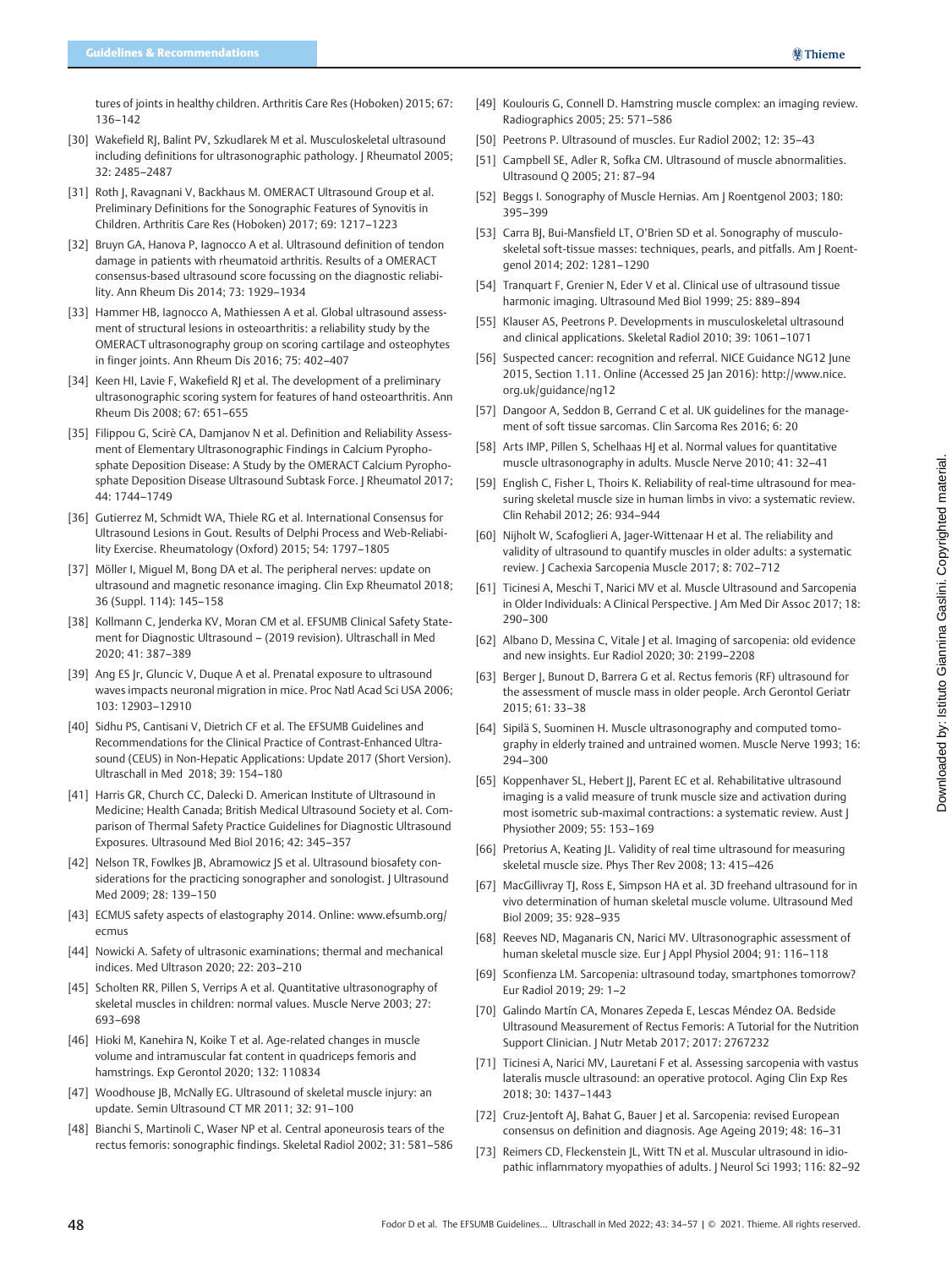- entiating full versus partial distal biceps tendon tears: correlation with [97] Foley R, Fessell D, Yablon C et al. Sonography of traumatic quadriceps tendon tears with surgical correlation. | Ultrasound Med 2015; 34: 805-[98] Ammitzboll-Danielsen M, Ostergaard M, Naredo E et al. Validity and sensitivity to change of the semi-quantitative OMERACT ultrasound scoring system for tenosynovitis in patients with rheumatoid arthritis. [99] Danielsen MA. Ultrasonography for diagnosis, monitoring and treatment of tenosynovitis in patients with rheumatoid arthritis. Dan Med J [100] Bruyn GA, Moller I, Garrido J et al. Reliability testing of tendon disease using two different scanning methods in patients with rheumatoid
- arthritis. Rheumatology (Oxford) 2012; 51: 1655–1661 [101] Alcalde M, D'Agostino MA, Bruyn GA et al. A systematic literature review of US definitions, scoring systems and validity according to the OMERACT filter for tendon lesion in RA and other inflammatory joint diseases. Rheumatology (Oxford) 2012; 51: 1246–1260

[95] Fischer CA, Weber MA, Neubecker C et al. Ultrasound vs. MRI in the assessment of rotator cuff structure prior to shoulder arthroplasty.

[96] Lobo Lda G, Fessell DP, Miller BS et al. The role of sonography in differ-

surgical findings. Am J Roentgenol 2013; 200: 158–162

Rheumatology (Oxford) 2016; 55: 2156–2166

J Orthop 2015; 12: 23–30

810

2018; 65: B5474

- [102] Naredo E, D'Agostino MA, Wakefield RJ et al. Reliability of a consensusbased ultrasound score for tenosynovitis in rheumatoid arthritis. Ann Rheum Dis 2013; 72: 1328–1334
- [103] Matthews W, Ellis R, Furness | et al. Classification of tendon matrix change using ultrasound imaging: a systematic review and metaanalysis. Ultrasound Med Biol 2018; 44: 2059–2080
- [104] Sǎftoiu A, Gilja OH, Sidhu PS et al. The EFSUMB Guidelines and Recommendations for the Clinical Practice of Elastography in Non-Hepatic Applications: Update 2018. Ultraschall in Med 2019; 40: 425–453
- [105] Cook JL, Feller JA, Bonar SF et al. Abnormal tenocyte morphology is more prevalent than collagen disruption in asymptomatic athletes' patellar tendons. J Orthop Res 2004; 22: 334–338
- [106] Malliaras P, Purdam C, Maffulli N et al. Temporal sequence of greyscale ultrasound changes and their relationship with neovascularity and pain in the patellar tendon. Br J Sports Med 2010; 44: 944–947
- [107] Farin PU, Jaroma H. Sonographic findings of rotator cuff calcifications. J Ultrasound Med 1995; 14: 7–14
- [108] Sconfienza LM, Bandirali M, Serafini G et al. Rotator cuff calcific tendinitis: does warm saline solution improve the short-term outcome of double-needle US-guided treatment? Radiology 2012; 262: 560–566
- [109] Orlandi D, Mauri G, Lacelli F et al. Rotator Cuff Calcific Tendinopathy: Randomized Comparison of US-guided Percutaneous Treatments by Using One or Two Needles. Radiology 2017; 285: 518–527
- [110] Balint PV, Kane D, Wilson H et al. Ultrasonography of entheseal insertions in the lower limb in spondyloarthropathy. Ann Rheum Dis 2002; 61: 905–910
- [111] Baraliakos X, Kiltz U, Appel H et al. Chronic but not inflammatory changes at the Achilles' tendon differentiate patients with peripheral spondyloarthritis from other diagnoses – Results from a prospective clinical trial. RMD Open 2017; 3: e000541
- [112] Kamel M, Eid H, Mansour R. Ultrasound detection of heel enthesitis: A comparison with magnetic resonance imaging. J Rheumatol 2003; 30: 774–778
- [113] Ruta S, Gutierrez M, Pena C et al. Prevalence of Subclinical Enthesopathy in Patients With Spondyloarthropathy An Ultrasound Study. J Clin Rheumatol 2011; 17: 18–22
- [114] Wiell C, Szkudlarek M, Hasselquist M et al. Power Doppler ultrasonography of painful Achilles tendons and entheses in patients with and
- [74] Gonzalez NL, Hobson-Webb LD. Neuromuscular ultrasound in clinical practice: A review. Clin Neurophysiol Pract 2019; 4: 148–163
- [75] Cook JL, Purdam CR. Is tendon pathology a continuum? A pathology model to explain the clinical presentation of load-induced tendinopathy. Br J Sports Med 2009; 43: 409–416
- [76] Cook JL, Rio E, Purdam CR et al. Revisiting the continuum model of tendon pathology: what is its merit in clinical practice and research? Br J Sports Med 2016; 50: 1187–1191
- [77] Fu SC, Rolf C, Cheuk YC et al. Deciphering the pathogenesis of tendinopathy: a three-stages process. Sports Med Arthrosc Rehabil Ther Technol 2010; 2: 30
- [78] Matthews W, Ellis R, Furness JW et al. Staging achilles tendinopathy using ultrasound imaging: the development and investigation of a new ultrasound imaging criteria based on the continuum model of tendon pathology. BMJ Open Sport Exerc Med 2020; 6: e000699
- [79] Khan KM, Forster BB, Robinson | et al. Are ultrasound and magnetic resonance imaging of value in assessment of Achilles tendon disorders? A two year prospective study. Br J Sports Med 2003; 37: 149–153
- [80] Westacott DJ, Minns JI, Foguet P. The diagnostic accuracy of magnetic resonance imaging and ultrasonography in gluteal tendon tears–a systematic review. Hip Int 2011; 21: 637–645
- [81] Mc Auliffe S, Mc Creesh K, Purtill H et al. A systematic review of the reliability of diagnostic ultrasound imaging in measuring tendon size: Is the error clinically acceptable? Phys Ther Sport 2017; 26: 52–63
- [82] Docking SI, Ooi CC, Connell D. Tendinopathy: Is Imaging Telling Us the Entire Story? J Orthop Sports Phys Ther 2015; 45: 842–852
- [83] Gisslen K, Alfredson H. Neovascularisation and pain in jumper's knee: a prospective clinical and sonographic study in elite junior volleyball players. Br J Sports Med 2005; 39: 423–428
- [84] Boesen MI, Koenig MJ, Torp-Pedersen S et al. Tendinopathy and Doppler activity: the vascular response of the Achilles tendon to exercise. Scand J Med Sci Sports 2006; 16: 463–469
- [85] Adler RS, Fealy S, Rudzki JR et al. Rotator cuff in asymptomatic volunteers: contrast-enhanced US depiction of intratendinous and peritendinous vascularity. Radiology 2008; 248: 954–961
- [86] Albano D, Coppola A, Gitto S et al. Imaging of calcific tendinopathy around the shoulder: usual and unusual presentations and common pitfalls. Radiol Med 2020. doi:10.1007/s11547-020-01300-0
- [87] Chianca V, Albano D, Messina C et al. Rotator cuff calcific tendinopathy: from diagnosis to treatment. Acta Biomed 2018; 89: 186–196
- [88] Uhthoff HK, Sarkar K. Calcifying tendinitis. Baillieres Clin Rheumatol 1989; 3: 567–581
- [89] De Zordo T, Ahmad N, Ødegaard F et al. US-guided therapy of calcific tendinopathy: clinical and radiological outcome assessment in shoulder and non-shoulder tendons. Ultraschall in Med 2011; 32 (Suppl. 1): S117–S123
- [90] Albano D, Vicentin I, Messina C et al. Post-surgical Achilles calcific tendinopathy treated with ultrasound-guided percutaneous irrigation. Skeletal Radiol 2020; 49: 1475–1480
- [91] Sconfienza LM, Viganò S, Martini C et al. Double-needle ultrasoundguided percutaneous treatment of rotator cuff calcific tendinitis: tips & tricks. Skeletal Radiol 2013; 42: 19–24
- [92] Roy JS, Braen C, Leblond J et al. Diagnostic accuracy of ultrasonography, MRI and MR arthrography in the characterisation of rotator cuff disorders: a systematic review and meta-analysis. Br J Sports Med 2015; 49: 1316–1328
- [93] de la Fuente J, Blasi M, Martinez S et al. Ultrasound classification of traumatic distal biceps brachii tendon injuries. Skeletal Radiol 2018; 47: 519–532
- [94] Arnoldner MA, Gruber M, Syre S et al. Imaging of posterior tibial tendon dysfunction – Comparison of high-resolution ultrasound and 3T MRI. Eur J Radiol 2015; 84: 1777–1781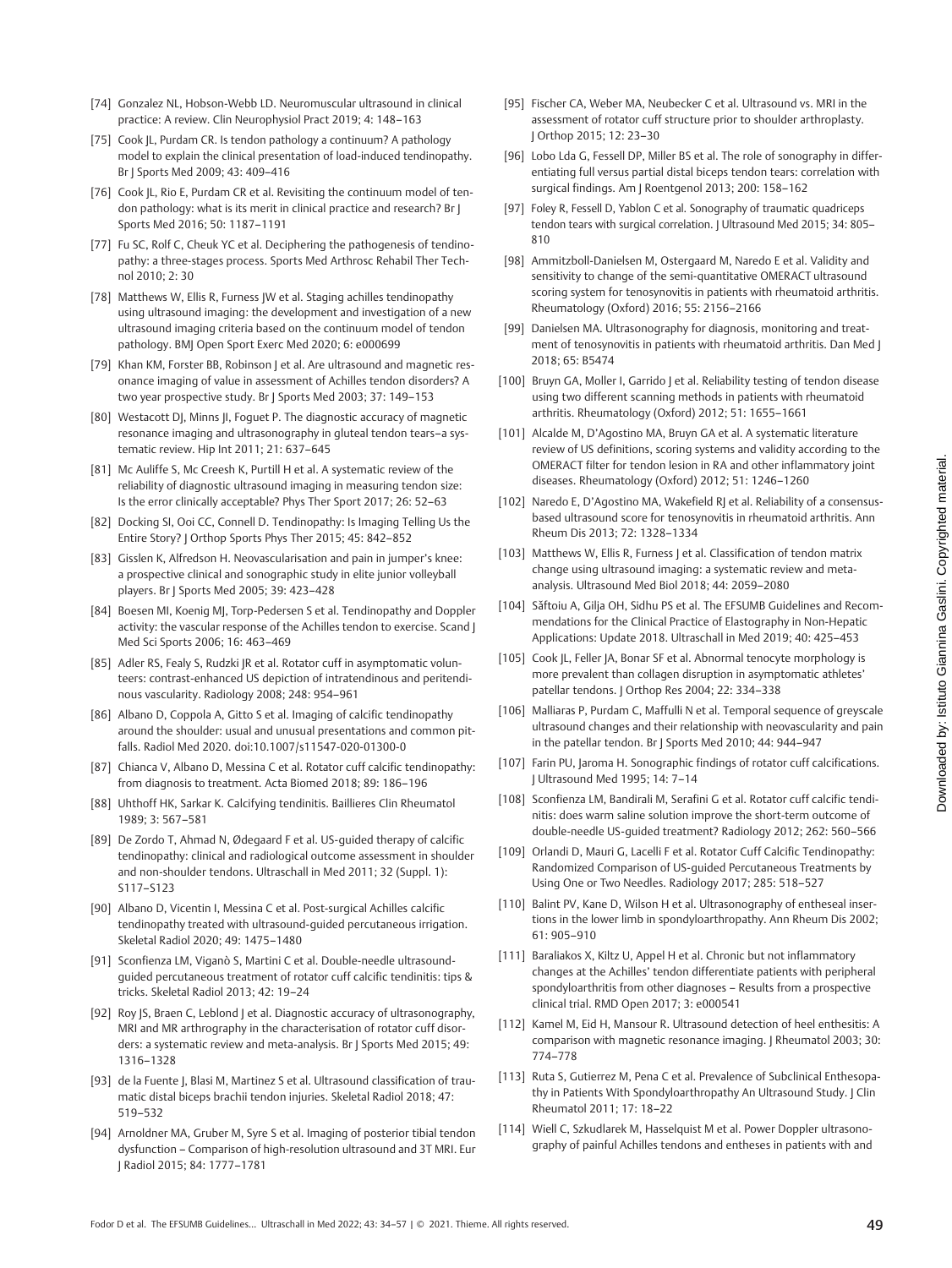without spondyloarthropathy-a comparison with clinical examination and contrast-enhanced MRI. Clin Rheumatol 2013; 32: 301–308

- [115] Freeston JE, Coates LC, Helliwell PS et al. Is there subclinical enthesitis in early psoriatic arthritis? A clinical comparison with power doppler ultrasound. Arthritis Care Res 2012; 64: 1617–1621
- [116] Macchioni P, Salvarani C, Possemato N et al. Ultrasonographic and Clinical Assessment of Peripheral Enthesitis in Patients with Psoriatic Arthritis, Psoriasis, and Fibromyalgia Syndrome: The ULISSE Study. J Rheumatol 2019; 46: 904–911
- [117] Michelsen B, Diamantopoulos AP, Hammer HB et al. Ultrasonographic evaluation in psoriatic arthritis is of major importance in evaluating disease activity. Ann Rheum Dis 2016; 75: 2108–2113
- [118] Delle Sedie A, Riente L, Filippucci E et al. Ultrasound imaging for the rheumatologist XXVI. Sonographic assessment of the knee in patients with psoriatic arthritis. Clin Exp Rheumatol 2010; 28: 147–152
- [119] Iagnocco A, Spadaro A, Marchesoni A et al. Power Doppler ultrasonographic evaluation of enthesitis in psoriatic arthritis. A multi-center study. Joint Bone Spine 2012; 79: 323–334
- [120] Balint PV, Terslev L, Aegerter P et al. Reliability of a consensus-based ultrasound definition and scoring for enthesitis in spondyloarthritis and psoriatic arthritis: an OMERACT US initiative. Ann Rheum Dis 2018; 77: 1730–1735
- [121] D'Agostino MA, Said-Nahal R, Hacquard-Bouder C et al. Assessment of peripheral enthesitis in the spondylarthropathies by ultrasonography combined with power Doppler – A cross-sectional study. Arthritis Rheum 2003; 48: 523–533
- [122] D'Agostino MA, Aegerter P, Bechara K et al. How to diagnose spondyloarthritis early? Accuracy of peripheral enthesitis detection by power Doppler ultrasonography. Ann Rheum Dis 2011; 70: 1433–1440
- [123] Falcao S, Castillo-Gallego C, Peiteado D et al. Can we use enthesis ultrasound as an outcome measure of disease activity in spondyloarthritis? A study at the Achilles level. Rheumatology 2015; 54: 1557– 1562
- [124] Hu Z, Xu M, Wang Q et al. Colour Doppler ultrasonography can be used to detect the changes of sacroiliitis and peripheral enthesitis in patients with ankylosing spondylitis during adalimumab treatment. Clin Exp Rheumatol 2015; 33: 844–850
- [125] Wink F, Bruyn GA, Maas F et al. Ultrasound Evaluation of the Entheses in Daily Clinical Practice during Tumor Necrosis Factor-alpha Blocking Therapy in Patients with Ankylosing Spondylitis. J Rheumatol 2017; 44: 587–593
- [126] Hartung W, Nigg A, Strunk J et al. Clinical assessment and ultrasonography in the follow-up of enthesitis in patients with spondyloarthritis: a multicenter ultrasound study in daily clinical practice. Open Access Rheumatol 2018; 10: 161–169
- [127] Ozsoy Unubol T, Yagci I. Is ultrasonographic enthesitis evaluation helpful for diagnosis of non-radiographic axial spondyloarthritis? Rheumatol Int 2018; 38: 2053–2061
- [128] Perrotta FM, Astorri D, Zappia M et al. An ultrasonographic study of enthesis in early psoriatic arthritis patients naive to traditional and biologic DMARDs treatment. Rheumatol Int 2016; 36: 1579–1583
- [129] Poulain C, D'Agostino MA, Thibault S et al. Can power Doppler ultrasound of the entheses help in classifying recent axial spondyloarthritis? Data from the DESIR cohort. RMD Open 2018; 4: e000686
- [130] Sakellariou G, lagnocco A, Delle Sedie A et al. Ultrasonographic evaluation of entheses in patients with spondyloarthritis: a systematic literature review. Clin Exp Rheumatol 2014; 32: 969–978
- [131] Baccouche K, Mani L, Elamri N et al. Musculoskeletal ultrasonography of the Achilles tendon and plantar fascia in spondyloarthritis patients. Egypt Rheumatol 2018; 40: 249–253
- [132] Ezzat Y, Gaber W, EL-Rahman SFA et al. Ultrasonographic evaluation of lover limb enthesis in patients with early spondyloarthropathies. Egypt Rheumatol 2013; 35: 29–35
- [133] Spadaro A, Iagnocco A, Perrotta FM et al. Clinical and ultrasonography assessment of peripheral enthesitis in ankylosing spondylitis. Rheumatology (Oxford) 2011; 50: 2080–2086
- [134] Moshrif A, Mosallam A, Mohamed EE et al. Subclinical enthesopathy in patients with psoriasis and its association with other disease parameters: a power Doppler ultrasonographic study. Eur | Rheumatol 2017; 4: 24–28
- [135] Marchesoni A, De Lucia O, Rotunno L et al. Entheseal Power Doppler Ultrasonography: A Comparison of Psoriatic Arthritis and Fibromyalgia. J Rheumatol Suppl 2012; 39: 29–31
- [136] Hamdy M, Omar G, Elshereef RR et al. Early detection of spondyloarthropathy in patients with psoriasis by using the ultrasonography and magnetic resonance image. Eur J Rheumatol 2015; 2: 10–15
- [137] Alcalde M, Acebes JC, Cruz M et al. A Sonographic Enthesitic Index of lower limbs is a valuable tool in the assessment of ankylosing spondylitis. Ann Rheum Dis 2007; 66: 1015–1019
- [138] de Miguel E, Muñoz-Fernández S, Castillo C et al. Diagnostic accuracy of enthesis ultrasound in the diagnosis of early spondyloarthritis. Ann Rheum Dis 2011; 70: 434–439
- [139] Milutinovic S, Radunovic G, Veljkovic K et al. Construct validity and sensitivity to change of Belgrade Ultrasound Enthesitis Score in patients with spondyloarthritis: a pilot study. Rheumatol Int 2018; 38: 383–391
- [140] Ruta S, Acosta Felquer ML, Rosa J et al. Responsiveness to therapy change of a global ultrasound assessment in spondyloarthritis patients. Clin Rheumatol 2015; 34: 125–132
- [141] Aydin SZ, Karadag O, Filippucci E et al. Monitoring Achilles enthesitis in ankylosing spondylitis during TNF-alpha antagonist therapy: an ultrasound study. Rheumatology (Oxford) 2010; 49: 578–582
- [142] Naredo E, Batlle-Gualda E, García-Vivar ML et al. Power Doppler ultrasonography assessment of entheses in spondyloarthropathies: response to therapy of entheseal abnormalities. J Rheumatol 2010; 37: 2110–2117
- [143] Litinsky I, Balbir-Gurman A, Wollman J et al. Ultrasound assessment of enthesis thickening in psoriatic arthritis patients treated with adalimumab compared to methotrexate. Clin Rheumatol 2016; 35: 363–370
- [144] Vahidfar S, Sunar I, Ataman S et al. Ultrasonographic evaluation of Achilles tendon: Is there any difference between ankylosing spondylitis, non-radiographic axial spondyloarthropathy and controls? Int J Rheum Dis 2020; 23: 511–519
- [145] Falsetti P, Frediani B, Fioravanti A et al. Sonographic study of calcaneal entheses in erosive osteoarthritis, nodal osteoarthritis, rheumatoid arthritis and psoriatic arthritis. Scand | Rheumatol 2003; 32: 229-234
- [146] Frediani B, Falsetti P, Storri L et al. Ultrasound and clinical evaluation of quadricipital tendon enthesitis in patients with psoriatic arthritis and rheumatoid arthritis. Clin Rheumatol 2002; 21: 294–298
- [147] Groves C, Chandramohan M, Chew NS et al. Clinical Examination, Ultrasound and MRI Imaging of The Painful Elbow in Psoriatic Arthritis and Rheumatoid Arthritis: Which is Better, Ultrasound or MR, for Imaging Enthesitis? Rheumatol Ther 2017; 4: 71–84
- [148] Oguz ID, Gul U, Koparal SS et al. Investigation of Enthesopathy with Ultrasonography and Comparison with Skin Findings in Asymptomatic Psoriatic Patients. Dermatology 2016; 232: 312–318
- [149] Tinazzi I, McGonagle D, Zabotti A et al. Comprehensive evaluation of finger flexor tendon entheseal soft tissue and bone changes by ultrasound can differentiate psoriatic arthritis and rheumatoid arthritis. Clin Exp Rheumatol 2018; 36: 785–790
- [150] Tom S, Zhong Y, Cook R et al. Development of a Preliminary Ultrasonographic Enthesitis Score in Psoriatic Arthritis – GRAPPA Ultrasound Working Group. J Rheumatol 2019; 46: 384–390
- [151] Ibrahim G, Groves C, Chandramohan M et al. Clinical and ultrasound examination of the leeds enthesitis index in psoriatic arthritis and rheumatoid arthritis. ISRN Rheumatol 2011; 2011: 731917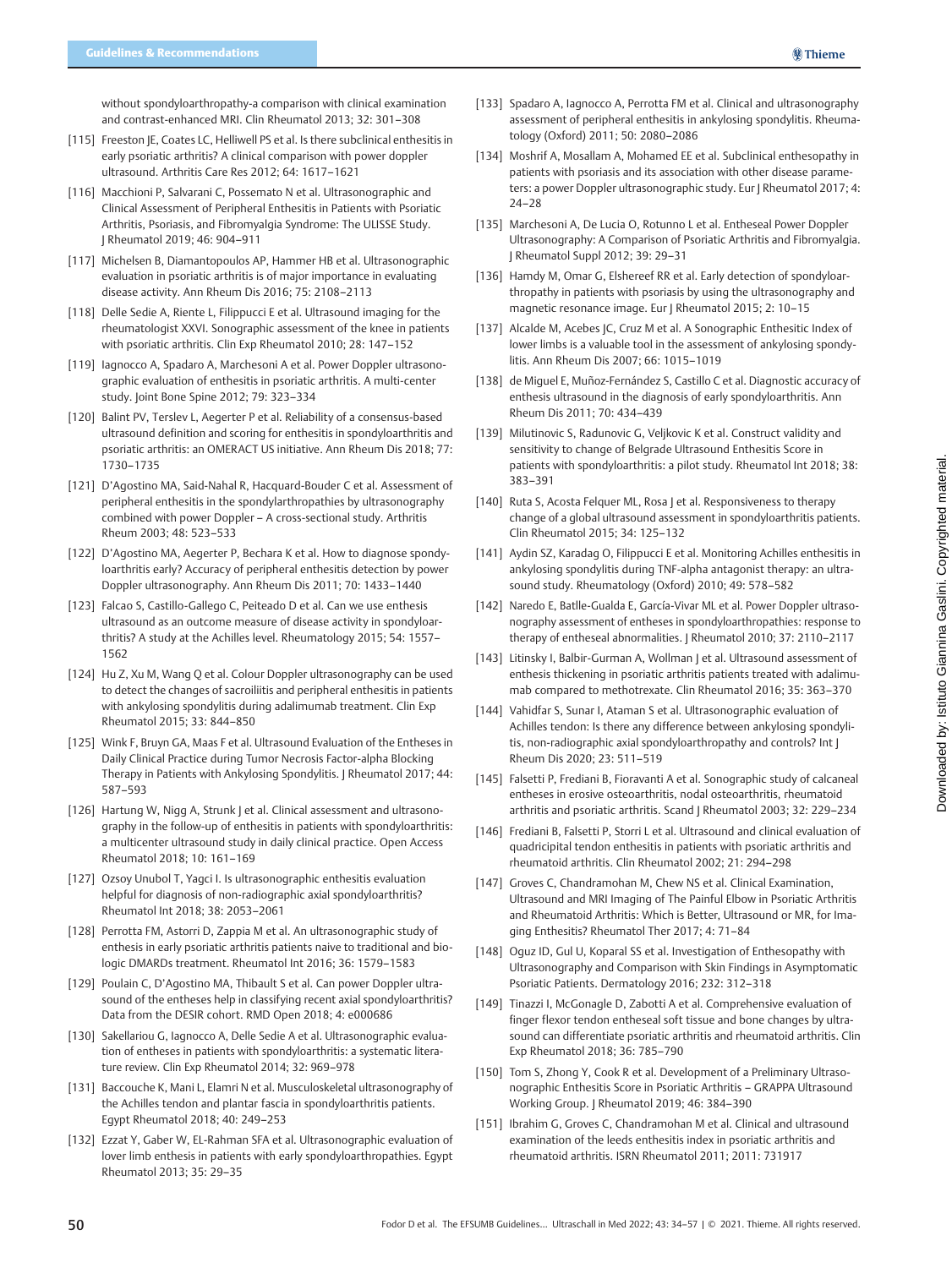- [152] Fournie B, Margarit-Coll N, de Ribes TLC et al. Extrasynovial ultrasound abnormalities in the psoriatic finger. Prospective comparative powerdoppler study versus rheumatoid arthritis. Joint Bone Spine 2006; 73: 527–531
- [153] Harman H, Suleyman E. Features of the Achilles tendon, paratenon, and enthesis in inflammatory rheumatic diseases. A clinical and ultrasonographic study. Z Rheumatol 2018; 77: 511–521
- [154] Ivanoski S, Nikodinovska VV. Sonographic assessment of the anatomy and common pathologies of clinically important bursae. J Ultrason 2019; 19: 212–221
- [155] Ruangchaijatuporn T, Gaetke-Udager K, Jacobson JA et al. Ultrasound evaluation of bursae: anatomy and pathological appearances. Skeletal Radiol 2017; 46: 445–462
- [156] Gao YY, Wu CQ, Liu WX et al. High-resolution Sonographic Measurements of Lower Extremity Bursae in Chinese Healthy Young Men. Chin Med J 2016; 129: 309–312
- [157] Situ-LaCasse E, Grieger RW, Crabbe S et al. Utility of point-of-care musculoskeletal ultrasound in the evaluation of emergency department musculoskeletal pathology. World J Emerg Med 2018; 9: 262–266
- [158] Iagnocco A, Filippucci E, Sakellariou G et al. Ultrasound imaging for the rheumatologist XLIV. Ultrasound of the shoulder in healthy individuals. Clin Exp Rheumatol 2013; 31: 165–171
- [159] Wang L, Xiang X, Tang Y et al. Sonographic appearance of fluid in peripheral joints and bursae of healthy asymptomatic Chinese population. Quant Imaging Med Surg 2018; 8: 781–787
- [160] Draghi F, Scudeller L, Draghi AG et al. Prevalence of subacromial-subdeltoid bursitis in shoulder pain: an ultrasonographic study. | Ultrasound 2015; 18: 151–158
- [161] Singh H, Yuvarajan P, Maini L et al. Evaluation of ultrasound as a tool for etiological diagnosis of painful arc syndrome. J Clin Orthop Trauma 2010; 1: 81–84
- [162] Dasgupta B, Cimmino MA, Maradit-Kremers H et al. 2012 provisional classification criteria for polymyalgia rheumatica: a European League Against Rheumatism/American College of Rheumatology collaborative initiative. Ann Rheum Dis 2012; 71: 484–492
- [163] Mackie SL, Koduri G, Hill CL et al. Accuracy of musculoskeletal imaging for the diagnosis of polymyalgia rheumatica: systematic review. RMD Open 2015; 1: e000100
- [164] Sakellariou G, Iagnocco A, Riente L et al. Ultrasound imaging for the rheumatologist XLIII. Ultrasonographic evaluation of shoulders and hips in patients with polymyalgia rheumatica: a systematic literature review. Clin Exp Rheumatol 2013; 31: 1–7
- [165] Suzuki T, Yoshida R, Hidaka Y et al. Proliferative Synovitis of the Shoulder Bursae is a Key Feature for Discriminating Elderly Onset Rheumatoid Arthritis Mimicking Polymyalgia Rheumatica From Polymyalgia Rheumatica. Clin Med Insights Arthritis Musculoskelet Disord 2017; 10: 1179544117745851
- [166] Falsetti P, Acciai C, Volpe A et al. Ultrasonography in early assessment of elderly patients with polymyalgic symptoms: a role in predicting diagnostic outcome? Scand J Rheumatol 2011; 40: 57–63
- [167] Ayano M, Arinobu Y, Tsukamoto H. Shoulder ultrasound and serum lactate dehydrogenase predict inadequate response to glucocorticoid treatment in patients with polymyalgia rheumatica. Rheumatol Int 2020; 40: 1101–1109
- [168] Schraner AB, Major NM. MR imaging of the subcoracoid bursa. Am ] Roentgenol 1999; 172: 1567–1571
- [169] Meraj S, Bencardino JT, Steinbach L. Imaging of cysts and bursae about the shoulder. Semin Musculoskelet Radiol 2014; 18: 436–447
- [170] Yap SH, Griffith JF, Lee RKL. Imaging bicipitoradial bursitis: a pictorial essay. Skeletal Radiol 2019; 48: 5–10
- [171] Espiga X, Alentorn-Geli E, Lozano C et al. Symptomatic bicipitoradial bursitis: a report of two cases and review of the literature. | Shoulder Elbow Surg 2011; 20: e5–e9
- [172] Kegels L, Van Oyen J, Siemons W et al. Bicipitoradial bursitis. A case report. Acta Orthop Belg 2006; 72: 362–365
- [173] Blackwell JR, Hay BA, Bolt AM et al. Olecranon bursitis: a systematic overview. Shoulder Elbow 2014; 6: 182–190
- [174] Reilly D, Kamineni S, Olecranon bursitis. J Shoulder Elbow Surg 2016: 25: 158–167
- [175] Blankstein A, Ganel A, Givon U et al. Ultrasonographic findings in patients with olecranon bursitis. Ultraschall in Med 2006; 27: 568–571
- [176] Harris-Spinks C, Nabhan D, Khodaee M. Noniatrogenic Septic Olecranon Bursitis: Report of Two Cases and Review of the Literature. Curr Sports Med Rep 2016; 15: 33–37
- [177] Falasca GF. Metabolic diseases: gout. Clin Dermatol 2006; 24: 498-508
- [178] Özdemir G, Deveci A, Andıç K et al. Bilateral Olecranon Tophaceous Gout Bursitis. Case Rep Med 2017; 2017: 3514796
- [179] Patel J, Girishkumar B, Mruthyunjaya P et al. Bilateral Olecranon Bursitis – A Rare Clinical presentation of Calcium Pyrophosphate Crystal Deposition Disease. J Orthop Case Rep 2014; 4: 3–6
- [180] Tormenta S, Sconfienza LM, Iannessi F et al. Prevalence study of iliopsoas bursitis in a cohort of 860 patients affected by symptomatic hip osteoarthritis. Ultrasound Med Biol 2012; 38: 1352–1356
- [181] Douis H, Dunlop DJ, Pearson AM et al. The role of ultrasound in the assessment of post-operative complications following hip arthroplasty. Skeletal Radiol 2012; 41: 1035–1046
- [182] Wunderbaldinger P, Bremer C, Schellenberger E et al. Imaging features of iliopsoas bursitis. Eur Radiol 2002; 12: 409–415
- [183] Long SS, Surrey DE, Nazarian LN. Sonography of greater trochanteric syndrome and the rarity of primary bursitis. Am J Roentgenol 2013; 201: 1083–1086
- [184] Ruta S, Quiroz C, Marin J et al. Ultrasound Evaluation of the Greater Trochanter Pain Syndrome Bursitis or Tendinopathy? | Clin Rheumatol 2015; 21: 99–101
- [185] Ramirez J, Pomes I, Sobrino-Guijarro B et al. Ultrasound evaluation of greater trochanter pain syndrome in patients with spondyloarthritis: Are there any specific features? Rheumatol Int 2014; 34: 947–952
- [186] Fearon AM, Scarvell JM, Cook JL et al. Does Ultrasound Correlate with Surgical or Histologic Findings in Greater Trochanteric Pain Syndrome? A Pilot Study. Clin Orthop Relat Res 2010; 468: 1838–1844
- [187] Draghi F, Corti R, Urciuoli L et al. Knee bursitis: a sonographic evaluation. J Ultrasound 2015; 18: 251–257
- [188] Uysal F, Akbal A, Gökmen F et al. Prevalence of pes anserine bursitis in symptomatic osteoarthritis patients: an ultrasonographic prospective study. Clin Rheumatol 2015; 34: 529–533
- [189] Handy JR. Popliteal cysts in adults: A review. Semin Arthritis Rheum 2001; 31: 108–118
- [190] Falcao S, de Miquel E, Castillo-Gallego C et al. Achilles enthesis ultrasound: the importance of the bursa in spondyloarthritis. Clin Exp Rheumatol 2013; 31: 422–427
- [191] Hooper L, Bowen CJ, Gates L et al. Comparative Distribution of Ultrasound-Detectable Forefoot Bursae in Patients with Osteoarthritis and Rheumatoid Arthritis. Arthritis Care Res 2014; 66: 869–877
- [192] Bowen CJ, Hooper L, Culliford D et al. Assessment of the Natural History of Forefoot Bursae Using Ultrasonography in Patients With Rheumatoid Arthritis: A Twelve-Month Investigation. Arthritis Care Res 2010; 62: 1756–1762
- [193] Iagnocco A, Coari G, Palombi G et al. Sonography in the study of metatarsalgia. J Rheumatol 2001; 28: 1338–1340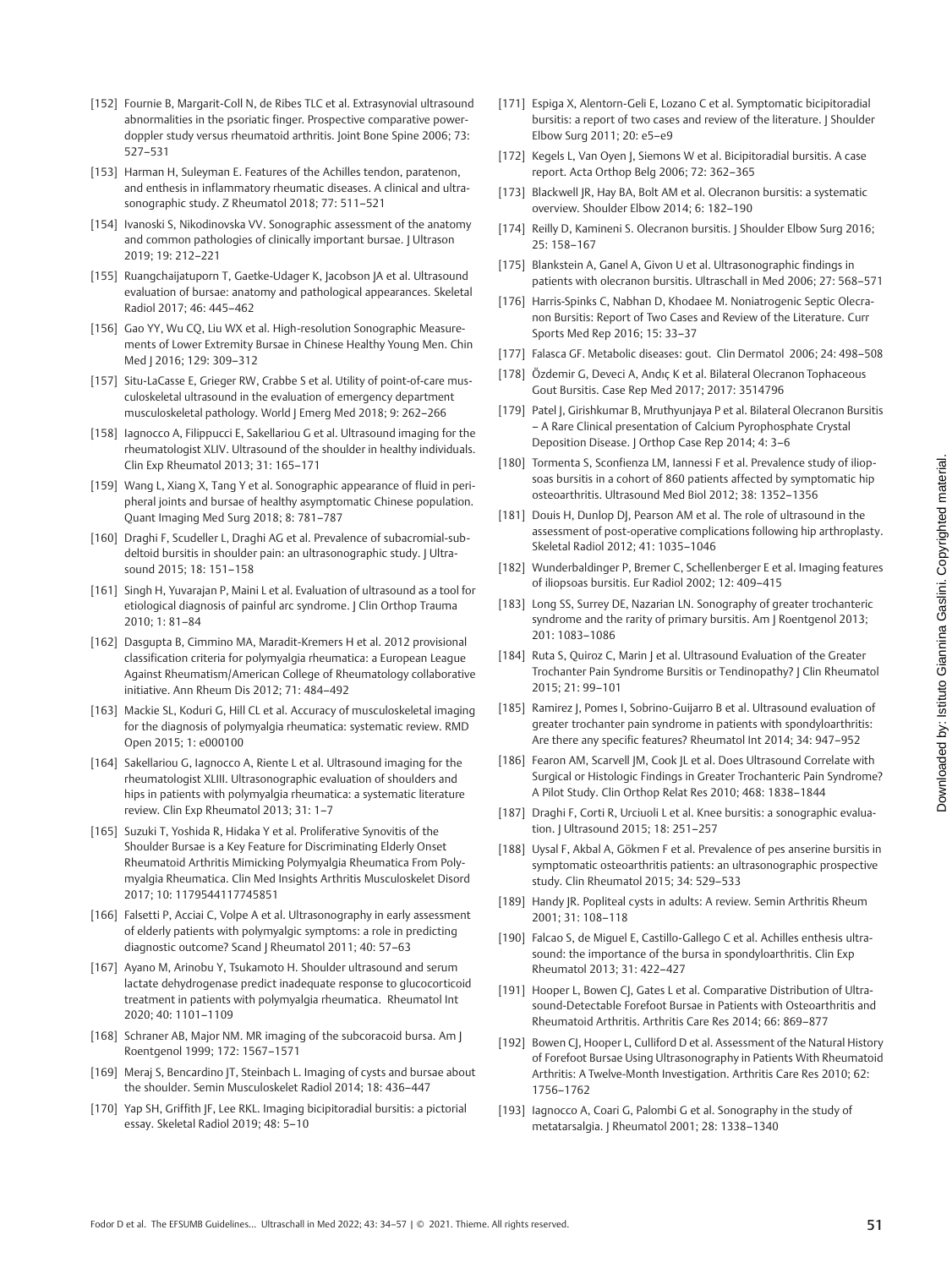- [194] Hetta WM, Niazi G. Concordance of US and MRI for diagnosis of ligamentous and tendinous injuries around the ankle. Egypt | Radiol Nucl Med 2018; 49: 131–137
- [195] Boutry N, Lapegue F, Masi L et al. Ultrasonographic evaluation of normal extrinsic and intrinsic carpal ligaments: preliminary experience. Skeletal Radiol 2005; 34: 513–521
- [196] Shalaby MH, Sharara SM, Abdelbary MH. High resolution ultrasonography in ankle joint pain: Where does it stand? Egypt J Radiol Nucl Med 2017; 48: 645–652
- [197] Kemmochi M, Sasaki S, Fujisaki K et al. A new classification of anterior talofibular ligament injuries based on ultrasonography findings. J Orthop Sci 2016; 21: 770–778
- [198] Radwan A, Bakowski J, Dew S et al. Effectiveness of ultrasonography in diagnosing chronic lateral ankle instability: a systematic review. Int J Sports Phys Ther 2016; 11: 164–174
- [199] Lee SH, Yun SJ. The feasibility of point-of-care ankle ultrasound examination in patients with recurrent ankle sprain and chronic ankle instability: Comparison with magnetic resonance imaging. Injury 2017; 48: 2323–2328
- [200] Elkaïm M, Thès A, Lopes R et al. Agreement between arthroscopic and imaging study findings in chronic anterior talo-fibular ligament injuries. Orthop Traumatol Surg Res 2018; 104: S213–S218
- [201] Cheng Y, Cai Y, Wang Y. Value of ultrasonography for detecting chronic injury of the lateral ligaments of the ankle joint compared with ultrasonography findings. Br J Radiol 2014; 87: 20130406
- [202] Cao S, Wang C, Ma X et al. Imaging diagnosis for chronic lateral ankle ligament injury: a systemic review with meta-analysis. J Orthop Surg Res 2018; 13: 122
- [203] Rosa I, Rodeia J, Fernandes PX et al. Ultrasonographic Assessment of Deltoid Ligament Integrity in Ankle Fractures. Foot Ankle Int 2020; 41: 147–153
- [204] Sconfienza LM, Orlandi D, Lacelli F et al. Dynamic high-resolution US of ankle and midfoot ligaments: normal anatomic structure and imaging technique. Radiographics 2015; 35: 164–178
- [205] Marshall JJ, Graves NC, Rettedal DD et al. Ultrasound assessment of bilateral symmetry in dorsal Lisfranc ligament. J Foot Ankle Surg 2013; 52: 319–323
- [206] Kaicker J, Zajac M, Shergill R et al. Ultrasound appearance of the normal Lisfranc ligament. Emerg Radiol 2016; 23: 609–614
- [207] Faruch Bilfeld M, Cavaignac E, Wytrykowski K et al. Anterolateral ligament injuries in knees with an anterior cruciate ligamenttear: Contribution of ultrasonography and MRI. Eur Radiol 2018; 28: 58–65
- [208] Cavaignac E, Faruch M, Wytrykowski K et al. Ultrasonographic Evaluation of Anterolateral Ligament Injuries: Correlation With Magnetic Resonance Imaging and Pivot-Shift Testing. Arthroscopy 2017; 33: 1384–1390
- [209] Kandel M, Cattrysse E, De Maeseneer M et al. Inter-rater reliability of an ultrasound protocol to evaluate the anterolateral ligament of the knee. J Ultrason 2019; 19: 181–186
- [210] Zhang GY, Zheng L, Ding HY et al. Evaluation of medial patellofemoral ligament tears after acute lateral patellar dislocation: comparison of high-frequency ultrasound and MR. Eur Radiol 2015; 25: 274–281
- [211] Lack S, Anthony L, Noake J et al. Medial and Lateral Patellofemoral Joint Retinaculum Thickness in People With Patellofemoral Pain: A Case-Control Study. J Ultrasound Med 2019; 38: 1483–1490
- [212] Lee SH, Yun SJ. Efficiency of knee ultrasound for diagnosing anterior cruciate ligament and posterior cruciate ligament injuries: a systematic review and meta-analysis. Skeletal Radiol 2019; 48: 1599–1610
- [213] Wang J, Wu H, Dong F et al. The role of ultrasonography in the diagnosis of anterior cruciate ligament injury: A systematic review and metaanalysis. Eur | Sport Sci 2018; 18: 579-586
- [214] Fenkl R, Gotzen L. Sonographic diagnosis of the injured acromioclavicular joint A standardized examination procedure. Unfallchirurg 1992; 95: 393–400
- [215] Kock HJ, Jurgens C, Hirche H et al. Standardized ultrasound examination for evaluation of instability of the acromioclavicular joint. Arch Orthop Trauma Surg 1996; 115: 136–140
- [216] Faruch Bilfeld M, Lapegue F, Chiavassa Gandois H et al. Ultrasound of the coracoclavicular ligaments in the acute phase of an acromioclavicular disjonction: Comparison of radiographic, ultrasound and MRI findings. Eur Radiol 2017; 27: 483–490
- [217] Homsi C, Bordalo-Rodrigues M, da Silva JJ et al. Ultrasound in adhesive capsulitis of the shoulder: is assessment of the coracohumeral ligament a valuable diagnostic tool? Skeletal Radiol 2006; 35: 673–678
- [218] Wu CH, Chang KV, Su PH et al. Dynamic ultrasonography to evaluate coracoacromial ligament displacement during motion in shoulders with supraspinatus tendon tears. J Orthop Res 2012; 30: 1430–1434
- [219] Farrow LD, Mahoney AP, Sheppard |E et al. Sonographic assessment of the medial ulnar collateral ligament distal ulnar attachment. J Ultrasound Med 2014; 33: 1485–1490
- [220] Hendawi TK, Rendos NK, Warrell CS et al. Medial elbow stability assessment after ultrasound-guided ulnar collateral ligament transection in a cadaveric model: ultrasound versus stress radiography. J Shoulder Elbow Surg 2019; 28: 1154–1158
- [221] Park JY, Kim H, Lee JH et al. Valgus stress ultrasound for medial ulnar collateral ligament injuries in athletes: is ultrasound alone enough for diagnosis? J Shoulder Elbow Surg 2020; 29: 578–586
- [222] Camerlinck M, Vanhoenacker FM, Kiekens G. Ultrasound demonstration of Struthers' ligament. J Clin Ultrasound 2010; 38: 499-502
- [223] Griffith JF, Chan DP, Ho PC et al. Sonography of the normal scapholunate ligament and scapholunate joint space. J Clin Ultrasound 2001; 29: 223–229
- [224] Dao KD, Solomon DJ, Shin AY et al. The efficacy of ultrasound in the evaluation of dynamic scapholunate ligamentous instability. J Bone Joint Surg Am 2004; 86: 1473–1478
- [225] Gondim Teixeira PA, Omoumi P, Trudell DJ et al. High-resolution ultrasound evaluation of the trapeziometacarpal joint with emphasis on the anterior oblique ligament (beak ligament). Skeletal Radiol 2011; 40: 897–904
- [226] Mattox R, Welk AB, Battaglia PJ et al. Sonographic diagnosis of an acute Stener lesion: a case report. J Ultrasound 2016; 19: 149–152
- [227] Karabay N, Kayalar M, Ada S. Sonographic assessment of transverse carpal ligament after open surgical release of the carpal tunnel. Acta Orthop Traumatol Turc 2013; 47: 73–78
- [228] Lee SH, Yun SJ. Point-of-care wrist ultrasonography in trauma patients with ulnar-sided pain and instability. Am | Emerg Med 2018; 36: 859-864
- [229] Türker T, Sheppard JE, Klauser AS et al. The radial and ulnar collateral ligaments of the wrist are true ligaments. Diagn Interv Radiol 2019; 25: 473–479
- [230] Klauser A, Bodner G, Frauscher F et al. Finger injuries in extreme rock climbers. Assessment of high-resolution ultrasonography. Am J Sports Med 1999; 27: 733–737
- [231] Klauser A, Frauscher F, Bodner G et al. Finger pulley injuries in extreme rock climbers: depiction with dynamic US. Radiology 2002; 222: 755– 761
- [232] Bianchi S, Gitto S, Draghi F. Ultrasound Features of Trigger Finger: Review of the Literature. J Ultrasound Med 2019; 38: 3141–3154
- [233] Klauser A, Stadlbauer KH, Frauscher F et al. Value of transducer positions in the measurement of finger flexor tendon thickness by sonography. J Ultrasound Med 2004; 23: 331–337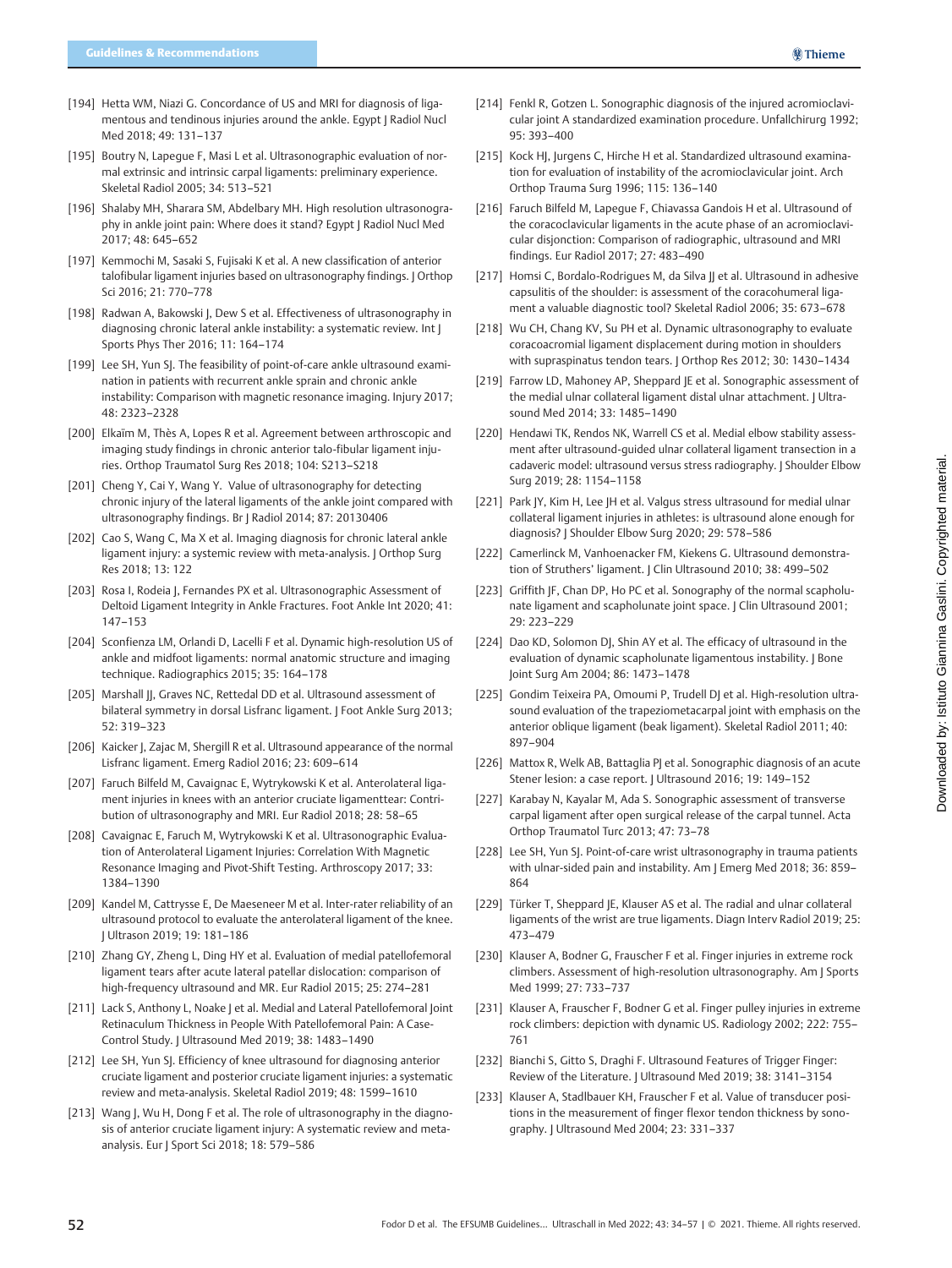- [234] Klauser A, Frauscher F, Bodner G et al. Value of high-resolution ultrasound in the evaluation of finger injuries in extreme sport climbers. Ultraschall in Med 2000; 21: 73–78
- [235] Martinoli C, Perez MM, Bignotti B et al. Imaging finger joint instability with ultrasound. Semin Musculoskelet Radiol 2013; 17: 466–476
- [236] Tom S, Zhong Y, Cook R et al. Development of a Preliminary Ultrasonographic Enthesitis Score in Psoriatic Arthritis – GRAPPA Ultrasound Working Group. J Rheumatol 2019; 46: 384–390
- [237] Bakirci S, Solmaz D, Stephenson W et al. Entheseal Changes in Response to Age, Body Mass Index, and Physical Activity: An Ultrasound Study in Healthy People. J Rheumatol 2020; 47: 968–972
- [238] Døhn UM, Terslev L, Szkudlarek M et al. Detection, scoring and volume assessment of bone erosions by ultrasonography in rheumatoid arthritis: comparison with CT. Ann Rheum Dis 2013; 72: 530–534
- [239] Hassan R, Hussain S, Bacha R et al. Reliability of Ultrasound for the Detection of Rheumatoid Arthritis. J Med Ultrasound 2019; 27: 3–12
- [240] Zayat AS, Ellegaard K, Conaghan PG et al. The specificity of ultrasounddetected bone erosions for rheumatoid arthritis. Ann Rheum Dis 2015; 74: 897–903
- [241] Grosse J, Allado E, Roux C et al. ACPA-positive versus ACPA-negative rheumatoid arthritis: two distinct erosive disease entities on radiography and ultrasonography. Rheumatol Int 2020; 40: 615–624
- [242] Moraux A, Gitto S, Bianchi S. Ultrasound Features of the Normal and Pathologic Periosteum. J Ultrasound Med 2019; 38: 775-784
- [243] Hoffman DF, Adams E, Bianchi S. Ultrasonography of fractures in sports medicine. Br J Sports Med 2015; 49: 152–160
- [244] Yousefifard M, Baikpour M, Ghelichkhani P et al. Comparison of Ultrasonography and Radiography in Detection of Thoracic Bone Fractures; a Systematic Review and Meta-Analysis. Emerg (Tehran) 2016; 4: 55–64
- [245] Tsou PY, Ma YK, Wang YH et al. Diagnostic accuracy of ultrasound for upper extremity fractures in children: A systematic review and metaanalysis. Am J Emerg Med 2020. doi:10.1016/j.ajem.2020.04.071
- [246] Wright AA, Hegedus EJ, Lenchik L et al. Diagnostic Accuracy of Various Imaging Modalities for Suspected Lower Extremity Stress Fractures: A Systematic Review With Evidence-Based Recommendations for Clinical Practice. Am J Sports Med 2016; 44: 255–263
- [247] Fischer C, Preuss EM, Tanner M et al. Dynamic contrast-enhanced sonography and dynamic contrast-enhanced magnetic resonance imaging for preoperative diagnosis of infected nonunions. J Ultrasound Med 2016; 35: 933–942
- [248] Pozza S, De Marchi A, Albertin C et al. Technical and clinical feasibility of contrast-enhanced ultrasound evaluation of long bone non-infected nonunion healing. Radiol Med 2018; 123: 703–709
- [249] Silvestri E, Martinoli C, Derchi LE et al. Echotexture of peripheral nerves: correlation between US and histologic findings and criteria to differentiate tendons. Radiology 1995; 197: 291–296
- [250] Agarwal A, Chandra A, Jaipal U et al. Can imaging be the new yardstick for diagnosing peripheral neuropathy? A comparison between high resolution ultrasound and MR neurography with an approach to diagnosis. Insights Imaging 2019; 10: 104
- [251] Agarwal A, Chandra A, Jaipal U et al. A panorama of radial nerve pathologies- an imaging diagnosis: a step ahead. Insights Imaging 2018; 9: 1021–1034
- [252] Agarwal A, Chandra A, Jaipal U et al. Imaging in the diagnosis of ulnar nerve pathologies-a neoteric approach. Insights Imaging 2019; 10: 37
- [253] Brown JM, Yablon CM, Morag Y et al. US of the Peripheral Nerves of the Upper Extremity: A Landmark Approach. Radiographics 2016; 36: 452– 463
- [254] Picasso R, Zaottini F, Pistoia F et al. High-Resolution Ultrasound of Small Clinically Relevant Nerves Running Across the Posterior Triangle of the Neck. Semin Musculoskelet Radiol 2020; 24: 101–112
- [255] Koenig RW, Pedro MT, Heinen CP et al. High-resolution ultrasonography in evaluating peripheral nerve entrapment and trauma. Neurosurg Focus 2009; 26: E13
- [256] Martinoli C, Bianchi S, Gandolfo N et al. US of nerve entrapments in osteofibrous tunnels of the upper and lower limbs. Radiographics 2000; 20: S199–213
- [257] Mallon S, Starcevic V, Rheinboldt M et al. Sonographic evaluation of peripheral nerve pathology in the emergency setting. Emerg Radiol 2018; 25: 521–531
- [258] Choi SJ, Ahn JH, Ryu DS et al. Ultrasonography for nerve compression syndromes of the upper extremity. Ultrasonography 2015; 34: 275–291
- [259] Chen YT, Williams L, Zak MI et al. Review of Ultrasonography in the Diagnosis of Carpal Tunnel Syndrome and a Proposed Scanning Protocol. J Ultrasound Med 2016; 35: 2311–2324
- [260] Baute Penry V, Cartwright MS. Neuromuscular Ultrasound for Peripheral Neuropathies. Semin Neurol 2019; 39: 542–548
- [261] Powell GM, Baffour FI, Erie AI et al. Sonographic evaluation of the lateral femoral cutaneous nerve in meralgia paresthetica. Skeletal Radiol 2020; 49: 1135–1140
- [262] Akcar N, Ozkan S, Mehmetoglu O et al. Value of power Doppler and gray-scale US in the diagnosis of carpal tunnel syndrome: contribution of cross-sectional area just before the tunnel inlet as compared with the cross-sectional area at the tunnel. Korean J Radiol 2010; 11: 632– 639
- [263] Klauser AS, Halpern EJ, De Zordo T et al. Carpal tunnel syndrome assessment with US: value of additional cross-sectional area measurements of the median nerve in patients versus healthy volunteers. Radiology 2009; 250: 171–177
- [264] Klauser AS, Halpern EJ, Faschingbauer R et al. Bifid median nerve in carpal tunnel syndrome: assessment with US cross-sectional area measurement. Radiology 2011; 259: 808–815
- [265] Gruber H, Glodny B, Peer S. The validity of ultrasonographic assessment in cubital tunnel syndrome: the value of a cubital-to-humeral nerve area ratio (CHR) combined with morphologic features. Ultrasound Med Biol 2010; 36: 376–382
- [266] Cornelson SM, Sclocco R, Kettner NW. Ulnar nerve instability in the cubital tunnel of asymptomatic volunteers. J Ultrasound 2019; 22: 337–344
- [267] Chang KV, Wu WT, Han DS et al. Ulnar Nerve Cross-Sectional Area for the Diagnosis of Cubital Tunnel Syndrome: A Meta-Analysis of Ultrasonographic Measurements. Arch Phys Med Rehabil 2018; 99: 743–757
- [268] Chang KV, Mezian K, Naňka O et al. Ultrasound Imaging for the Cutaneous Nerves of the Extremities and Relevant Entrapment Syndromes: From Anatomy to Clinical Implications. J Clin Med 2018; 7: 457
- [269] Jakobsen RL, Fuglsang-Frederiksen A, Hellfritzsch MB et al. A prospective study of high-resolution ultrasound in brachial plexopathies – Correlation with electrophysiological measurements. Clin Neurophysiol 2019; 130: 1144–1150
- [270] Çelebi UO, Burulday V, Özveren MF et al. Sonoelastographic evaluation of the sciatic nerve in patients with unilateral lumbar disc herniation. Skeletal Radiol 2019; 48: 129–136
- [271] Bilgici A, Cokluk C, Aydın K. Ultrasound neurography in the evaluation of sciatic nerve injuries. J Phys Ther Sci 2013; 25: 1209–1211
- [272] Chen SF, Huang CR, Tsai NW et al. Ultrasonographic assessment of carpal tunnel syndrome of mild and moderate severity in diabetic patients by using an 8-point measurement of median nerve cross-sectional areas. BMC Med Imaging 2012; 12: 15
- [273] Kerasnoudis A, Pitarokoili K, Behrendt V et al. Cross-sectional area reference values for sonography of peripheral nerves and brachial plexus. Clin Neurophysiol 2013; 124: 1881–1888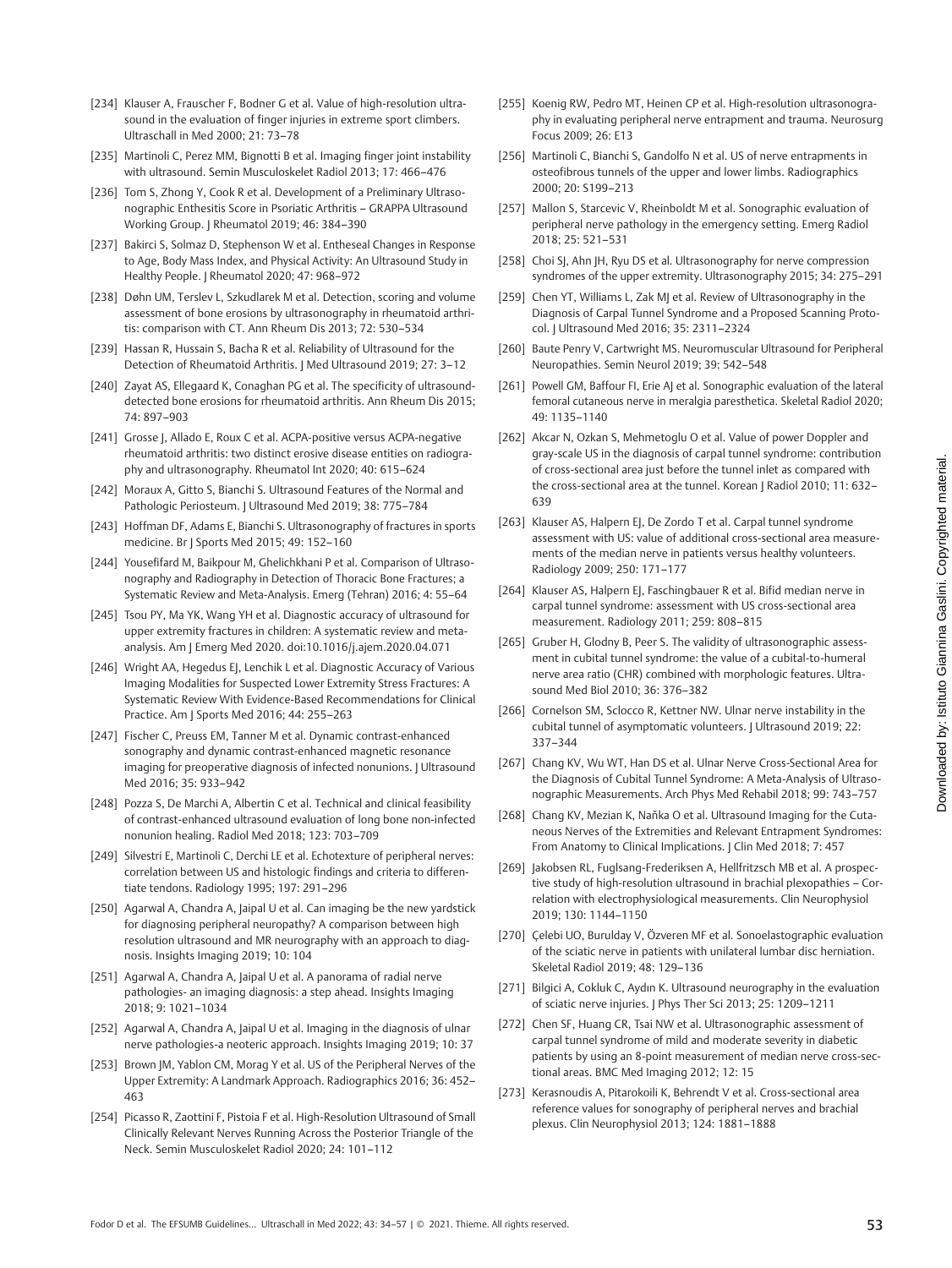- [274] Lee RKL, Griffith JF, Ng AWH et al. Cross-sectional area of the median nerve at the wrist: Comparison of sonographic, MRI, and cadaveric measurements. J Clin Ultrasound 2019; 47: 122–127
- [275] Mhoon JT, Juel VC, Hobson-Webb LD. Median nerve ultrasound as a screening tool in carpal tunnel syndrome: correlation of cross-sectional area measures with electrodiagnostic abnormality. Muscle Nerve 2012; 46: 871–878
- [276] O'Reilly MA, O'Reilly PM, Sheahan JN et al. Neuromas as the cause of pain in the residual limbs of amputees. An ultrasound study. Clin Radiol 2016; 71: 1068.e1–6
- [277] Chen KH, Lee KF, Hsu HC et al. The role of high-resolution ultrasound in the diagnosis of a traumatic neuroma in an injured median nerve. Am J Phys Med Rehabil 2009; 88: 771–774
- [278] Lauretti L, D'Alessandris QG, Granata G et al. Ultrasound evaluation in traumatic peripheral nerve lesions: from diagnosis to surgical planning and follow-up. Acta Neurochir (Wien) 2015; 157: 1947–1951
- [279] Kowalska B. Assessment of the utility of ultrasonography with highfrequency transducers in the diagnosis of posttraumatic neuropathies. J Ultrason 2015; 15: 15–28
- [280] Hollister AM, Simoncini A, Sciuk A et al. High frequency ultrasound evaluation of traumatic peripheral nerve injuries. Neurol Res 2012; 34: 98–103
- [281] Suh DH, Kim DH, Park JW et al. Sonographic and electrophysiologic findings in patients with meralgia paresthetica. Clin Neurophysiol 2013; 124: 1460–1464
- [282] Coraci D, Pazzaglia C, Doneddu PE et al. Post-traumatic neuroma due to closed nerve injury. Is recovery after peripheral nerve trauma related to ultrasonographic neuroma size? Clin Neurol Neurosurg 2015; 139: 314–318
- [283] Choi SY, Park JW, Kim DH. Ultrasonographic and Surgical Findings of Acute Radial Neuropathy Following Blunt Trauma. Am J Phys Med Rehabil 2016; 95: E177–E182
- [284] Di Pasquale A, Morino S, Loreti S et al. Peripheral nerve ultrasound changes in CIDP and correlations with nerve conduction velocity. Neurology 2015; 84: 803–809
- [285] Fisse AL, Pitarokoili K, Trampe N et al. Sonographic, and Electrophysiologic Longitudinal Features of Chronic Inflammatory Demyelinating Polyneuropathy. J Neuroimaging 2019; 29: 223–232
- [286] Hobson-Webb LD. Neuromuscular ultrasound in polyneuropathies and motor neuron disease. Muscle Nerve 2013; 47: 790–804
- [287] Goedee HS, Brekelmans GJ, van Asseldonk |T et al. High resolution sonography in the evaluation of the peripheral nervous system in polyneuropathy–a review of the literature. Eur J Neurol 2013; 20: 1342–1351
- [288] Kerasnoudis A, Pitarokoili K, Behrendt V et al. Nerve ultrasound score in distinguishing chronic from acute inflammatory demyelinating polyneuropathy. Clin Neurophysiol 2014; 125: 635–641
- [289] Mori A, Nodera H, Takamatsu N et al. Sonographic evaluation of peripheral nerves in subtypes of Guillain-Barré syndrome. J Neurol Sci 2016; 364: 154–159
- [290] Grimm A, Décard BF, Axer H. Ultrasonography of the peripheral nervous system in the early stage of Guillain-Barré syndrome. J Peripher Nerv Syst 2014; 19: 234–241
- [291] Grimm A, Décard BF, Schramm A et al. Ultrasound and electrophysiologic findings in patients with Guillain-Barré syndrome at disease onset and over a period of six months. Clin Neurophysiol 2016; 127: 1657– 1663
- [292] Martinoli C, Derchi LE, Bertolotto M et al. US and MR imaging of peripheral nerves in leprosy. Skeletal Radiol 2000; 29: 142–150
- [293] Martinoli C, Schenone A, Bianchi S et al. Sonography of the median nerve in Charcot-Marie-Tooth disease. Am J Roentgenol 2002; 178: 1553–1556
- [294] Padua L, Coraci D, Lucchetta M et al. Different nerve ultrasound patterns in charcot-marie-tooth types and hereditary neuropathy with liability to pressure palsies. Muscle Nerve 2018; 57: E18–E23
- [295] Yiu EM, Brockley CR, Lee KJ et al. Peripheral nerve ultrasound in pediatric Charcot-Marie-Tooth disease type 1A. Neurology 2015; 84: 569–574
- [296] Zanette G, Fabrizi GM, Taioli F et al. Nerve ultrasound findings differentiate Charcot-Marie-Tooth disease (CMT) 1A from other demyelinating CMTs. Clin Neurophysiol 2018; 129: 2259–2267
- [297] Bayrak AO, Bayrak IK, Battaloglu E et al. Ultrasonographic findings in hereditary neuropathy with liability to pressure palsies. Neurol Res 2015; 37: 106–111
- [298] Beekman R, Visser LH. Sonographic detection of diffuse peripheral nerve enlargement in hereditary neuropathy with liability to pressure palsies. J Clin Ultrasound 2002; 30: 433–436
- [299] Gruber H, Glodny B, Bendix N et al. High-resolution ultrasound of peripheral neurogenic tumors. Eur Radiol 2007; 17: 2880–2888
- [300] Lee SJ, Yoon ST, Ultrasonographic and Clinical Characteristics of Schwannoma of the Hand. Clin Orthop Surg 2017; 9: 91–95
- [301] Tagliafico AS, Isaac A, Bignotti B et al. Nerve Tumors: What the MSK Radiologist Should Know. Semin Musculoskelet Radiol 2019; 23: 76–84
- [302] Zhang H, Li Y, Shao J et al. High-Resolution Ultrasound of Schwannomas of the Limbs: Analysis of 72 Cases. Ultrasound Med Biol 2016; 42: 2538–2544
- [303] Yang F, Chen XX, Wu HL et al. Sonographic Features and Diagnosis of Peripheral Schwannomas. J Clin Ultrasound 2017; 45: 127-133
- [304] Ryu JA, Lee SH, Cha EY et al. Sonographic Differentiation Between Schwannomas and Neurofibromas in the Musculoskeletal System. J Ultrasound Med 2015; 34: 2253–2260
- [305] Murphey MD, Smith WS, Smith SE et al. From the archives of the AFIP. Imaging of musculoskeletal neurogenic tumors: radiologic-pathologic correlation. Radiographics 1999; 19: 1253–1280
- [306] Pedro MT, Antoniadis G, Scheuerle A et al. Intraoperative high-resolution ultrasound and contrast-enhanced ultrasound of peripheral nerve tumors and tumorlike lesions. Neurosurg Focus 2015; 39: E5
- [307] Chiou HJ, Chou YH, Chiou SY et al. Peripheral nerve lesions: role of high-resolution US. Radiographics 2003; 23: e15
- [308] Wortsman X, Alfageme F, Roustan G et al. Guidelines for Performing Dermatologic Ultrasound Examinations by the DERMUS Group. J Ultrasound Med 2016; 35: 577–580
- [309] Alfageme F, Wortsman X, Catalano O et al. European Federation of Societies for Ultrasound in Medicine and Biology (EFSUMB) Position Statement on Dermatologic Ultrasound. Ultraschall in Med 2020. doi:10.1055/a-1161-8872
- [310] Crisan D, Lupsor M, Boca A et al. Ultrasonographic assessment of skin structure according to age. Indian J Dermatol Venereol Leprol 2012; 78: 519
- [311] Nedelec B, Forget NJ, Hurtubise T et al. Skin characteristics: normative data for elasticity, erythema, melanin, and thickness at 16 different anatomical locations. Skin Res Technol 2016; 22: 263–275
- [312] Sandby-Moller J, Wulf HC. Ultrasonographic subepidermal low-echogenic band, dependence of age and body site. Skin Res Technol 2004; 10: 57–63
- [313] Ambroziak M, Pietruski P, Noszczyk B et al. Ultrasonographic elastography in the evaluation of normal and pathological skin – a review. Postepy Dermatol Alergol 2019; 36: 667–672
- [314] Yang Y, Wang L, Yan F et al. Determination of Normal Skin Elasticity by Using Real-time Shear Wave Elastography. J Ultrasound Med 2018; 37: 2507–2516
- [315] Wortsman X, Carreño L, Ferreira-Wortsman C et al. Ultrasound Characteristics of the Hair Follicles and Tracts, Sebaceous Glands, Montgomery Glands, Apocrine Glands, and Arrector Pili Muscles. J Ultrasound Med 2019; 38: 1995–2004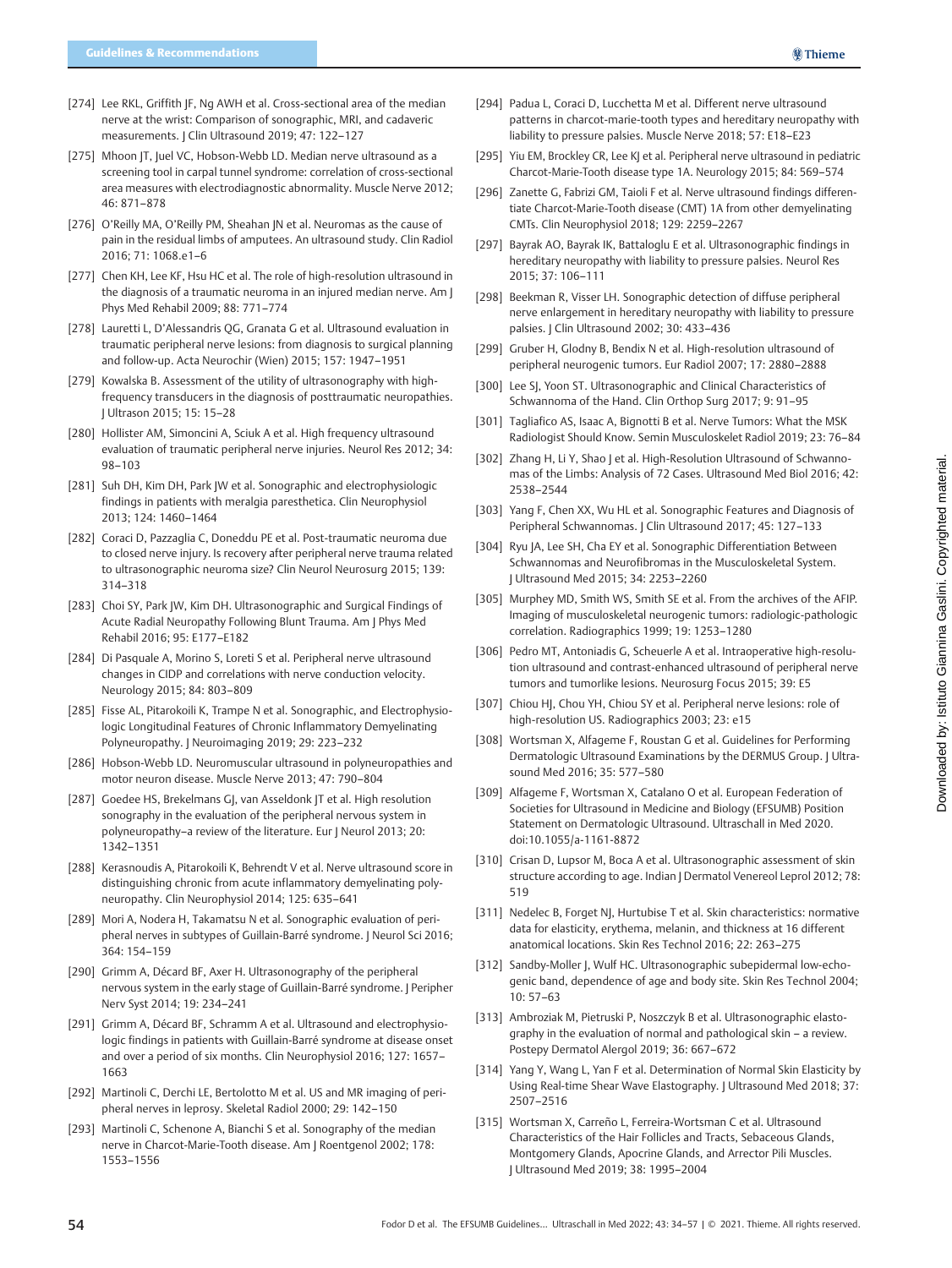Downloaded by: Istituto Giannina Gaslini. Copyrighted material.Downloaded by: Istituto Giannina Gaslini. Copyrighted material.

- [316] Avetikov DS, Bukhanchenko OP, Skikevich MG et al. Features of ultrasound diagnostics of postoperative hypertrophic and keloid scars. New Armen Med | 2018; 12: 43-48
- [317] Agabalyan NA, Su S, Sinha S et al. Comparison between high-frequency ultrasonography and histological assessment reveals weak correlation for measurements of scar tissue thickness. Burns 2017; 43: 531–538
- [318] Dyson M, Moodley S, Veriee L et al. Wound healing assessment using 20 MHz ultrasound and photography. Skin Res Technol 2003; 9: 116–121
- [319] Caro RDC, Solivetti FM, Bianchi L. Power Doppler ultrasound assessment of vascularization in hidradenitis suppurativa lesions. J Eur Acad Dermatol Venereol 2018; 32: 1360–1367
- [320] Lacarrubba F, Dini V, Napolitano M et al. Ultrasonography in the pathway to an optimal standard of care of hidradenitis suppurativa: the Italian Ultrasound Working Group experience. J Eur Acad Dermatol Venereol 2019; 33: 10–14
- [321] Loo CH, Tan WC, Tang || et al. The clinical, biochemical, and ultrasonographic characteristics of patients with hidradenitis suppurativa in Northern Peninsular Malaysia: a multicenter study. Int J Dermatol 2018; 57: 1454–1463
- [322] Martorell A, Wortsman X, Alfageme F et al. Ultrasound Evaluation as a Complementary Test in Hidradenitis Suppurativa: Proposal of a Standarized Report. Dermatol Surg 2017; 43: 1065–1073
- [323] Martorell A, Roldan FA, Rull EV et al. Ultrasound as a diagnostic and management tool in hidradenitis suppurativa patients: a multicentre study. J Eur Acad Dermatol Venereol 2019; 33: 2137–2142
- [324] Nazzaro G, Passoni E, Calzari P et al. Color Doppler as a tool for correlating vascularization and pain in hidradenitis suppurativa lesions. Skin Res Technol 2019; 25: 830–834
- [325] Wortsman X, Moreno C, Soto R et al. Ultrasound In-Depth Characterization and Staging of Hidradenitis Suppurativa. Dermatol Surg 2013; 39: 1835–1842
- [326] Wortsman X, Castro A, Figueroa A. Color Doppler ultrasound assessment of morphology and types of fistulous tracts in hidradenitis suppurativa (HS). J Am Acad Dermatol 2016; 75: 760–767
- [327] Wortsman X, Rodriguez C, Lobos C et al. Ultrasound Diagnosis and Staging in Pediatric Hidradenitis Suppurativa. Pediatr Dermatol 2016; 33: e260–e264
- [328] Wortsman X, Calderon P, Castro A. Seventy-MHz Ultrasound Detection of Early Signs Linked to the Severity, Patterns of Keratin Fragmentation, and Mechanisms of Generation of Collections and Tunnels in Hidradenitis Suppurativa. | Ultrasound Med 2020; 39: 845-857
- [329] Alsaawi A, Alrajhi K, Alshehri A et al. Ultrasonography for the diagnosis of patients with clinically suspected skin and soft tissue infections: a systematic review of the literature. Eur J Emerg Med 2017; 24: 162–169
- [330] Barbic D, Chenkin J, Cho DD et al. In patients presenting to the emergency department with skin and soft tissue infections what is the diagnostic accuracy of point-of-care ultrasonography for the diagnosis of abscess compared to the current standard of care? A systematic review and meta-analysis. Bmj Open 2017; 7: e013688
- [331] Subramaniam S, Bober J, Chao J et al. Point-of-care Ultrasound for Diagnosis of Abscess in Skin and Soft Tissue Infections. Acad Emerg Med 2016; 23: 1298–1306
- [332] Berger T, Garrido F, Green J et al. Bedside ultrasound performed by novices for the detection of abscess in ED patients with soft tissue infections. Am J Emerg Med 2012; 30: 1569–1573
- [333] Gaspari R, Blehar D, Mendoza M et al. Use of Ultrasound Elastography for Skin and Subcutaneous Abscesses. J Ultrasound Med 2009; 28: 855–860
- [334] Mower WR, Crisp JG, Krishnadasan A et al. Effect of Initial Bedside Ultrasonography on Emergency Department Skin and Soft Tissue Infection Management. Ann Emerg Med 2019; 74: 372–380
- [335] Sulli A, Ruaro B, Smith V et al. Subclinical dermal involvement is detectable by high frequency ultrasound even in patients with limited cutaneous systemic sclerosis. Arthritis Res Ther 2017; 19: 61
- [336] Hesselstrand R, Carlestam J, Wildt M et al. High frequency ultrasound of skin involvement in systemic sclerosis – a follow-up study. Arthritis Res Ther 2015; 17: 329
- [337] Hesselstrand R, Scheja A, Wildt M et al. High-frequency ultrasound of skin involvement in systemic sclerosis reflects oedema, extension and severity in early disease. Rheumatology 2008; 47: 84–87
- [338] Kaloudi O, Bandinelli F, Filippucci E et al. High frequency ultrasound measurement of digital dermal thickness in systemic sclerosis. Ann Rheum Dis 2010; 69: 1140–1143
- [339] Santiago T, Santiago M, Coutinho M et al. How much of skin improvement over time in systemic sclerosis is due to normal ageing? A prospective study with shear-wave elastography. Arthritis Res Ther 2020;  $22:50$
- [340] Akesson A, Hesselstrand R, Scheja A et al. Longitudinal development of skin involvement and reliability of high frequency ultrasound in systemic sclerosis. Ann Rheum Dis 2004; 63: 791–796
- [341] Li H, Furst DE, Jin H et al. High-frequency ultrasound of the skin in systemic sclerosis: an exploratory study to examine correlation with disease activity and to define the minimally detectable difference. Arthritis Res Ther 2018; 20: 181
- [342] Santiago T, Santiago M, Ruaro B et al. Ultrasonography for the Assessment of Skin in Systemic Sclerosis: A Systematic Review. Arthritis Care Rese 2019; 71: 563–574
- [343] Hou Y, Zhu QL, Liu H et al. A Preliminary Study of Acoustic Radiation Force Impulse Quantification for the Assessment of Skin in Diffuse Cutaneous Systemic Sclerosis. J Rheumatol 2015; 42: 449–455
- [344] Sobolewski P, Maslinska M, Zakrzewski J et al. Applicability of shear wave elastography for the evaluation of skin strain in systemic sclerosis. Rheumatol Int 2020; 40: 737–745
- [345] Wortsman X. Why, how, and when to use color Doppler ultrasound for improving precision in the diagnosis, assessment of severity and activity in morphea. J Scleroderma Relat Disord 2019; 4: 28–34
- [346] Arisi M, Lorenzi L, Incardona P et al. Clinical, histological and high-frequency ultrasonographic evaluation (50 MHz) of morphoea treated with ultraviolet A1 phototherapy. Clin Exp Dermatol 2019; 44: 270–276
- [347] Chen HC, Kadono T, Mimura Y et al. High-frequency ultrasound as a useful device in the preliminary differentiation of lichen sclerosus et atrophicus from morphea. J Dermatol 2004; 31: 556–559
- [348] Wang L, Yan F, Yang Y et al. Quantitative assessment of skin stiffness in localized scleroderma using ultrasound shear-wave elastography. Ultrasound Med Biol 2017; 43: 1339–1347
- [349] Marina ME, Botar Jid C, Roman II et al. Ultrasonography in psoriatic disease. Med Ultrason 2015; 17: 377–382
- [350] Micali G, Lacarrubba F, Santagati C et al. Clinical, ultrasound, and videodermatoscopy monitoring of psoriatic patients following biological treatment. Skin Res Technol 2016; 22: 341–348
- [351] Lacarrubba F, Pellacani G, Gurgone S et al. Advances in non-invasive techniques as aids to the diagnosis and monitoring of therapeutic response in plaque psoriasis: a review. Int J Dermatol 2015; 54: 626–634
- [352] Cucos M, Crisan M, Lenghel M et al. Conventional ultrasonography and sonoelastography in the assessment of plaque psoriasis under topical corticosteroid treatment – work in progress. Med Ultrason 2014; 16: 107–113
- [353] Gutierrez M, De Angelis R, Bernardini ML et al. Clinical, power Doppler sonography and histological assessment of the psoriatic plaque: shortterm monitoring in patients treated with etanercept. Br J Dermatol 2011; 164: 33–37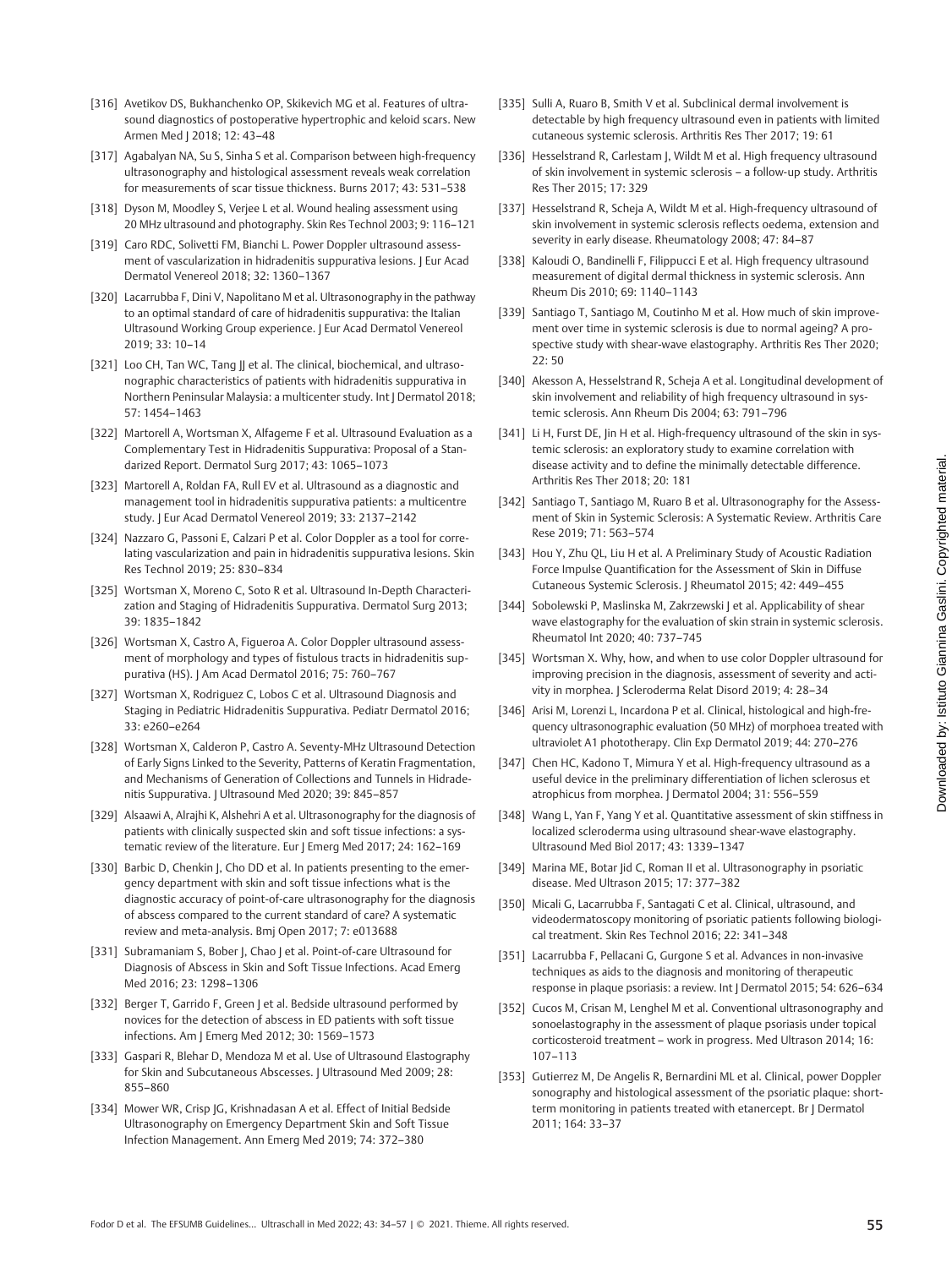- [354] Dattola A, Altobelli S, Marsico S et al. Hypodermal Adipose Tissue Sonoelastography for Monitoring Treatment Response in Patients with Plaque Psoriasis. Photomed Laser Surg 2017; 35: 484–491
- [355] Hayashi A, Giacalone G, Yamamoto T et al. Ultra High-frequency Ultrasonographic Imaging with 70 MHz Scanner for Visualization of the Lymphatic Vessels. Plast Reconstr Surg Glob Open 2019; 7: e2086
- [356] Polat AV, Ozturk M, Polat AK et al. Efficacy of Ultrasound and Shear Wave Elastography for the Diagnosis of Breast Cancer-Related Lymphedema. J Ultrasound Med 2020; 39: 795–803
- [357] Naouri M, Samimi M, Atlan M et al. High-resolution cutaneous ultrasonography to differentiate lipoedema from lymphoedema. Br J Dermatol 2010; 163: 296–301
- [358] Iuchi T, Kobayashi M, Tsuchiya S et al. Objective assessment of leg edema using ultrasonography with a gel pad. Plos One 2017; 12: e0182042
- [359] Australian Cancer Database. Melanoma of the skin for Australia (ICD10 C43). Australian Cancer Incidence and Mortality (ACIM) Books. Canberra: Australian Institute of Health and Welfare, 2017. Online: [http://](http://www.aihw.gov.au/acim-books) [www.aihw.gov.au/acim-books](http://www.aihw.gov.au/acim-books)
- [360] Chaput L, Laurent E, Pare A et al. One-step surgical removal of cutaneous melanoma with surgical margins based on preoperative ultrasound measurement of the thickness of the melanoma. Eur | Dermatol 2018; 28: 202–208
- [361] Guitera P, Li LX, Crotty K et al. Melanoma histological Breslow thickness predicted by 75-MHz ultrasonography. Br J Dermatol 2008; 159: 364– 369
- [362] Andrekute K, Valiukeviciene S, Raisutis R et al. Automated Estimation of Melanocytic Skin Tumor Thickness by Ultrasonic Radiofrequency Data. J Ultrasound Med 2016; 35: 857–865
- [363] Ribero S, Podlipnik S, Osella-Abate S et al. Ultrasound-based follow-up does not increase survival in early-stage melanoma patients: A comparative cohort study. Eur J Cancer 2017; 85: 59-66
- [364] Dinnes J, Ferrante di Ruffano L, Takwoingi Y et al. Ultrasound, CT, MRI, or PET-CT for staging and re-staging of adults with cutaneous melanoma. Cochrane Database Syst Rev 2019; 7: CD012806
- [365] Testori AAE, Chiellino S, van Akkooi ACJ. Adjuvant Therapy for Melanoma: Past, Current, and Future Developments. Cancers (Basel) 2020; 12: 1994
- [366] Wang SQ, Liu J, Zhu QL et al. High-frequency ultrasound features of basal cell carcinoma and its association with histological recurrence risk. Chin Med J 2019; 132: 2021–2026
- [367] Dinnes J, Bamber J, Chuchu N et al. High-frequency ultrasound for diagnosing skin cancer in adults. Cochrane Database Syst Rev 2018; 12: CD013188
- [368] Polanska A, Danczak-Pazdrowska A, Silny W et al. Comparison between high-frequency ultrasonography (Dermascan C, version 3) and histopathology in atopic dermatitis. Skin Res Technol 2013; 19: 432–437
- [369] Mandava A, Koppula V, Wortsman X et al. The clinical value of imaging in primary cutaneous lymphomas: Role of high resolution ultrasound and PET-CT. Br J Radiol 2019; 92: 20180904
- [370] Carrascosa R, Alfageme F, Roustan G et al. Skin Ultrasound in Kaposi Sarcoma. Actas Dermosifiliogr 2016; 107: e19–e22
- [371] Mujtaba B, Wang F, Taher A et al. Dermatofibrosarcoma Protuberans: Pathological and Imaging Review. Curr Probl Diagn Radiol 2020. doi:10.1067/j.cpradiol.2020.05.011
- [372] Wortsman X, Wortsman J, Arellano J et al. Pilomatrixomas presenting as vascular tumors on color Doppler ultrasound. J Pediatr Surg 2010; 45: 2094–2098
- [373] Solivetti FM, Desiderio F, Elia F et al. Sonographic appearance of sebaceous cysts. Our experience and a review of the literature. Int J Dermatol 2019; 58: 1353–1359
- [374] Rahmani G, McCarthy P, Bergin D. The diagnostic accuracy of ultrasonography for soft tissue lipomas: a systematic review. Acta Radiol Open 2017; 6: 2058460117716704
- [375] Raffin D, Zaragoza J, Georgescou G et al. High-frequency ultrasound imaging for cutaneous neurofibroma in patients with neurofibromatosis type I. Eur | Dermatol 2017; 27: 260-265
- [376] Romani J, Giavedoni P, Roe E et al. Inter- and Intra-rater Agreement of Dermatologic Ultrasound for the Diagnosis of Lobular and Septal Panniculitis. J Ultrasound Med 2020; 39: 107–112
- [377] Guerin-Moreau M, Leftheriotis G, Le Corre Y et al. High-frequency (20–50 MHz) ultrasonography of pseudoxanthoma elasticum skin lesions. Br J Dermatol 2013; 169: 1233–1239
- [378] Dybiec E, Pietrzak A, Bartosinska | et al. Ultrasound findings in cutaneous sarcoidosis. Postepy Dermatol Alergol 2015; 32: 51–55
- [379] Benjamin M. The fascia of the limbs and back—a review. J Anat 2009;  $714 \cdot 1 - 18$
- [380] Stecco C, Stern R, Porzionato A et al. Hyaluronan within fascia in the etiology of myofascial pain. Surg Radiol Anat 2011; 33: 891–896
- [381] Fede C, Gaudreault N, Fan C et al. Morphometric and dynamic measurements of muscular fascia in healthy individuals using ultrasound imaging: a summary of the discrepancies and gaps in the current literature. Surg Radiol Anat 2018; 40: 1329–1341
- [382] Santilli OL, Nardelli N, Santilli HA et al. Sports hernias: experience in a sports medicine center. Hernia 2016; 20: 77–84
- [383] Mohseni-Bandpei MA, Nakhaee M, Mousavi ME et al. Application of ultrasound in the assessment of plantar fascia in patients with plantar fasciitis: a systemic review. Ultrasound Med Biol 2014; 40: 1737–1754
- [384] Abul K, Ozer D, Sakizlioglu SS et al. Detection of Normal Plantar Fascia Thickness in Adults via the Ultrasonographic Method. J Am Podiatr Med Assoc 2015; 105: 8–13
- [385] Beggs I. Sonography of Muscle Hernias. Am J Roentgenol 2003; 180: 395–399
- [386] Bloemen A, van Dooren P, Huizinga BF et al. Comparison of ultrasonography and physical examination in the diagnosis of incisional hernia in a prospective study. Hernia 2012; 16: 53–57
- [387] Shubert AG. Exertional compartment syndrome: Review of the literature and proposed rehabilitation guidelines following surgical release. Int J Sports Phys Ther 2011; 6: 126–141
- [388] Wronski M, Slodkowski M, Cebulski W et al. Necrotizing Fasciitis: Early Sonographic Diagnosis. | Clin Ultrasound 2011; 39: 236-239
- [389] Lin CN, Hsiao CT, Chang CP et al. The relationship between fluid accumulation in ultrasonography and the diagnosis and prognosis of patients with necrotizing fasciitis. Ultrasound Med Biol 2019; 45: 1545–1550
- [390] Kissin EY, Garg A, Grayson PC et al. Ultrasound Assessment of Subcutaneous Compressibility A Potential Adjunctive Diagnostic Tool in Eosinophilic Fasciitis. Jcr-J Clin Rheumatol 2013; 19: 382–385
- [391] Chen IJ, Wang MT, Chang KV et al. Ultrasonographic images of the hand in a case with early eosinophilic fasciitis. J Med Ultrason 2018; 45: 641–645
- [392] Bedi DG, Davidson DM. Plantar fibromatosis: Most common sonographic appearance and variations. J Clin Ultrasound 2001; 29: 499– 505
- [393] Cohen BE, Murthy NS, McKenzie GA. Ultrasonography of Plantar Fibromatosis: Updated Case Series, Review of the Literature, and a Novel Descriptive Appearance Termed the "Comb Sign". J Ultrasound Med 2018; 37: 2725–2731
- [394] Ulusoy A, Tikiz C, Orguc S. Dupuytren's Contracture With Rare Bilateral Thumb and Little Finger Involvement Demonstrated by Ultrasound Elastography. Arch Rheumatol 2015; 30: 357–360